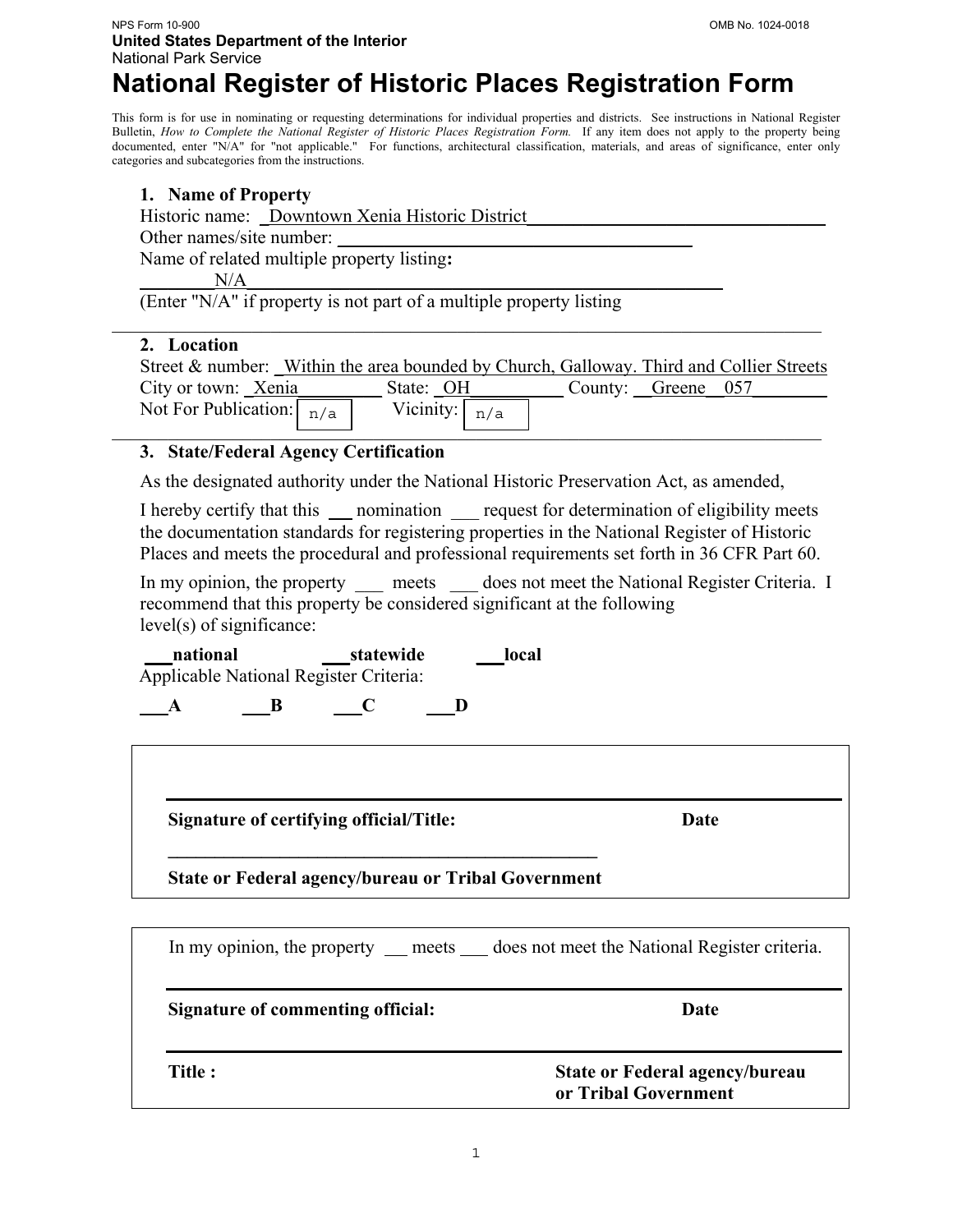United States Department of the Interior National Park Service / National Register of Historic Places Registration Form OMB No. 1024-0018

Downtown Xenia Historic District **Downtown Xenia Historic District County and State County and State County and State County and State County and State County and State County and State County and State County and State County and State County and State** 

#### **4. National Park Service Certification**

I hereby certify that this property is:

- entered in the National Register
- determined eligible for the National Register
- determined not eligible for the National Register

X

X

 $\mathcal{L}_\mathcal{L} = \mathcal{L}_\mathcal{L} = \mathcal{L}_\mathcal{L} = \mathcal{L}_\mathcal{L} = \mathcal{L}_\mathcal{L} = \mathcal{L}_\mathcal{L} = \mathcal{L}_\mathcal{L} = \mathcal{L}_\mathcal{L} = \mathcal{L}_\mathcal{L} = \mathcal{L}_\mathcal{L} = \mathcal{L}_\mathcal{L} = \mathcal{L}_\mathcal{L} = \mathcal{L}_\mathcal{L} = \mathcal{L}_\mathcal{L} = \mathcal{L}_\mathcal{L} = \mathcal{L}_\mathcal{L} = \mathcal{L}_\mathcal{L}$ 

 $\mathcal{L}_\text{max} = \mathcal{L}_\text{max} = \mathcal{L}_\text{max} = \mathcal{L}_\text{max} = \mathcal{L}_\text{max} = \mathcal{L}_\text{max} = \mathcal{L}_\text{max} = \mathcal{L}_\text{max} = \mathcal{L}_\text{max} = \mathcal{L}_\text{max} = \mathcal{L}_\text{max} = \mathcal{L}_\text{max} = \mathcal{L}_\text{max} = \mathcal{L}_\text{max} = \mathcal{L}_\text{max} = \mathcal{L}_\text{max} = \mathcal{L}_\text{max} = \mathcal{L}_\text{max} = \mathcal{$ 

 $\mathcal{L}_\mathcal{L} = \{ \mathcal{L}_\mathcal{L} = \{ \mathcal{L}_\mathcal{L} = \{ \mathcal{L}_\mathcal{L} = \{ \mathcal{L}_\mathcal{L} = \{ \mathcal{L}_\mathcal{L} = \{ \mathcal{L}_\mathcal{L} = \{ \mathcal{L}_\mathcal{L} = \{ \mathcal{L}_\mathcal{L} = \{ \mathcal{L}_\mathcal{L} = \{ \mathcal{L}_\mathcal{L} = \{ \mathcal{L}_\mathcal{L} = \{ \mathcal{L}_\mathcal{L} = \{ \mathcal{L}_\mathcal{L} = \{ \mathcal{L}_\mathcal{$ 

- removed from the National Register
- $\Box$  other (explain:)  $\Box$

Signature of the Keeper Date of Action

#### **5. Classification**

#### **Ownership of Property**

(Check as many boxes as apply.)

Public – Local

| Public – Federal |  |
|------------------|--|

#### **Category of Property**

(Check only **one** box.)

| Building(s)     |   |
|-----------------|---|
| <b>District</b> | Χ |
| Site            |   |
| Structure       |   |
| Object          |   |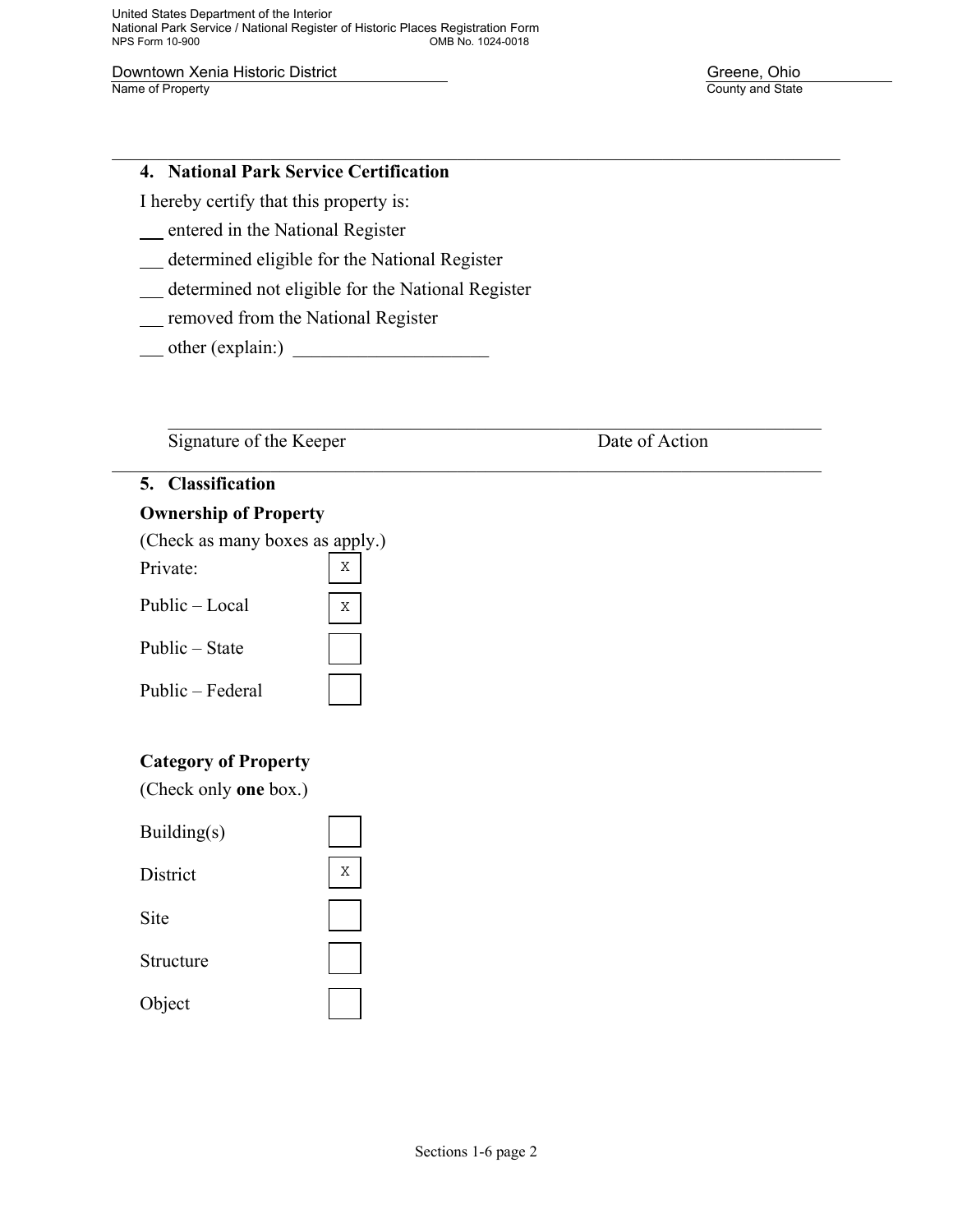**Downtown Xenia Historic District** Community Community Community Community Community Country and State Country and State

#### **Number of Resources within Property**

(Do not include previously listed resources in the count)

| Contributing | Noncontributing<br>13 | buildings  |
|--------------|-----------------------|------------|
|              |                       | sites      |
|              |                       | structures |
|              |                       | objects    |
|              | 14                    | Total      |

Number of contributing resources previously listed in the National Register \_3

 $\_$  , and the set of the set of the set of the set of the set of the set of the set of the set of the set of the set of the set of the set of the set of the set of the set of the set of the set of the set of the set of th

| <b>6. Function or Use</b>                |
|------------------------------------------|
| <b>Historic Functions</b>                |
| (Enter categories from instructions.)    |
| COMMERCE/TRADE / office                  |
| COMMERCE/TRADE / financial               |
| <b>COMMERCE/TRADE / department store</b> |
| <b>COMMERCE/TRADE</b> / specialty store  |
| GOVERNMENT / courthouse                  |
| GOVERNMENT / city hall                   |
|                                          |

 $\frac{1}{2}$  ,  $\frac{1}{2}$  ,  $\frac{1}{2}$  ,  $\frac{1}{2}$  ,  $\frac{1}{2}$  ,  $\frac{1}{2}$  ,  $\frac{1}{2}$  ,  $\frac{1}{2}$  ,  $\frac{1}{2}$  ,  $\frac{1}{2}$  ,  $\frac{1}{2}$  ,  $\frac{1}{2}$  ,  $\frac{1}{2}$  ,  $\frac{1}{2}$  ,  $\frac{1}{2}$  ,  $\frac{1}{2}$  ,  $\frac{1}{2}$  ,  $\frac{1}{2}$  ,  $\frac{1$ 

#### **Current Functions**

 $\mathcal{L}=\frac{1}{2}$  , where  $\mathcal{L}=\frac{1}{2}$  , where  $\mathcal{L}=\frac{1}{2}$ 

(Enter categories from instructions.) COMMERCE/TRADE / office \_\_\_ COMMERCE/TRADE / professional \_\_\_ COMMERCE/TRADE / specialty store \_\_\_ GOVERNMENT / courthouse\_\_\_\_\_\_\_\_\_\_\_ GOVERNMENT / city hall RECREATION AND CULTURE / theater\_ RELIGION / religious facility VACANT/NOT IN USE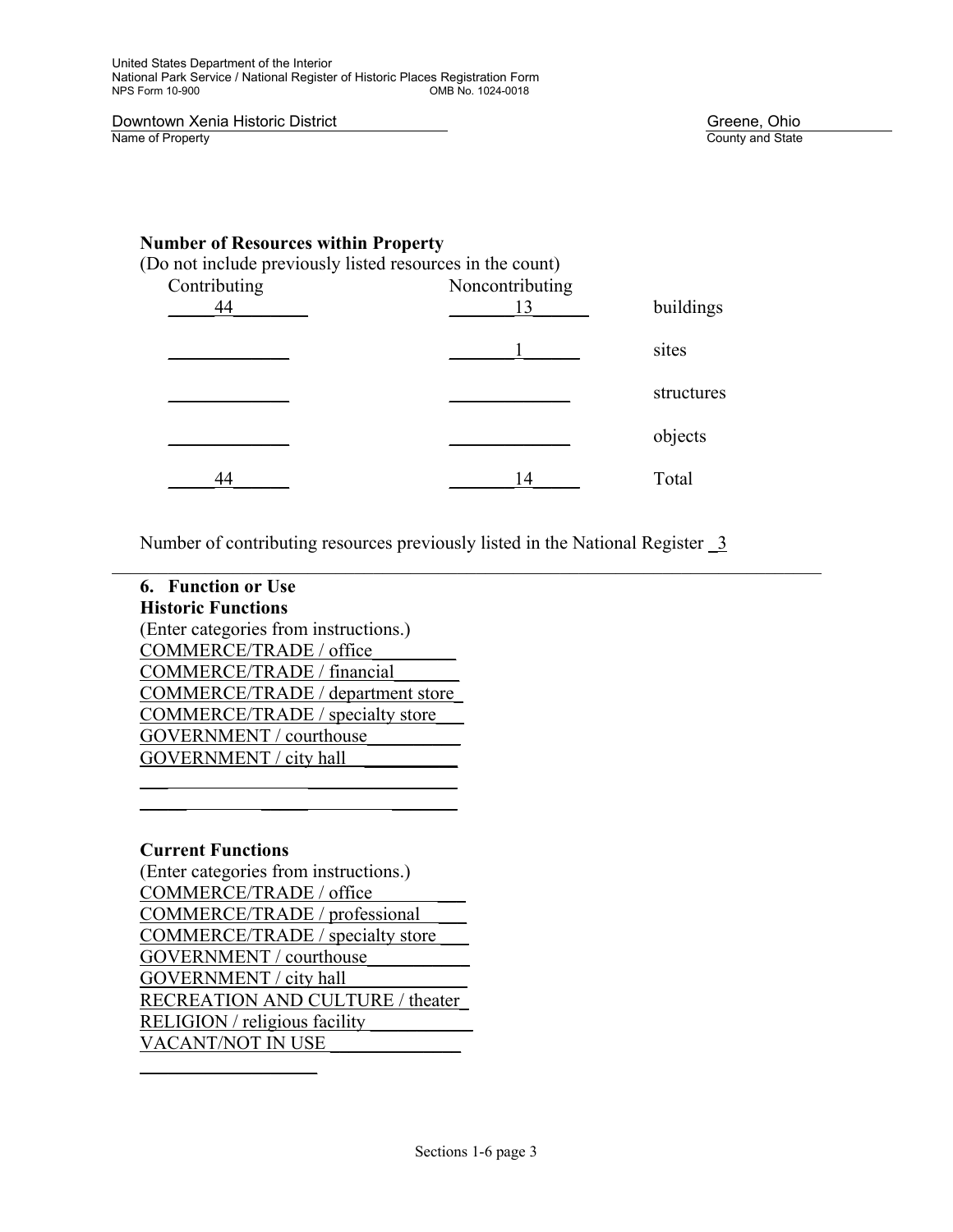United States Department of the Interior National Park Service / National Register of Historic Places Registration Form OMB No. 1024-0018

Downtown Xenia Historic District Greene, Ohio Greene, Ohio Greene, Ohio Greene, Ohio Greene, Ohio Greene, Ohio

County and State

#### **7. Description**

#### **Architectural Classification**

(Enter categories from instructions.) MID  $19<sup>th</sup>$  CENTURY / Greek Revival LATE VICTORIAN / Italianate LATE VICTORIAN / Stick / Eastlake LATE VICTORIAN / Gothic LATE VICTORIAN / Romanesque LATE VICTORIAN / Renaissance LATE 19<sup>th</sup> AND 20<sup>th</sup> CENTURY REVIVALS / Late Gothic Revival LATE 19<sup>th</sup> AND 20<sup>th</sup> CENTURY REVIVALS / Tudor Revival LATE 19<sup>th</sup> AND 20<sup>th</sup> CENTURY REVIVALS / Classical Revival MODERN MOVEMENT / Art Deco MODERN MOVEMENT

**Materials:** (enter categories from instructions.) Principal exterior materials of the property: BRICK, STONE: Limestone, STONE: Sandstone, TERRA COTTA, CONCRETE, METAL: Cast Iron, WOOD: Weatherboard

 $\mathcal{L}_\mathcal{L} = \{ \mathcal{L}_\mathcal{L} = \{ \mathcal{L}_\mathcal{L} = \{ \mathcal{L}_\mathcal{L} = \{ \mathcal{L}_\mathcal{L} = \{ \mathcal{L}_\mathcal{L} = \{ \mathcal{L}_\mathcal{L} = \{ \mathcal{L}_\mathcal{L} = \{ \mathcal{L}_\mathcal{L} = \{ \mathcal{L}_\mathcal{L} = \{ \mathcal{L}_\mathcal{L} = \{ \mathcal{L}_\mathcal{L} = \{ \mathcal{L}_\mathcal{L} = \{ \mathcal{L}_\mathcal{L} = \{ \mathcal{L}_\mathcal{$ 

#### **Narrative Description**

(Describe the historic and current physical appearance and condition of the property. Describe contributing and noncontributing resources if applicable. Begin with **a summary paragraph** that briefly describes the general characteristics of the property, such as its location, type, style, method of construction, setting, size, and significant features. Indicate whether the property has historic integrity.)

 $\_$  , and the contribution of the contribution of the contribution of the contribution of  $\mathcal{L}_\text{max}$ 

#### **Summary Paragraph**

The Downtown Xenia Historic District is located in Xenia, the county seat of Greene County, Ohio. The district is located within the geographic center of Xenia, which is situated roughly in the center of Greene County.

Xenia is approximately 16 miles southeast of Dayton, 50 miles northeast of Cincinnati, and 60 miles southwest of Columbus. The downtown area is bisected by U.S. 35 - Business Route (Main Street) in an east-west direction, and U.S. 68, (Detroit Street) in a north-south direction. U.S. 42 also traverses the downtown in a northeast-southwest direction. U.S. 35 is a 4-lane limited access highway that connects with Dayton to the west and Interstate 71 to the east. A modern 4-lane bypass has been constructed for U.S. 35 that skirts the southern periphery of Xenia.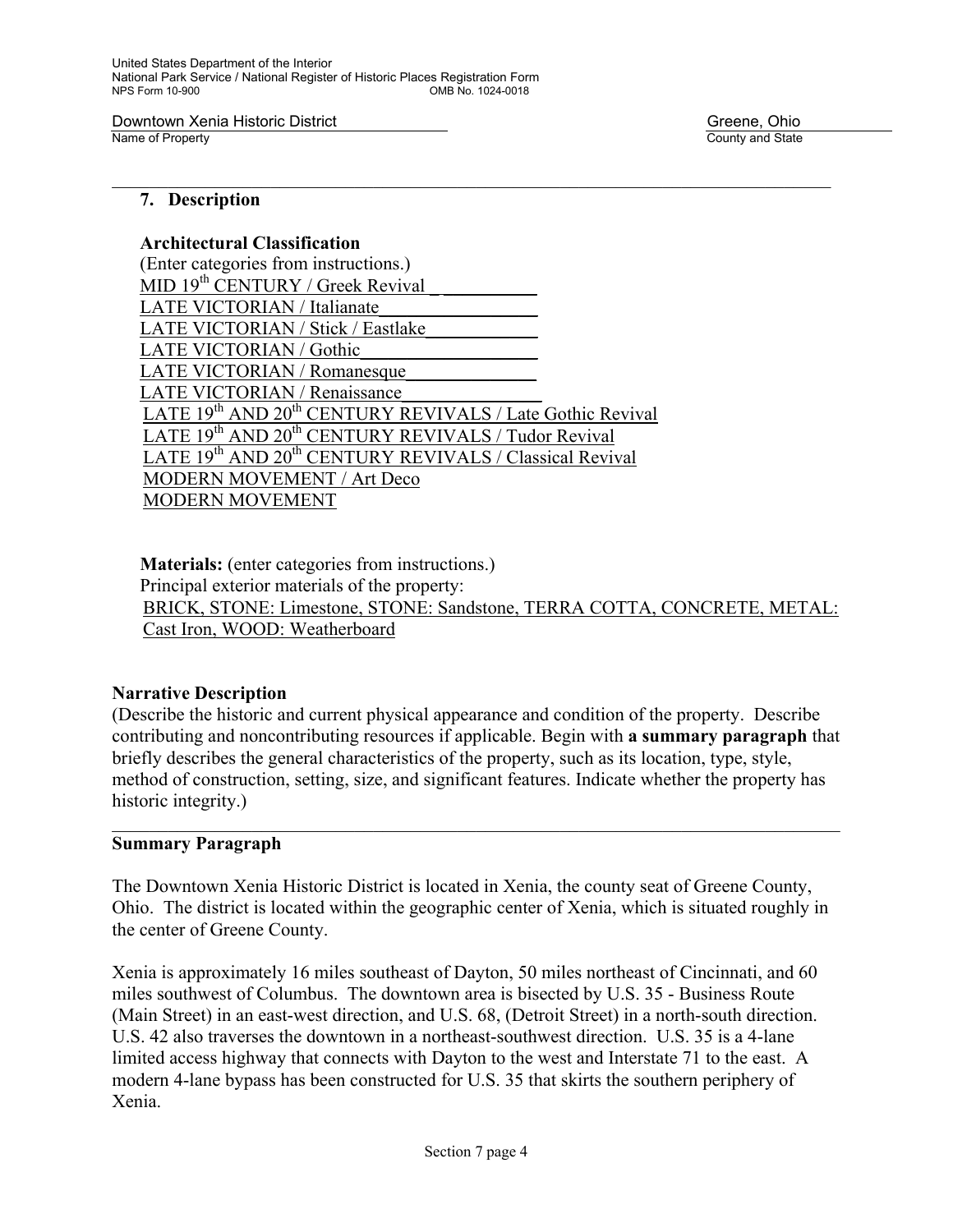**Downtown Xenia Historic District** Greene, Ohio **Greene, Ohio**<br>
Name of Property Greene, Ohio

County and State

The district is organized about the Cartesian-like axes of Main Street, which runs in an east-west direction, and Detroit Street, which is oriented in a north-south direction. The intersection of these streets forms the civic and commercial heart of the city. Xenia's late-19<sup>th</sup> century and earlier 20<sup>th</sup> century commercial and civic architecture defines the urban framework of the Cartesian grid. Public civic space and commercial buildings in continuous rows of 2- and 3 story structures with uniform setbacks form a cohesive urban downtown district.

The county's most significant civic building – the Greene County Courthouse – with its impressive scale, Romanesque styling, solid masonry cladding, pyramidal hipped roof and vertical bell tower, is located in a public square at the northeastern corner of the intersection and serves as the visual anchor of the downtown. The southeastern and southwestern corners of the intersection are punctuated by significant commercial buildings that define the corners urbanistically by being set forward to the sidewalks.

Taking their cue from these corner buildings, the adjacent commercial buildings line both sides of E. Main Street, S. Detroit Street, and the south side of W. Main Street. The commercial buildings, which are primarily 2 and 3-stories in height, line the street and form a continuous streetscape that has a general consistency in scale, setback, materials, and detailing. The buildings generally are connected and have 1st Floor Levels that are defined by glazed storefronts with a retail function and upper façades that are clad with masonry punctuated by individual or banded windows that have ornamental lintels or hoods, capped by ornamental cornices.

The commercial streetscape along E. Main Street has buildings that are primarily 2 stories in height, punctuated by larger 3-story buildings. The streetscape on the west side of S. Detroit is notable for a cohesive row of narrow 3-story buildings that are more vertical in character juxtaposed by longer façades that are more horizontal in character. The buildings that line E. Second Street and the southern end of S. Detroit Street are generally of lower scale and less connected than those buildings closer to the primary intersection and reflect the proximity to the warehousing area associated with the community's historic railroad transportation. On the opposite (northern) end of the district away from the railroad node, is the civic and religious node of the downtown with the City Hall and churches.

The district contains 60 buildings, 47 of which are contributing, and one site, which is noncontributing. Three buildings in the Downtown Xenia Historic District are currently listed in the National Register of Historic Places. The Xenia Branch of the State Bank of Ohio (Bank of Xenia) at 73 S. Detroit Street (#13) was individually listed in 1973. Two others were listed as part of the Waterstreet Historic District in 1980 – 72 S. Detroit Street (#9), and 42 W. Second Street (#61). The district abuts the Waterstreet Historic District at the southwestern edge. The district is primarily located on the east side of Detroit between Church and Third Streets, with some areas on the west side of Detroit. Significantly, the district is irregularly shaped due to post-1974 construction as a result of the path of a massive tornado which struck Xenia in 1974 and obliterated the northwestern quadrant of the downtown.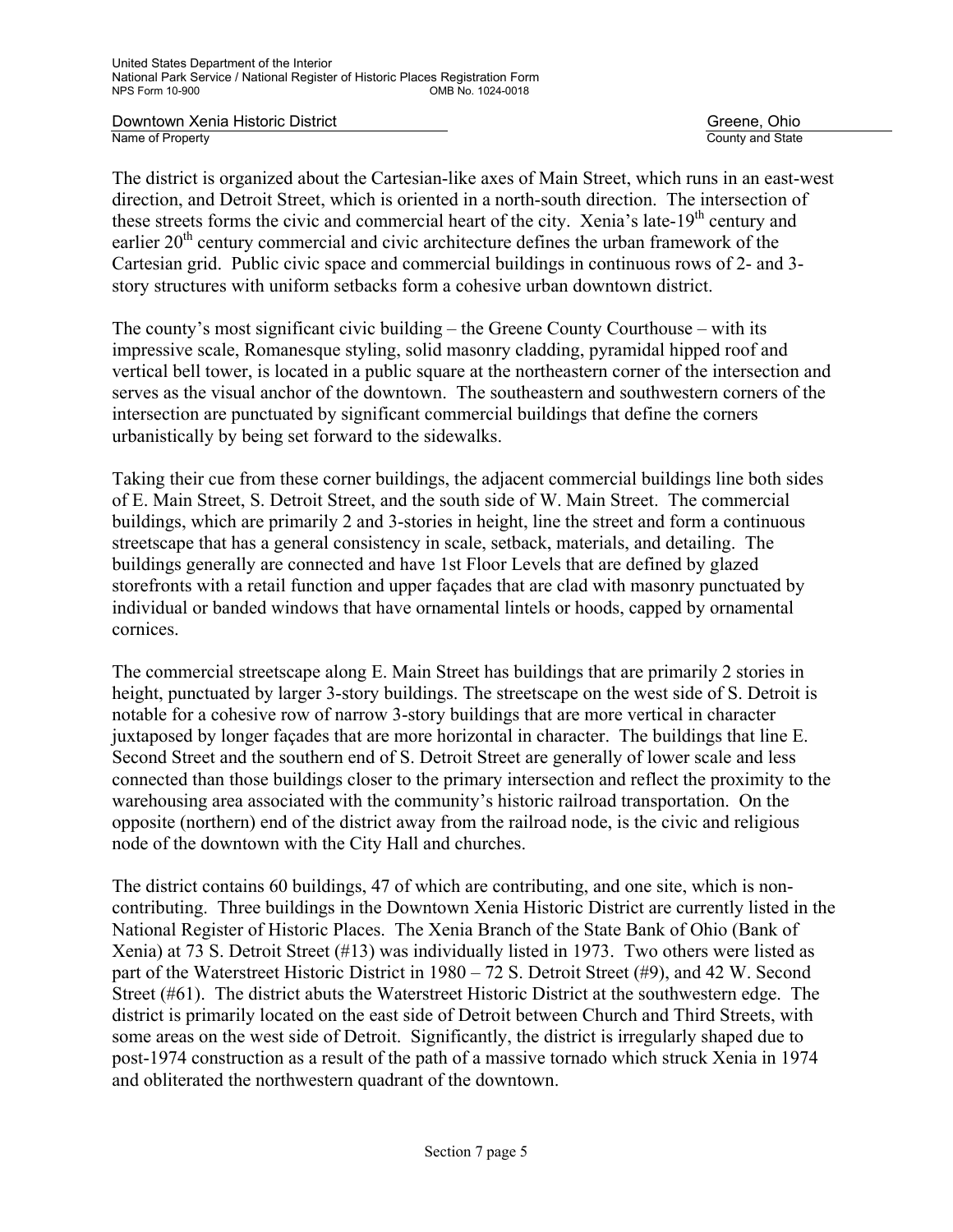County and State

Contributing buildings in the Historic District were constructed primarily between 1870 and 1930. Styles include Greek Revival, English Gothic, Italianate, Romanesque, Eastlake and Art Deco. A significant number of buildings are of the Italianate style, with two large buildings at the main intersection constructed in the Romanesque style. The blocks north of Main and west of Detroit were completely demolished by the  $1974$  tornado. Mid-late  $20<sup>th</sup>$  century development in this area is juxtaposed against the historic downtown buildings. Historic buildings on E. Main at the eastern edge of the downtown area are well separated from the historic buildings close to Detroit.

Buildings in the district are generally in good condition, although there are some vacant properties in the downtown. The district exhibits significant design integrity and general consistency in scale, setback, materials, and detailing, with the exception of altered storefronts, the introduction of non-historic materials, and post-tornado construction. Some storefronts have been modified with features that are not historically accurate. Inappropriate materials generally are limited to replacement siding and windows. More than half of the non-contributing buildings either were modified after experiencing severe damage from the tornado or were built to replace structures demolished by the storm. Most of these non-contributing buildings are located on either W. Main Street or Greene Street. The majority of the district maintains the architectural cohesion, setting, feeling and association necessary to convey a sense of historic environment.

The organization, character, and integrity of the district provide a link between the historic built environment and the historic forces and functions which shaped its development. Significant amongst these forces was the 1974 tornado, which destroyed the northwestern quadrant of the downtown. As a result of this cataclysm, late  $20<sup>th</sup>$ -century auto based strip development was constructed immediately adjacent the downtown core. This juxtaposition highlights the impact of the tornado upon the district, and reinforces the importance and integrity of the downtown district which survived the storm.

 $\mathcal{L}_\mathcal{L} = \{ \mathcal{L}_\mathcal{L} = \{ \mathcal{L}_\mathcal{L} = \{ \mathcal{L}_\mathcal{L} = \{ \mathcal{L}_\mathcal{L} = \{ \mathcal{L}_\mathcal{L} = \{ \mathcal{L}_\mathcal{L} = \{ \mathcal{L}_\mathcal{L} = \{ \mathcal{L}_\mathcal{L} = \{ \mathcal{L}_\mathcal{L} = \{ \mathcal{L}_\mathcal{L} = \{ \mathcal{L}_\mathcal{L} = \{ \mathcal{L}_\mathcal{L} = \{ \mathcal{L}_\mathcal{L} = \{ \mathcal{L}_\mathcal{$ 

#### **Narrative Description**

#### **#1 – 45 N. Detroit Street (1901-02) [Photos 1-4] Greene County Courthouse**

The Greene County Courthouse is situated on a public square on the northeastern corner of the intersection of Main and Detroit Streets at the center of the urban grid of Xenia. The building was constructed in 1901-02. It was designed by Samuel Hannaford & Sons of Cincinnati and the contractor was Hennessey Brothers & Evans Co. of Chicago. The Romanesque-style structure is 3½ stories in height with a full basement and is capped by a clay tile pyramidal hipped roof. Emphasizing the importance of the building and its location at the heart of Xenia is a prominent clock tower attached to the main building at its southwestern corner. All four elevations are generally organized in a tripartite manner with central gabled projections with entrances flanked by bays with paired arched windows on three sides of the building. Other exterior features include rusticated stone base, sandstone cladding, and arched windows throughout. The Courthouse exterior is virtually unchanged since its construction. Significant features of the interior include a monumental stair with ornamental marble balustrade and vaulted ceilings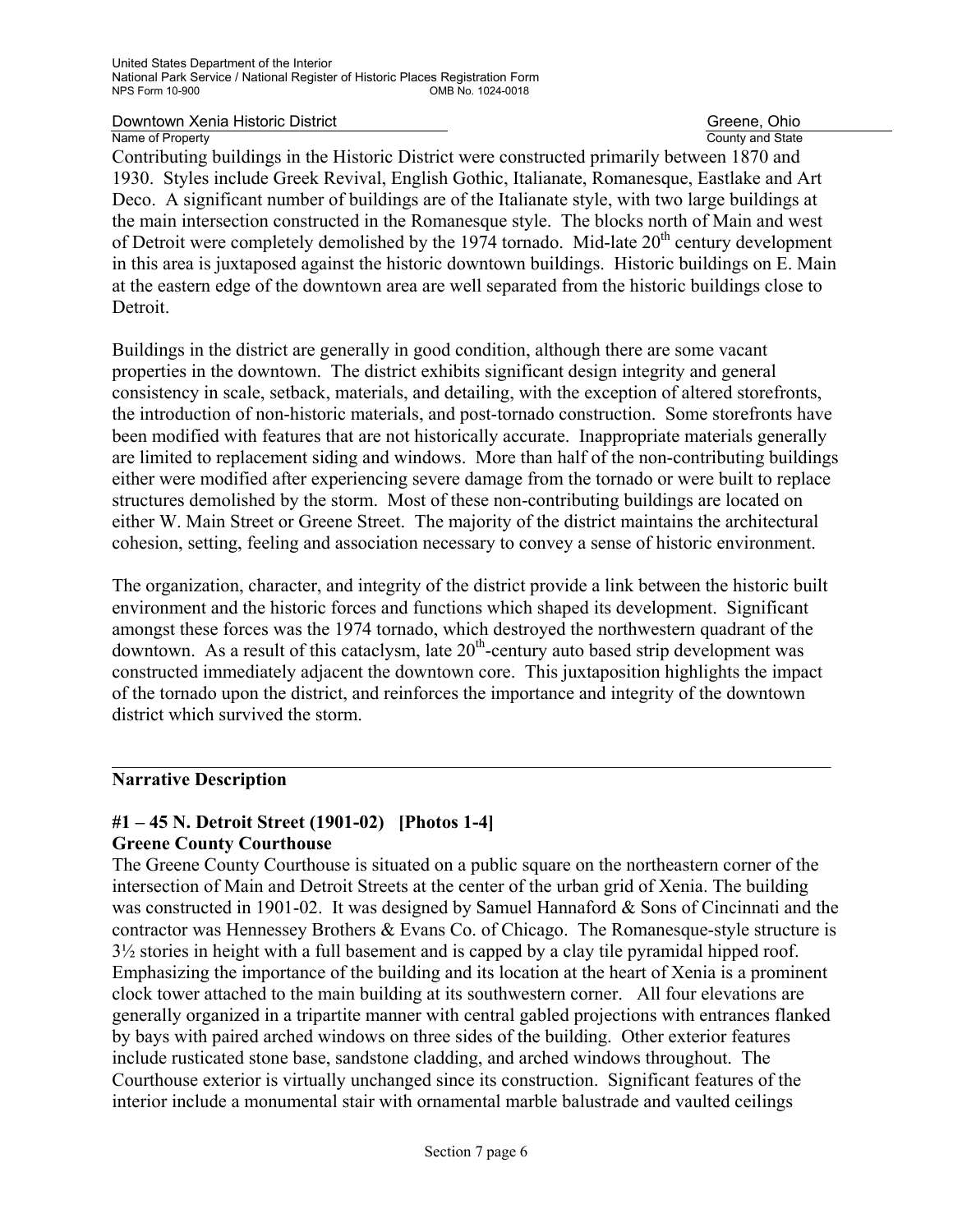County and State

above the primary circulation space at the Second Floor Level, where two of the three courtrooms are located. The square is primarily green space with pedestrian access to the courthouse and has numerous monuments, plaques, a cannon, and a flagpole. Contributing.

#### **#2 – 101 N. Detroit Street (1939, addition c.1990) [Photo 5] Xenia City Hall**

#### The Xenia City Hall is located on a corner site on the northern side of Market Street at the intersection of Detroit Street. The City Building is located across Market Street from the public square and the Courthouse, and its location reinforces the civic node at the heart of the community. The building was constructed in 1939 and replaced the City Hall/Opera House that was constructed in 1867. The Art Deco-style structure is 2½ stories in height with a full basement and has a flat roof. The primary entrances front Detroit Street (western façade) and Market Street (southern façade), and are defined by full height projecting bays. The entrance bay on the western façade has engaged fluted pilasters, curved vertical returns to the recessed face of the entrance and extended vertical glazing at the upper level, and is capped with the inscription "Xenia City Hall". The entrance bay on the southern façade has vertical curved returns at the outside edge, a stainless steel canopy over the entrance, and a fluted frieze across the top which projects above the adjacent parapets. The primary façades are symmetrical and tripartite in organization. The western façade is more horizontal in expression, with a central projecting entrance bay and two recessed connecting wings two bays in width, and is terminated by flanking projecting blocks one bay in width. The southern façade is vertical in character with the central projecting entrance bay that extends slightly above the parapets of the flanking blocks. The windows have all been replaced, and a modern addition (c. 1990) has been added to the eastern side. Contributing.

#### **#3 – 152 N. Detroit Street (1909) [Photo 8] German Reformed Church**

This 2-story English Gothic church was constructed in 1909. The building is clad in rock-faced ashlar stone and sits on a raised foundation with water table. The nave area is topped by a deeply pitched gable roof behind a parapet wall, and the apse is covered by a hipped roof. Crenellated 2-story towers are situated at the intersection of nave and apse, and 1 has a taller bell tower. A 1 story entrance foyer extends the width of the building on the front (eastern) façade. Tudor-arched wooden entrance doors are accessed via steps on each end of the entrance. Tudor arched and rectangular windows feature tracery and stained glass. Some secondary windows are 1/1 double hung vinyl replacement. The German Reformed Church constructed this building 1 block north of its previous home at the southwest corner of Detroit and Market. A former residence to the west of the church building, with an address on Church Street, (#53) is used as office space. Contributing.

#### **#4 -- 30 S. Detroit Street (1930-31) [Photo 11] Kresge**

This 2-story rectangular building with Art Deco styling was constructed in 1930-31. The façade is clad with running-bond buff-colored brick and has a stepped parapet wall with sandstone cap. The façade at the 1<sup>st</sup> Floor Level is asymmetrical and has 2 projecting bays at the northern and southern ends. The recessed center section has a mid- $20<sup>th</sup>$  century aluminum storefront system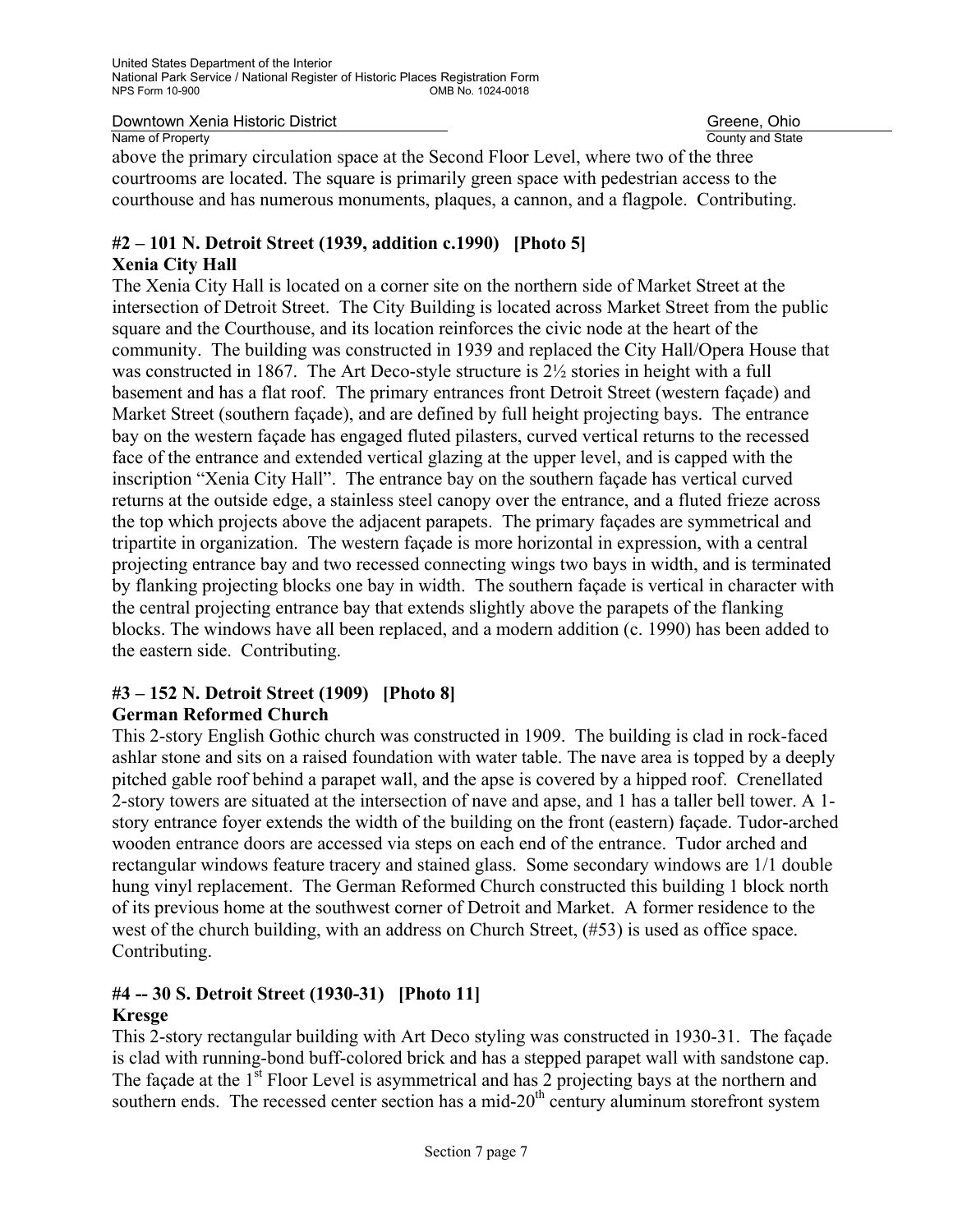County and State

with door, and retains a pink granite base that features an ornamental grille. The sign band and enclosed storefront walls at the 1<sup>st</sup> Floor Level were covered with diagonal wood siding after 1982. The upper façade is 6 bays in width with paired windows delineated by slightly projecting brick piers. Decorative brick panels are located above the 1/1 double hung windows. The façade is capped with a pressed-metal cornice with dentil molding located just below the top of the parapet wall. This building was a Kresge 5 Cent to \$1 Store from 1931 to 1980. Contributing.

#### **#5 -- 44-50 S. Detroit Street (before 1880, façade 1911) [Photo 12] F.W. Woolworth**

This 3½-story building was constructed before 1880, and the front façade was modified in 1911. The façade at the 1<sup>st</sup> Floor Level features a partially recessed storefront clad in light red brick, aluminum storefront systems at the center and northern bays, and an angled metal storefront door at the southern bay. A cloth awning extends across the full width of the storefront level. The storefront was modified to its current appearance after 1975. The upper façade is clad with running-bond brick, and is capped with a parapet wall with white terra cotta coping and a white terra cotta projecting cornice with a decorative frieze. The windows at the upper levels are divided by 4 slightly projecting brick piers with corbelling that continue to the attic level. The façade at the  $2<sup>nd</sup>$  Floor Level has tripartite metal 1/1 windows with small panels of stacked brick and terra cotta corner blocks above the lintel. Oversized 12-light metal awning windows are located on the façade at the 3<sup>rd</sup> Floor Level with continuous terra cotta bands at the lintel and sill. Above the  $3<sup>rd</sup>$  Floor Level windows are panels of stacked brick with rowlock lintels and sills and terra cotta corner blocks within the piers. The building was the home of Criterion Clothing and Woolworths from 1911 to 1927. In 1928, the interior was modified to accommodate the expansion of Woolworth's, and Criterion moved next door to 54 S. Detroit Street. The building has housed other business selling dry goods and hardware. The first telephone switchboard in Xenia was located on the 3rd floor in 1879. Contributing.

#### **#6 -- 54 S. Detroit Street (c. 1884, façade c. 1927) [Photo 13-right] Criterion**

The 3½-story brick building at 54 S. Detroit Street features a white terra cotta façade that covers most of the upper levels of the front façade. The façade at the 1<sup>st</sup> Floor Level consists of a metalclad storefront system with a deeply recessed wooden entrance door that is flanked by metal storefront windows. Decorative grilles are located under the storefront windows. The generally subdued character of the storefront contrasts greatly with the terra cotta cladding of the upper façade. In addition to terra cotta, the remainder of the upper façade is clad with running bond brick, and the façade is capped with a parapet wall with terra cotta coping. The upper façade is symmetrical and is 4 bays in width. The façade at the  $2<sup>nd</sup>$  Floor Level has a taller cornice with recessed panels and medallions and  $1/1$  metal double hung windows. At the  $3<sup>rd</sup>$  Floor Level, the façade has 1/1 double hung metal replacement windows under a projecting cornice. At the attic level, the façade features an ornamental terra cotta cornice with classically inspired detailing spanning atop square metal fixed-light windows. This building was constructed in about 1884 after a fire destroyed the Union Block. It originally was taller and had tall arched windows on the  $3<sup>rd</sup>$  level. The current facade was installed c. 1927. Criterion Men's Clothing was located here 1924-1950, and Kingsbury Menswear occupied the building 1953-1970. Contributing.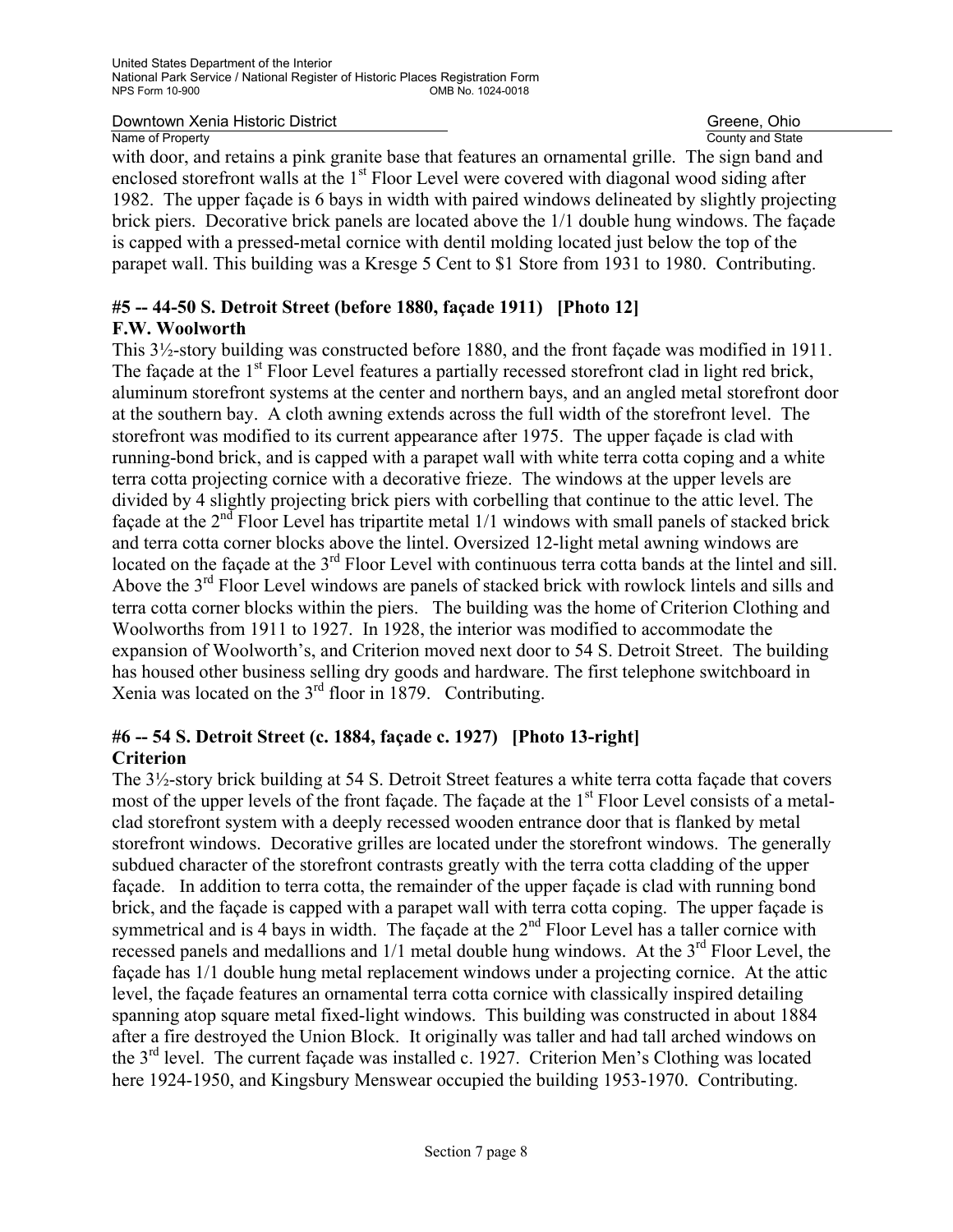County and State

#### **#7 -- 58 S. Detroit Street (c. 1884, façade 1927) [Photo 13-center] Kroger/Donges Drugs**

This 3½-story building is clad with running bond red brick with contrasting buff brick accents and has a parapet wall at the front façade with slight projecting piers at each end. The painted cast iron storefront features a recessed single door with angled aluminum storefront systems and a metal hood covering a roll-up cloth awning extends the width of the storefront The upper façade is symmetrical and divided into 4 bays with outer bays narrow than those at the center. The windows at the 2<sup>nd</sup> and 3<sup>rd</sup> Floor Levels are double hung with sandstone sills and lintels of soldier course contrasting brick. The windows at the attic level are divided into multiple lights with muntins. This building originally had arch top windows at the  $2<sup>nd</sup>$  and  $3<sup>rd</sup>$  levels. The front façade was modified in 1927. Kroger Grocery and Bakery was located here from 1904 to1930, and Donges Drugstore occupied the building from 1931 to 1994. Contributing.

#### **#8 – 60 S. Detroit Street (1884, rebuilt 1928) [Photo 13-left] Schmidt Grocery**

This 3½-story building with Italianate features was constructed in 1884 after a fire destroyed the previous structure. It was enlarged in 1909 and rebuilt after suffering extensive damage in another fire in 1928. The wooden storefront features a recessed door and angled aluminum windows and is topped by a sign band which has small lights of leaded patterned glass. The upper façade is symmetrical with 3 bays at each level and is clad with running-bond light orange brick with darker brick and white terra cotta accents. The facade at the 2<sup>nd</sup> Floor Level features a central fixed light flanked by 1/1 double hung windows with terra cotta and contrasting brick accents. At the  $3<sup>rd</sup>$  Floor Level, the facade has separate wooden round arched top fixed lights over 1/1 double hung wood windows. Lintels are soldier-coursed contrasting brick and the sill is a band of continuous terra cotta. The façade is capped with a box cornice with brackets and decorative panels at the attic level. The 1928 reconstruction was similar in style to the original building, but historic photos show that the building originally had a much larger cornice and arched windows at the  $2<sup>nd</sup>$  level. (Historic Image 8) Schmidt Grocery was located in this building from 1884 to 1927. The building subsequently housed another grocery, a beauty shop and clothing store. The Knights of Columbus met upstairs in the building from approximately 1946 to 1967. Contributing.

#### **#9 – 72 S. Detroit Street (1845/before 1885, façade 1931) [Photo 14] McMillan Railroad Store**

#### **(Waterstreet Historic District- NR 1980)**

This structure was originally comprised of 2 separate brick buildings - a 2½-story building that fronted S. Detroit Street and a separate 2½-story building that fronted W. Second Street and was constructed before 1885. The building fronting S. Detroit Street was the McMillan Railroad Store constructed in 1845. According to historic photos, the McMillan store was 2 stories with a side gable roof and 6/6 double hung windows. (Historic Image 7) The two buildings were combined into one structure in approximately 1930. In 1931, a new façade was installed on the Detroit Street (eastern) elevation (and returning for one bay on W. Second), featuring black glazed brick with aluminum accents and metal casement windows. In addition, the original side gable roof was replaced by a flat roof with parapet wall. The southern façade on W. Second Street was covered in running bond wire-cut buff colored brick. The architect for the remodeling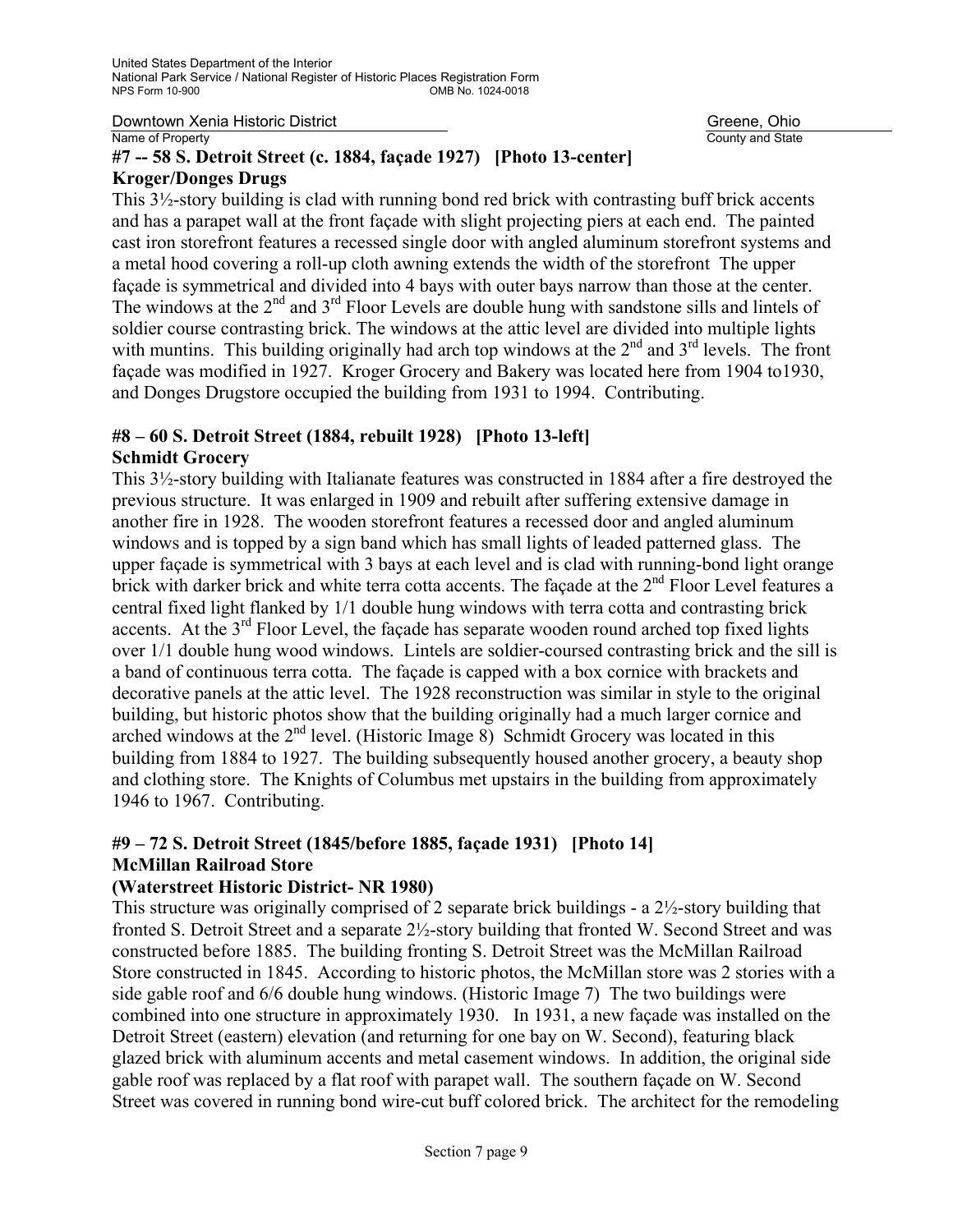County and State

was Arthur Kelsey of Cincinnati. At the 1<sup>st</sup> Floor Level, the eastern façade features 3 storefronts that retain their historic configurations. New windows and brick cladding were added to the southernmost storefront after 1973. The center storefront has also been clad in brick, but it retains a wooden storefront and entrance door with transom. The northern storefront features an aluminum storefront and wooden entrance door. A non-original metal door to the upper level is located at the northern end of the eastern façade. The façade at the  $2<sup>nd</sup>$  Floor Level is symmetrical with 3 bays that contain 1/1 double hung metal replacement windows. The formerly black brick has been painted white, and a flat painted aluminum cornice with rivets extends across the eastern elevation and returns for 1 bay on the southern elevation. On the southern elevation at the First Floor Level, there are several metal doors at the eastern end, while the western end features a wooden storefront system with recessed wooden entrance door. This elevation has metal replacement windows at the  $2<sup>nd</sup>$  level, and a parapet wall that steps down to the west. This building has housed butchers, clothing stores, jewelers and dry goods. The McMillian Railroad Store was located in the Detroit Street building from 1845 to the 1860s. Hitchcock Jewelers occupied 68 S. Detroit Street from 1943 to 1976, and Donges Drugs was at 72 S. Detroit Street between 1900 and 1931. Contributing. (previously listed in NR)

#### **#10 – 153 S. Detroit Street (1885-1890) [Photo 17]**

This 2-story brick structure is a combination residence/store that is square in plan, with a 1-story brick addition attached at the eastern elevation, and a 1-story frame addition clad with vinyl siding and capped with a low-pitched hipped roof attached at the rear that extends around the northern elevation. The structure features a sandstone block foundation, painted brick laid in American bond, and a standing seam metal roof. The window openings have sandstone lintels and sills, and the windows are 1/1 double hung replacement. The front door opening and the storefront have been partially blocked in by board and batten siding, and some of the window openings have been enclosed with wooden siding. This building served as a double residence, a saloon, and has housed many types of businesses including a creamery, cleaners, barbers, shoe repair and restaurant. Contributing.

#### **#11 – 129 S. Detroit Street (c. 1858, addition 1920s) [Photo 17]**

This 2½-story gable-roofed structure is clad with running bond brick with American bond visible on the side elevations, and sits atop a coursed and squared rubble sandstone foundation. A 1 story front entrance area on the western façade is enclosed with board and batten siding and is topped by a hipped roof clad with wooden shingles. The projecting entrance was constructed prior to the tornado in 1974, but it was modified to its current appearance in 1975. There is one attic bay and two bays at the  $2<sup>nd</sup>$  Floor Level with window openings that were originally slightly arched, but have since been squared off with wood infill. Windows are 6/6 double hung vinyl replacements, and the openings feature sandstone sills and rowlock lintels. A loading bay door is located at the  $2<sup>nd</sup>$  Floor Level on the northern elevation above a wooden door at the  $1<sup>st</sup>$  Floor Level. A long 1-story brick building on a concrete foundation is attached at the rear (eastern side) of the structure and has a parapet wall at the eastern end and 9-light metal framed windows. This building was a grist mill and grain storage warehouse until the early  $20<sup>th</sup>$  century. Xenia Creamery Company operated in this building from 1909 to 1915. The structure subsequently housed auto repair and auto sales functions. Contributing.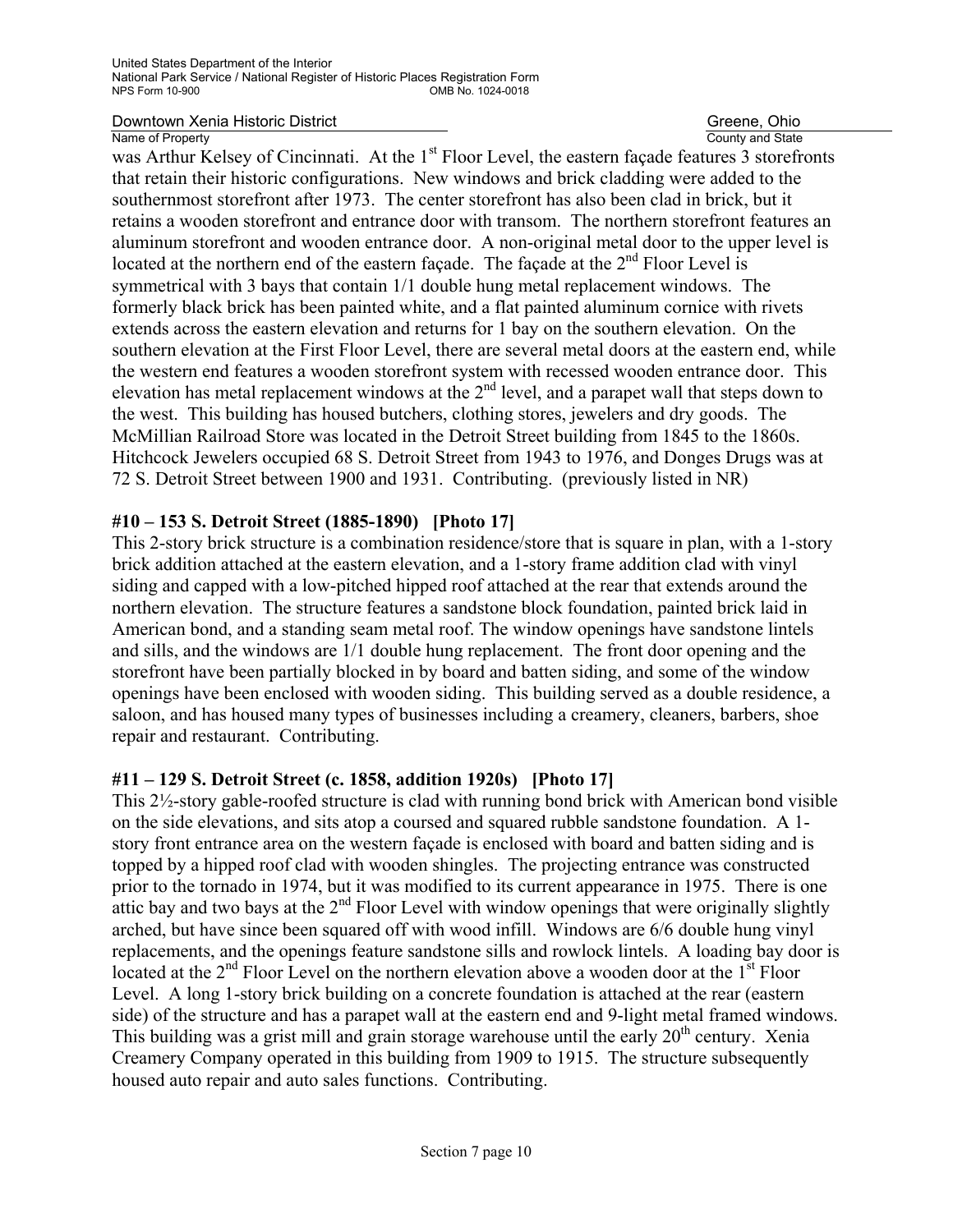County and State

### **#12 – 113 S. Detroit Street (1941, addition post 1950, façade 1978) [Photo 18] Albers Supermarket**

This building was constructed on the former site of the Pittsburgh, Cincinnati & St. Louis Railroad passenger depot and served as Albers Supermarket from 1941 to 1962. It subsequently served as a Goodwill store and a furniture and carpet store. The front façade was remodeled in 1978. The 1-story rectangular building has a small concrete block attachment on the north elevation. The main section of the building is constructed of hollow clay tile block and has a running brick façade on the front (western) elevation, which is symmetrical with 5 bays. The building was originally clad in white ceramic tile, which remains only in the sign band area. A recessed metal double door is flanked by pairs of large metal storefront windows with heavy wooden lintels and rowlock brick sills. The window openings on the front façade have been modified, and the entrance was originally flush with the front of the building. Metal multi-light windows with rowlock sills are located on the secondary elevations. The building retains very little of its appearance from the Period of Significance. Non-contributing.

#### **#13 – 73 S. Detroit Street (c. 1846) [Photo 19] Xenia Branch of the State Bank of Ohio Individually listed in National Register, 1973**

This Greek Revival temple-form building was individually listed on the National Register in 1973. The 2-story brick building was constructed in approximately 1846 for the Xenia Branch of the State Bank of Ohio. The Bank of Xenia was founded in 1835 and was located on W. Main Street. The individual nomination states that the bank was located in this building beginning in 1835, but recent research has shown that the bank was located on W. Main Street and that it moved into this new building when it was reorganized as the Xenia Branch of the State Bank of Ohio in 1846. The bank moved from this location in approximately 1868. The structure subsequently served as a residence and doctor's office for many years thereafter. A 2-story frame addition was added to the rear of the building between 1919 and 1931. At the time of the National Register listing, all windows were wooden 6/6 double hung. Some of the windows are now wood 6/1, and some have been replaced with 1/1 double hung vinyl. Contributing. (previously listed in National Register)

#### **#14 – 65 S. Detroit Street (c. 1850, additions 1920s) [Photo 21]**

This 2-story building appears to have originally been a front gabled brick residence with a small ell at the rear. In the 1920s, a number of changes were made to the building. A side-gabled brick addition, extending north, was added to the front façade, and a 2-story brick addition enclosed the original ell shape, extending east to create a generally rectangular plan. The upper level of the front façade was modified to its current appearance. The 1<sup>st</sup> Floor Level consists of a storefront clad with a running bond brick façade and topped by a tile hip roof. There are 2 recessed entrance doors at the center, one of which leads to the 2<sup>nd</sup> Floor Level. The doors and picture windows are aluminum framed. Alterations to the storefront were done prior to 1973. The front façade is recessed at the  $2<sup>nd</sup>$  Floor Level and has an integral full-width porch with fluted metal columns. It is faced with clapboard siding and has 1/1 double hung wood windows and multi-light doors behind wooden storms. A stepped parapet wall is located on the northern elevation. This building was originally a residence, and became a boarding house/hotel in the early  $20<sup>th</sup>$  century. In the 1920s, it functioned as an automobile dealership. From the mid-1930s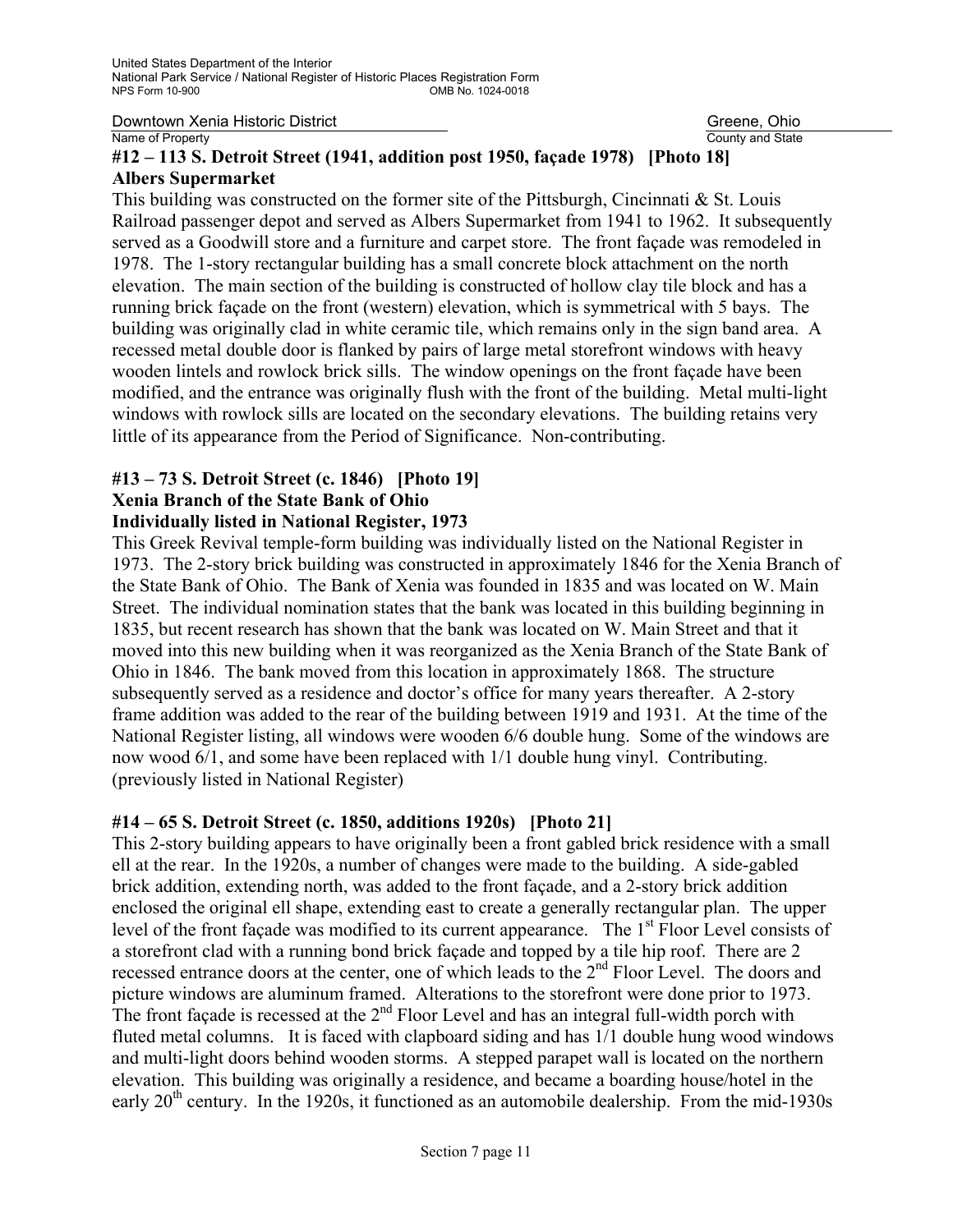County and State

to 1982, it housed utility offices – first Ohio Bell and then Dayton Power and Light. Contributing.

#### **#15 – 37 S. Detroit Street (1840s, façade 1910, addition 1961, storefront 1975) [Photo 20] Hivling House / Commerical Hotel**

John Hivling constructed this hotel building as the Hivling House in the 1840s. He reportedly used his influence to convince the Little Miami Railroad to run its line on the east side of Detroit Street, so that travelers would have easy access to his establishment. New owners constructed a complimentary addition on the north elevation in about 1869 (see 25 S. Detroit). The combined building served as the Hivling House for about 10 years after which the two buildings were divided into separate hotels. This building operated as the Commercial Hotel until it closed in 1909. In 1910, it was acquired by the publishers of the Xenia Gazette, who modified the façade to the current Second Renaissance Revival styling. The 2-story addition to the south was constructed in 1961. The older (north) building was originally 3½ stories, but the attic level was removed at the time of the 1961 addition. The storefront was modified to its current appearance in 1975. The Xenia Gazette and other newspapers occupied the building from approximately 1911 until 1985. The façade at the  $1<sup>st</sup>$  Floor level of the older building echoes the arched openings and continuous limestone lintel of the façade treatment of the 2nd Floor Level, but the arches are infilled. The storefront level features modern metal windows and doors. The upper façade is faced in polychromatic running bond brick and is visually divided into 3 parts by slightly projecting courses of brick that create the appearance of quoining. Windows at the 2<sup>nd</sup> Floor Level have arched tops with a continuous limestone lintel and limestone keystones. The windows are paired 12-light metal casements with 6 fixed lights in the arched tops, and they sit on a continuous projecting limestone sill. Windows at the  $3<sup>rd</sup>$  Floor Level are 20-light metal casements on limestone sills and have soldier brick lintels with limestone keystones. The building has a flat roof, and the façade is capped with a parapet wall and box cornice with dentil molding. The addition has a storefront level that features modern metal windows and doors. The cornice and façade at the 2<sup>nd</sup> Floor Level of the addition appear to be identical to the treatments and detailing of the older building. Contributing.

#### **#16 – 25 S. Detroit Street (c. 1966, remodeled 2012) [Photo 22]**

This building was recently modified to its current appearance. It is located on the former site of the Hivling House addition, which was later known as the Atlas Hotel, European Hotel and the Palace Hotel. The 4-story hotel building was demolished in 1963 and was replaced by a 2-story office building. The 1st Floor Level was divided into two aluminum storefront bays with a central aluminum entrance door to stairs that led to the 2<sup>nd</sup> Floor. The upper façade was clad with a mid-20<sup>th</sup> century exposed aggregate finish and had 5 aluminum-clad windows. This building was recently renovated, and currently has a painted wooden storefront system at the 1st Floor Level, and an upper façade with a running bond brick veneer, 1/1 double hung replacement windows, and a painted wood cornice with small brackets. Non-contributing.

#### **#17 – 13-17 E. Main Street (1866-68, addition 1941, storefront 1956) [Photo 23] Xenia National Bank**

The prominent English Gothic Revival building located on the southeastern corner of the intersection of Main and Detroit Streets was constructed in 1866-68 as the location of the First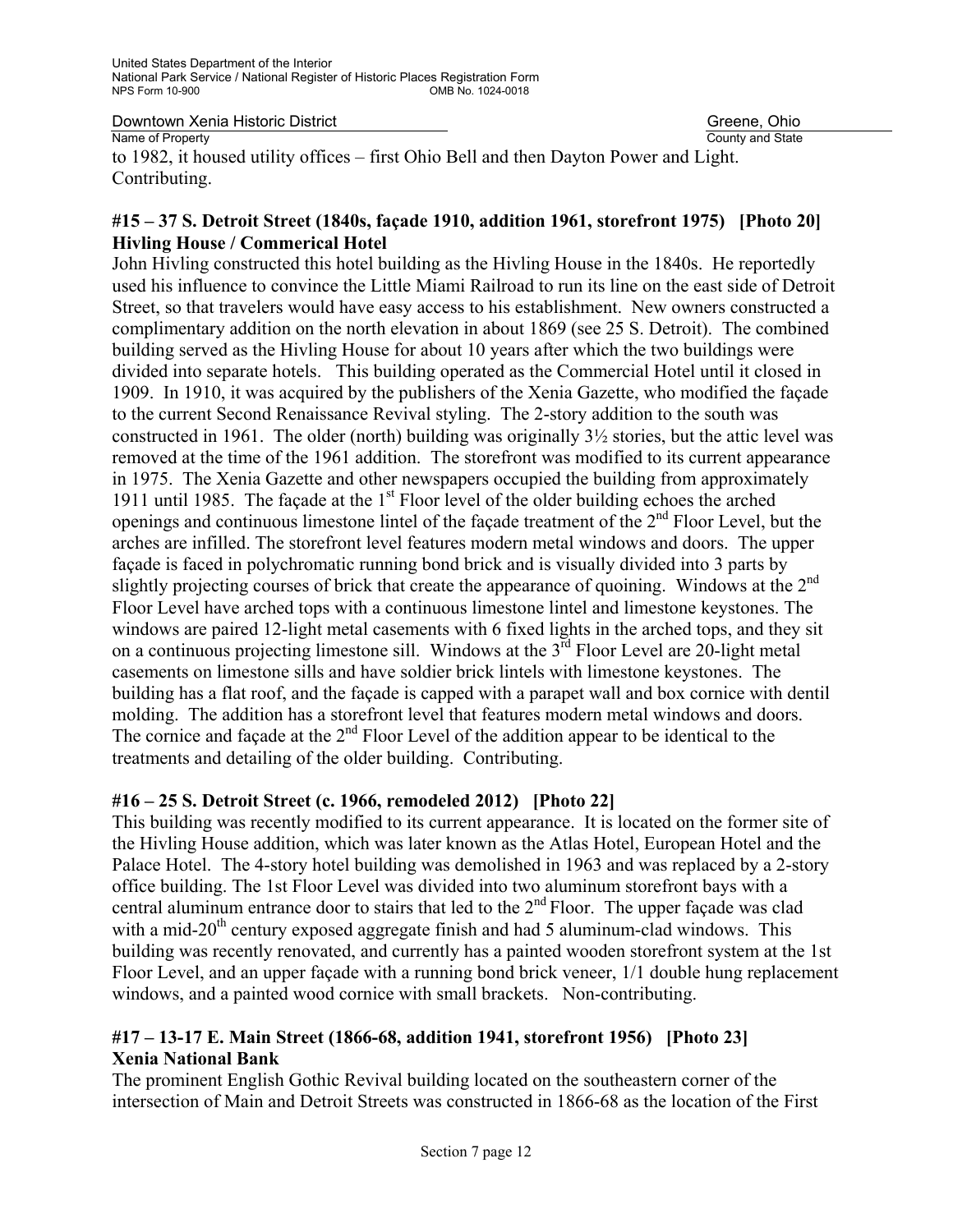County and State

National Bank. Blackburn and Koehler of Cleveland were the architects, and Samuel Patterson of Xenia was the contractor. In 1941, the building immediately to the east of the structure along E. Main Street was demolished, and an architecturally complimentary addition was constructed. The 2½-story building is located at the southeastern corner of the most prominent intersection of Xenia and has 2 primary façades. The structure sits atop a raised limestone foundation and is clad in beveled ashlar limestone with quoining. The first level features lancet window openings with single and paired  $1/1$  wooden double hung windows and separate fixed-light lancet windows at the top. The 1941 addition faces E. Main Street and contains 2 bays on the 2<sup>nd</sup> Floor Level and an aluminum storefront system with central entrance door topped by 4 short lancet windows with stained glass on the  $1<sup>st</sup>$  Floor Level. At the corner, the elevation at the  $1<sup>st</sup>$  Floor Level has been covered with vertical corrugated metal siding and contains an aluminum storefront door where there was once a pair of lancet windows. The original entrance was located at the corner and had a large door with lancet top and a quatrefoil, but it has been enclosed with metal siding to create a picture window at the corner. The changes to the corner were made in 1956 when the building was changed from a bank to a restaurant. At the  $2<sup>nd</sup>$  Floor Level, the façade retains its historic appearance, with single and paired 1/1 double hung windows with pointed arches. The frieze below the 2<sup>nd</sup> Floor Level windows features incised circles. Above the  $2<sup>nd</sup>$  Floor Level is a projecting cornice with ornate brackets and a frieze with Gothic pointed arch relief detail and smaller brackets between each arch that echo the window shapes. The attic level has dormers with paired and singled pointed arch 1/1 double hung windows with elaborate hoods and window surrounds. The building is topped by a mansard roof with slate fish scale shingles, and there are paired chimney pots visible on the S. Detroit Street façade. The bank, which became Xenia National Bank in 1882, was located in this building until 1956, when it moved to the corner of Main and Collier Streets. Following the relocation of the bank, a Frisch's restaurant was located here until 1967. Since that time, the building has housed several other restaurants and two religious organizations. Contributing.

#### **#18 – 21-25 E. Main Street (c. 1875, storefront 2006) [Photo 24] Litt Bros.**

This 3-story building clad in running-bond brick has Italianate features. At the 1<sup>st</sup> Floor Level, the façade is divided into two wood storefronts with Ionic pilasters that flank a central door that leads to the interior stairs. The western storefront has arched transom windows, and the eastern storefront has rectangular windows and wood panels that infill the transom area. Both storefront doors are single light with one sidelight. The storefront was modified in 2006, but it appears that none of the elements are original. At the upper façade, windows are 1/1 double hung with sandstone sills and continuous cast iron hoods. Windows at the  $2<sup>nd</sup>$  Floor Level are more deeply arched, while those at the  $3<sup>rd</sup>$  Floor Level are slightly arched. The façade is capped by a box cornice with arched centers, ornate brackets, and dentil molding. The upper levels and cornice retain their original features. The commercial building has been occupied by stores selling books, drugs, clothing and shoes. Litt Bros. clothing store occupied the building for over 50 years. Contributing.

#### **#19 – 29-33 E. Main Street (1869, c.1890, storefront c. 1925) [Photo 25] Leaman Block**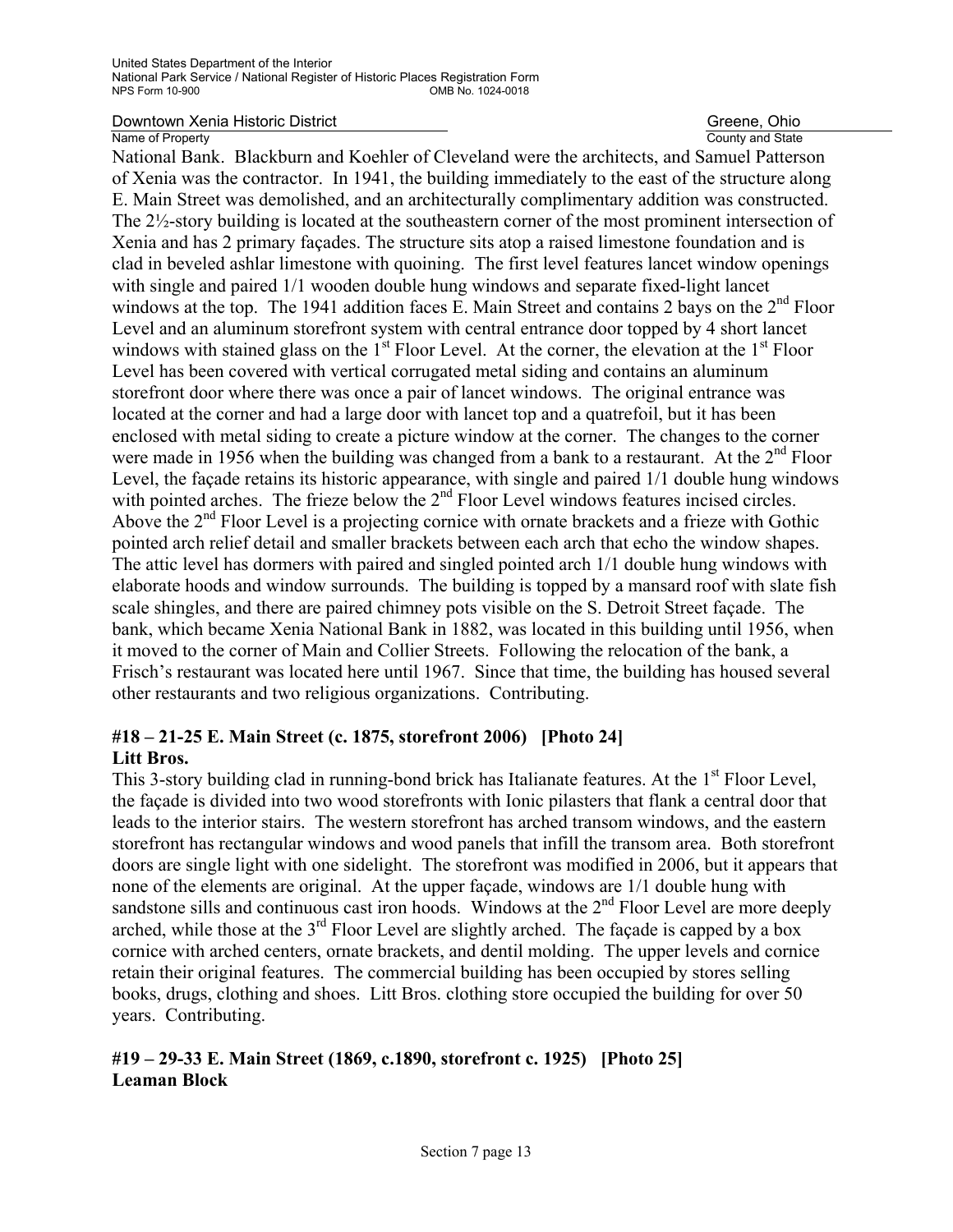County and State

This 3-story building is clad with running bond brick. Two storefronts are located on the 1<sup>st</sup> Floor Level and flank a central door that leads to a stair hall. The central door and the western storefront are topped by Luxfer glass transoms and the transom over the eastern storefront is plain glass. Both aluminum storefronts are recessed with angled windows and feature mosaic tile in the entryways. The façade at the  $2<sup>nd</sup>$  Floor Level features a symmetrical wood storefronttype treatment with 2 panels that contain large picture windows flanked by smaller windows. The panels are divided by pilasters and wood panels. The façade at the  $3<sup>rd</sup>$  Floor Level is symmetrical and has six 1/1 double hung windows with sandstone lintels and sills. The façade is capped by a box cornice with brackets, egg and dart molding and a decorative frieze. The cornice had a balustrade across the top c. 1900. The  $2<sup>nd</sup>$  Floor Level windows were modified from 6 bays to the current appearance c. 1890, and the storefront was modified c. 1925. This building housed stores selling dry goods, clothing, shoes and wallpaper. The "Colored" Masonic Hall was located upstairs 1915-1918. Contributing.

### **#20 – 37-41 E. Main Street (c. 1907, storefront c. 2010) [Photo 30]**

This 2-story building lost its  $3<sup>rd</sup>$  Floor Level in the 1974 tornado. It was built in approximately 1907 when Jobe Brothers clothing store, which was located immediately to the east, expanded into this space. The building was constructed to match the existing Jobe Brothers store with identical fenestration on the 2<sup>nd</sup> and 3<sup>rd</sup> Floor Levels. It is clad with stretcher bond brick and features a simple cornice with brackets. Non-matching brick is located near the cornice, which appears to be repair from the tornado damage. The facade at the  $1<sup>st</sup>$  Floor Level features a wood storefront with a recessed stair hall door at the eastern end. The storefront door is recessed with a transom and sidelights, and the storefront and stairway bays are divided by decorative pilasters. The storefront retains its configuration and tile entrance from the Period of Significance, but the overall appearance does not appear to be a restoration from a previous time period. The  $2<sup>nd</sup>$ Level retains its fenestration and sandstone lintels and sills, and the windows are 1/1 replacements. This building has also served as a billiard hall, hardware store, and jewelry store. Contributing.

#### **#21 – 45-47 E. Main Street (c.1890 & 1907, façade 1924, storefront 1955) [Photo 26] Jobe Bros./J. C. Penney**

This 3-story brick building was originally two separate buildings. The westernmost building (45 E. Main Street) was constructed c.1890 and was the home of Jobe Bros. Dry Goods from 1891 to 1928. In 1907, the company expanded to the buildings on either side. The 3-story building at 47 E. Main Street replaced a 2-story structure built c. 1888 and was constructed with the same fenestration as 45 E. Main Street. This building served as the Johnson Department Store for a few years and then became the home of J. C. Penney, which remained in the building from 1933 to 1993. The current Neo-classical stone façade was added to the building in 1924, with Pretzinger & Musselman of Dayton serving as the architects. The storefront is symmetrical with a corrugated metal sign band that extends across the width of the façade. Aluminum storefront windows are stepped back from the sidewalk to a pair of recessed aluminum storefront doors with transom. Vertical aluminum banding is located between the 2 doors. The entrance area features square mosaic tile in a decorative pattern. The storefront system was installed as part of a major interior remodeling in 1955. The upper façade is symmetrical with 5 bays, and the window openings appear to have been reduced for replacement casement windows. The 2<sup>nd</sup>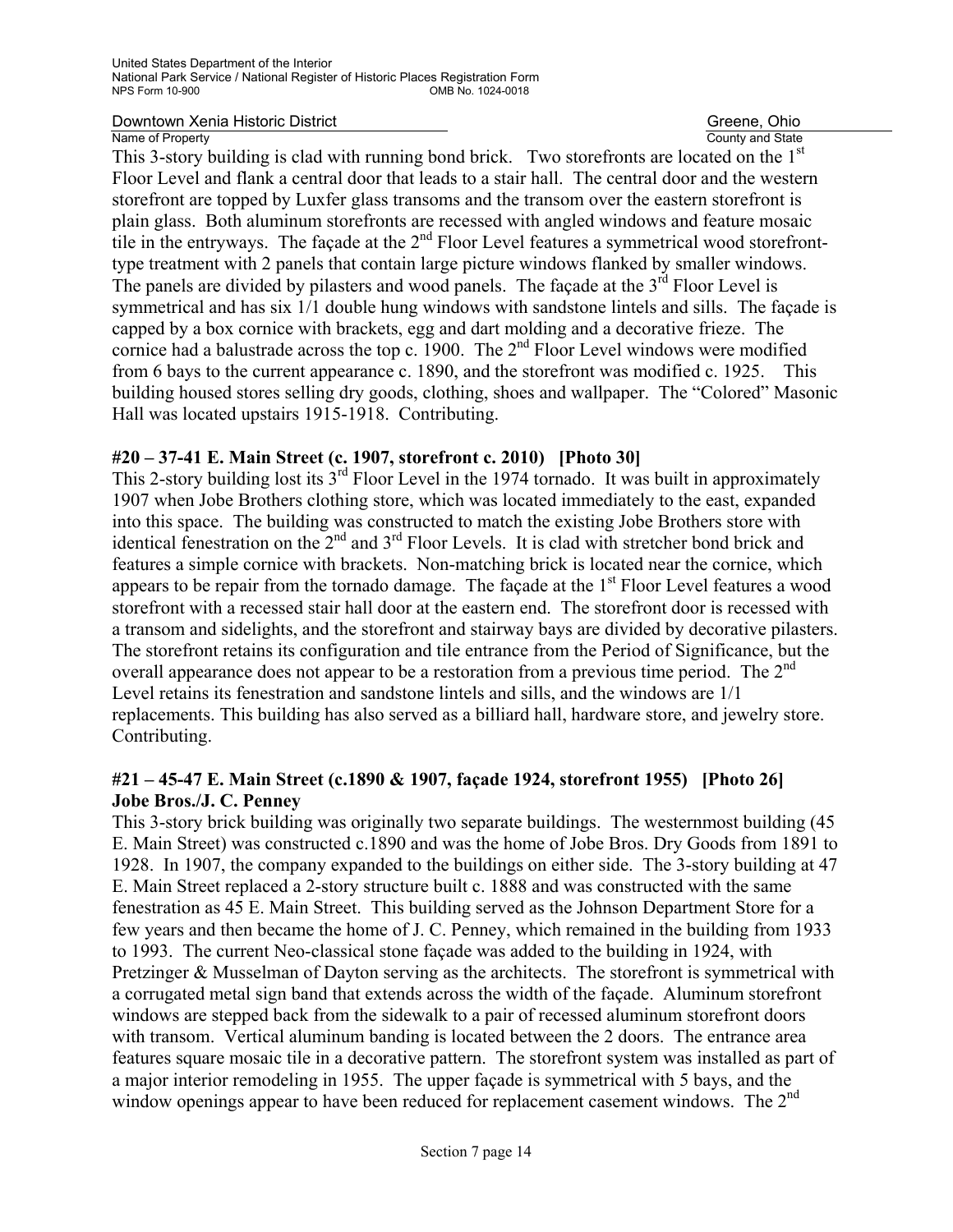County and State

Floor Level windows are large 8-light paired casements with arched decorative lintels, and the center and outer windows have more ornate decoration. Iron railings are mounted outside each window at the  $2<sup>nd</sup>$  Floor Level. The primary (northern) facade is capped by a cornice that features dentil molding and a projecting eave. The original brick and windows of 47 E. Main Street are visible on the eastern elevation. The windows on this elevation are 6/6 double hung, with many missing glazing, and they have slightly rounded tops with sandstone sills and rowlock lintels. Contributing.

#### **#22 – 51-57 E. Main Street (1837, storefronts 1958, 1970s) [Photo 27] Forsman's Block**

This 2-story building is clad with running-bond brick and capped with a side gable standingseam metal roof and a plain wooden cornice with brackets. It was constructed in 1837 and was known as Forsman's Block. Originally, it had stepped parapet walls on each end, but only the western parapet wall remains. The façade at the 1<sup>st</sup> Floor Level is divided into 3 storefronts with finishes and systems from the mid-20<sup>th</sup> century era. A 1-story addition was added to the eastern end c.1958. The addition and eastern storefront, which is clad in Carrara glass panels, appear to be almost intact from the late 1950s. The center storefront is clad in wood siding, which was applied after 1975. The western storefront is clad in stucco that dates from prior to 1973. The upper level façade is symmetrical with 7 bays containing 1/1 double hung windows. The central 3 bays are taller and have wooden window hoods. The Xenia Candy Kitchen was located in the western section from 1915 to 1965, and a barber shop has been located in the eastern section since 1958. This building has also housed a distiller, a bakery, restaurants, tailors, milliners, clothing and shoe stores. Contributing.

#### **#23 – 63-69 E. Main Street ( c. 1910) [Photo 28]**

This large 3-story building is clad with running bond buff-colored brick and is capped with a box cornice with dentil molding. At the First Floor Level is an asymmetrical aluminum storefront system with recessed door located in the westernmost section of the building that is topped by a wooden cornice and sign band. A double aluminum storefront system is located in the middle and eastern sections and is topped by a corrugated metal sign band. This storefront system is trimmed with Carrara glass panels, and has angled windows and recessed double doors that are separated by a pier. Doors to the interior stair hall are located between the western and middle sections and at the eastern end of the storefront. The opening at the eastern end appears to be partially cut into the adjacent building. The storefronts and doors are divided by wooden pilasters. The storefronts date to the Period of Significance. The upper level façade is symmetrical and is divided into a tripartite configuration by slightly projecting brick piers that are connected at the top by several rows of corbelled brick. The windows at the  $2<sup>nd</sup>$  Floor Level are tripartite with sandstone lintels, sills and mullions. At the  $3<sup>rd</sup>$  Floor Level, 2 small square windows are located within each section and are boxed together by a soldier course of contrasting brick. These fixed-sash windows have 16 leaded glass lights. This building has housed several clothing stores, a drugstore, a grocery, and a thrift store. Contributing.

#### **#24 – 75 East Main Street (before 1885, remodel 2012) [Photo 31]**

The façade of this 2-story building has been recently modified, but it appears that the current appearance is not historically based. In the early  $20<sup>th</sup>$  century, the building had a wooden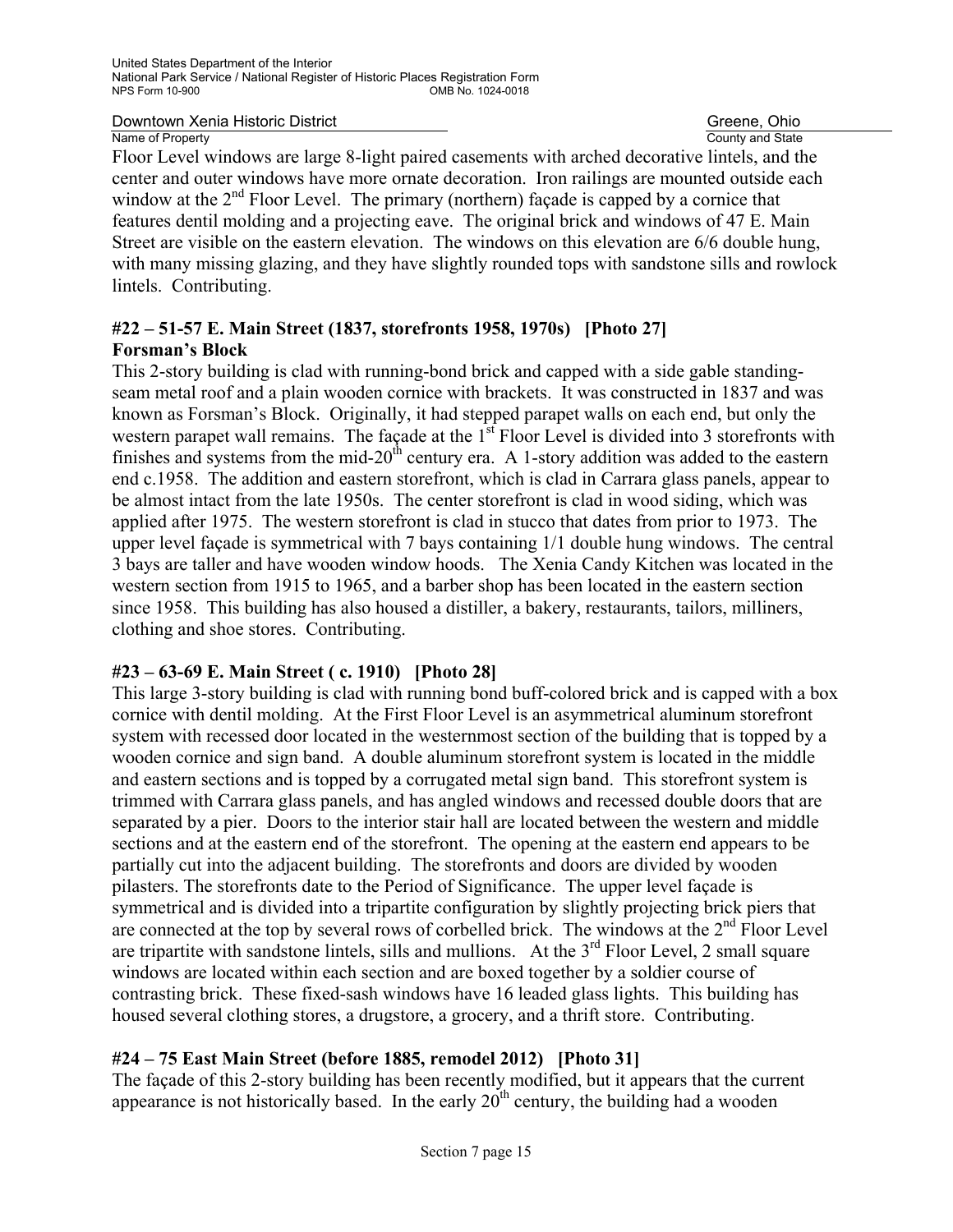County and State

storefront with a recessed door, and an upper façade with arched windows and a decorated cornice. In approximately 1950, the cornice was removed and the entire upper façade was covered with brick without any fenestration. By 1974, a mid- $20<sup>th</sup>$  century brick facade had been installed at the storefront level. This building currently is clad with wire-cut brick and has a simple wooden cornice. At the upper façade, replacement windows are surrounded by stack bond brick and sit atop a tall frieze with 3 square single-light fixed-sash windows. This building housed several drug stores and was the home of the "Famous Cheap Store" in the mid- $20<sup>th</sup>$ century. Non-contributing.

#### **#25 – 81 E. Main Street (1938) [Photo 29] Montgomery Ward**

This brick building was constructed in 1938 to replace the previous c. 1875 building destroyed by a fire in 1937. It features a cast stone veneer with Art Deco accents. At the 1<sup>st</sup> Floor Level, an aluminum storefront system incorporates a recessed central double door and mosaic tile in the entrance area. The upper level façade has a tripartite configuration as it is divided by slightly projecting piers topped by blocks with a fan motif. Each section has tripartite metal 1/1 double hung windows. Historic photos indicate that the storefront dates to the Period of Significance. Montgomery Ward occupied this structure from 1939 to 1984. Contributing.

#### **#26 – 87 E. Main Street (c. 1856, restored 2012) [Photo 29] Bee-Hive/Orphium Theater**

This  $3\frac{1}{2}$ -story brick building with Italianate features has a tall parapet wall with a slightly pitched gable roof. The front façade was recently renovated based on historic photographic documentation. The building had been covered by a mid-century masonry façade with nonoriginal fenestration. The façade at the 1<sup>st</sup> Floor Level has a contemporary wooden storefront with a recessed double entrance door and is flanked by wooden pilasters at each end. The upper façade is symmetrical, and the  $2<sup>nd</sup>$  and  $3<sup>rd</sup>$  Floor Levels each have 3 bays with 6/6 double hung wood windows and wooden window hoods. The façade is capped with a wooden box cornice with brackets above rectangular louvered vents. The renovation included the rehabilitation of the original brick façade and restoration of the original fenestration pattern at the upper levels. The parapet wall and cornice, windows and wooden window trim were all replicated based on historic documentation. This building served as the "Bee-Hive" store, which sold dry goods, china and fancy goods, from 1896-1907. In 1909, it was converted to the Orphium Theater, which occupied the space until 1952. Since that time, it served as additional space for Montgomery Ward, a thrift shop, and a dance studio. Contributing.

#### **#27 – 78 E. Main Street (c. 1977) ) [Photo 33]**

This building was constructed after the 1974 tornado. Non-contributing.

#### **#28 – 68 E. Main Street (c. 1860, façade c. 1957, storefront c.2010) [Photo 32] Millen Building**

This 2-story brick building and the structure that was formerly to the east (74 E. Main Street) were known as the "Millen Building" in 1869. This building was badly damaged and the structure at 74 E. Main Street was destroyed by the 1974 tornado. The wooden storefront on the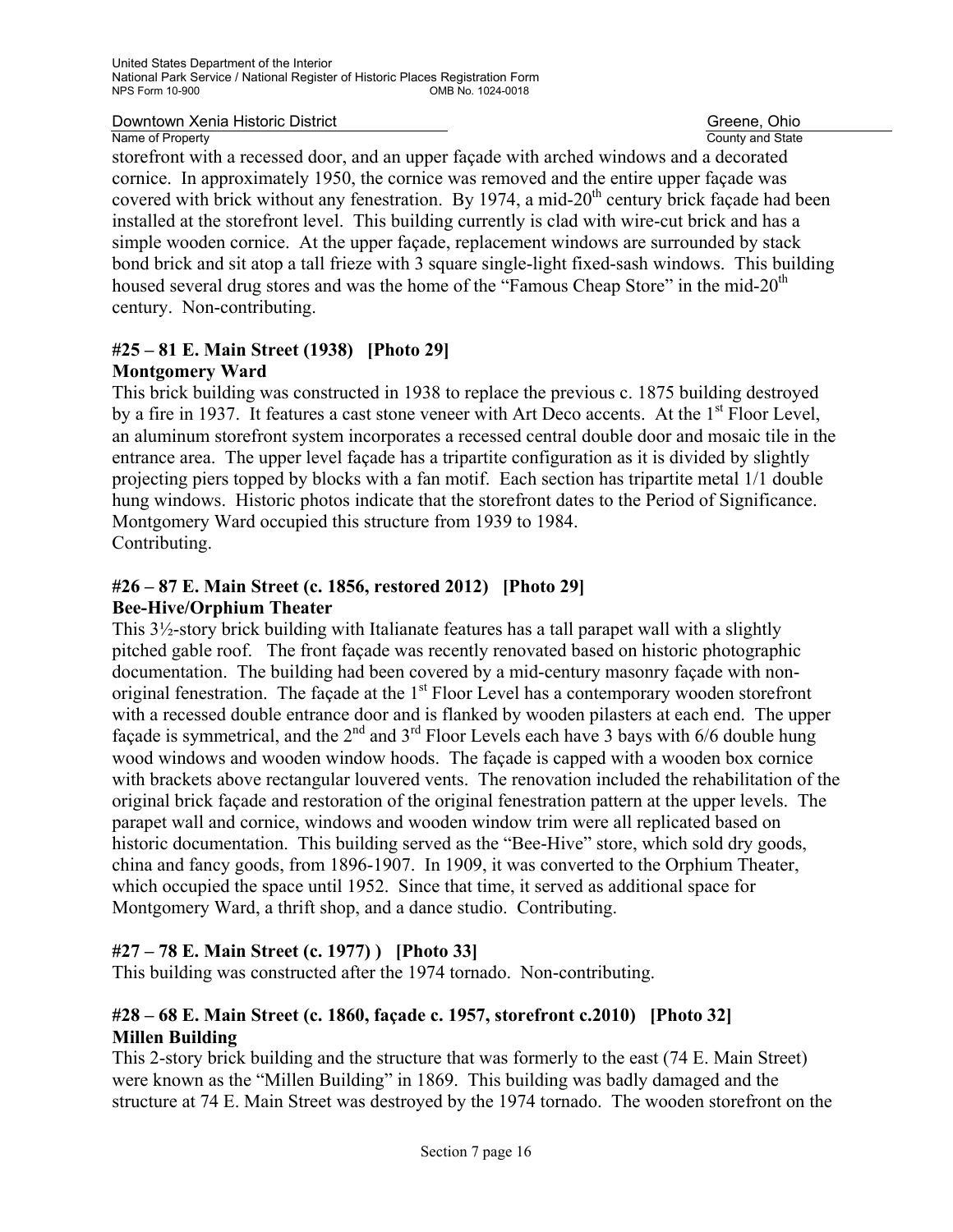County and State

1<sup>st</sup> level features a recessed door with octagon tile at the entrance. The façade at the 2<sup>nd</sup> Floor Level is clad with non-original simulated masonry and has 3 irregularly spaced replacement windows. An exterior metal staircase is attached to the building on the stucco-covered eastern elevation. The upper level façade was updated approximately 1957, and the storefront and upper level windows were installed c. 2010. The storefront retains its configuration and tile entrance from the Period of Significance, but the overall appearance does not appear to be a restoration from a previous time period. The  $2<sup>nd</sup>$  level of 68 E. Main Street and both levels of 74 E. Main Street served as part of the original Ohio Soldiers and Sailors Orphans Home from December 1869 until this institution moved to its current location south of Xenia in 1870. Other former occupants of 68 E. Main Street include a barber, butcher, harness maker, and wallpaper store. Contributing.

#### **#29 – 58-64 E. Main Street (c. 1870, façade 1957) [Photo 33] Sanz Shoes/Donges Office Building**

This 2-story brick building, which replaced a frame structure that was demolished in 1869, has a non-original running bond brick façade that was installed over the original brick c.1957. The facade at the 1<sup>st</sup> Floor Level has been covered with vertical vinyl siding and elongated brick. Two aluminum storefronts flank a slightly recessed central doorway with mid- $20<sup>th</sup>$  century wooden double doors and a transom. Originally the upper level façade had arched double hung windows, but these have been replaced by aluminum awning and vinyl windows. The building has a low-pitched hip roof that is hidden from street level behind a low parapet wall with a corrugated metal cornice. This building was the home of Sanz Shoes for approximately 50 years and also housed grocers, printers, photographers, dentists and a saloon. It became known as the Donges Office Building in 1957. Contributing.

## **#30 – 123 W Main Street (1905-06) [Photo 36]**

#### **Dodds Monuments**

This imposing 3-story rectangular building was constructed in 1905-6 and serves as an advertisement for its occupant, Dodds Monuments, which was founded in Xenia in 1864 and is the city's and county's oldest continuously operating business. The Eclectically-styled building is framed from lumber salvaged from the 1904 Louisiana Purchase Exposition in St Louis, Missouri. The building is clad with bands of rough face limestone that alternate with flat narrow dressed sandstone blocks, and is capped with an ornamental pressed metal box cornice with modillions and dentil molding. The front (northern – W Main Street) façade at the  $1<sup>st</sup>$  Floor Level is asymmetrical with an open staircase and breezeway that are not centered. Two picture windows with upper sashes of stained glass are located on the western end, and a small projecting bay over a wooden entrance door and picture window are located on the eastern end. The building features paired and single Corinthian columns on fluted stone bases at the 1<sup>st</sup> and  $2<sup>nd</sup>$  Floor Levels. The upper front façade is symmetrical with projecting wood-clad bays at each end. At the 3<sup>rd</sup> Floor Level, the bays are joined by a balcony that creates the roof for the recessed porch located at the  $2<sup>nd</sup>$  Floor Level. Windows are wood  $1/1$  double hung with stained glass in a Gothic arch pattern at the transom level. The building displays a very high degree of historic integrity. The company's original 1850s frame building is located behind the main building, and there are other support buildings located to the south and east. Contributing.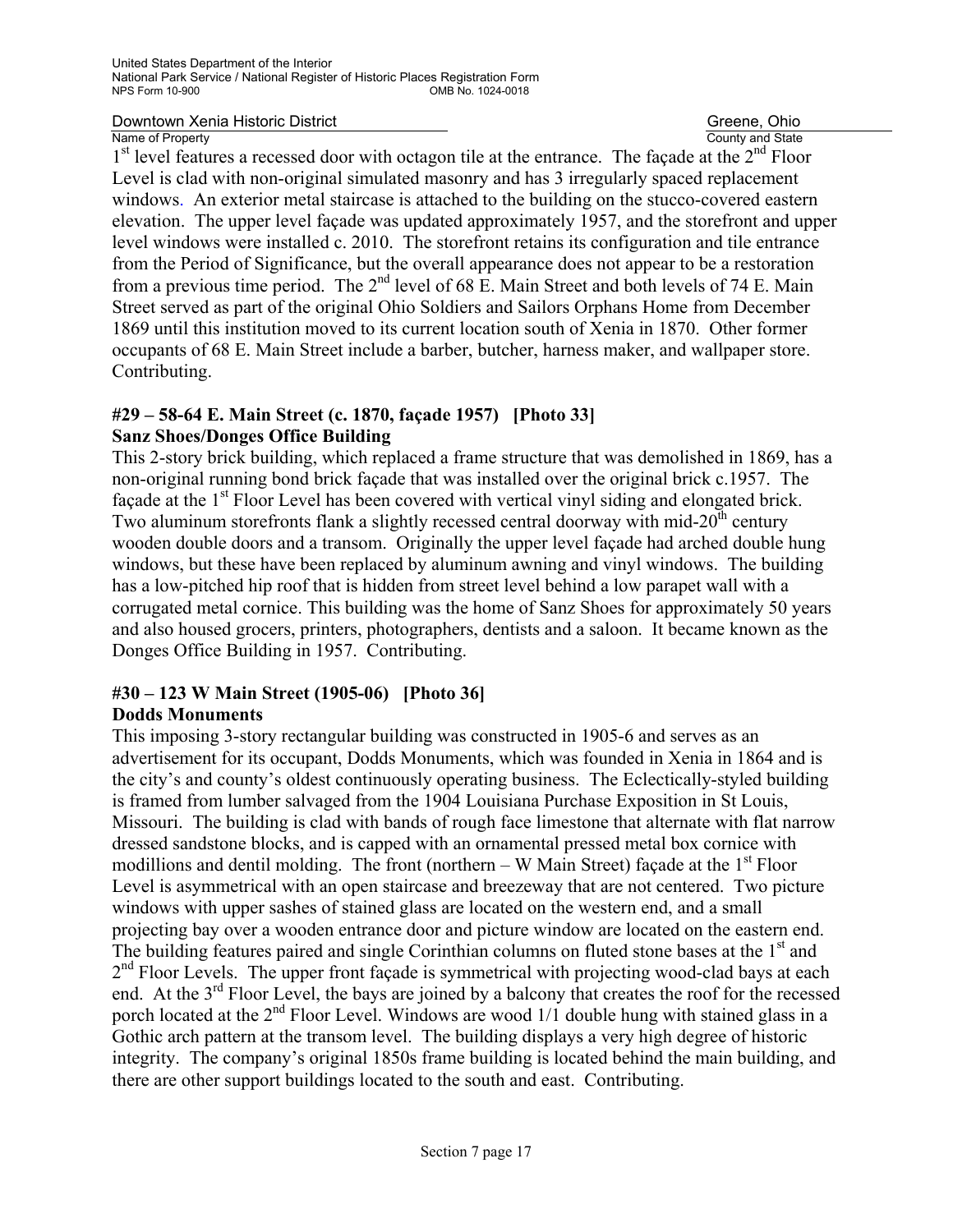County and State

#### **#31 – 117-119 W. Main Street (front before 1885, rear 1920s) [Photo 37]**

This 2-story building is clad with running bond brick and has an ornamental pressed metal cornice with simple arched brackets. The facade at the  $1<sup>st</sup>$  Floor Level features a wooden storefront with Eastlake-style brackets and pilasters. The store portion of the façade has a central single-light wooden door flanked by aluminum windows. The storefront openings have been partially enclosed to reduce the window size. The upper façade features include 2/2 double hung windows with openings with limestone lintels and sills. This building was used as an auto supply store and an auto dealership. The Fraternal Order of Eagles met upstairs in the late teens and early 1920s. A 1-story garage is attached to the rear of 117 W. Main and faces east. It has a stepped parapet brick wall that has been stuccoed, and 2 asymmetrically arranged overhead door openings have been partially blocked in to accommodate modern metal storefront systems. The metal 8/4 awning windows have been painted over. The rear building served as an auto repair shop in the mid- $20<sup>th</sup>$  century. Contributing.

#### **#32 – 85 W. Main Street (1986) [Photo 41]**

The current building replaced a 1974 building that was destroyed by fire. The 1974 structure replaced a 1940s building that was destroyed by the tornado. Non-contributing.

#### **#33 – 77 W. Main Street (c. 1975) [Photo 41]**

This 1-story building replaced a 2-story building that was damaged by the 1974 tornado. Noncontributing.

#### **#34 – 75 W. Main Street (1890-95) [Photo 38]**

This 2-story building with its imposing Queen Anne/Eastlake-style cornice was constructed between 1890 and 1895. The façade at the 1<sup>st</sup> Floor Level features a cast iron storefront system, with a storefront at the eastern section and a recessed entrance door to an interior stair hall at the western end. The storefront is framed by ornate cast iron pilasters with smaller pilasters that subdivide the windows. The cast iron storefront cornice features dentil molding and a central angled section to support the bay window above. The upper façade is clad with running-bond brick and has a large wood-framed projecting bay window with a mansard roof clad in wood fishscale shingles. Windows are 1/1 double hung and are topped by multi-light transoms. Two windows with openings that feature sandstone lintels and sills flank the central bay. The façade is capped with a pressed metal box cornice, which is visually supported by large decorative pressed metal brackets, and has a pedimented raised central section with arches, grilles, fans and dentil molding. The raised center of the cornice sits atop the bay window. This building originally served as the Sintz Saloon, and has generally housed restaurants and taverns until approximately 1975, when it became a music store. Contributing

#### **#35 – 67 W. Main Street (1895, storefront c.1970) [Photo 39]**

The 2-story building at 67 W. Main Street and the one immediately to the east (61 W. Main Street) were constructed at the same time and in the same basic style. This building is clad with running bond brick and has corrugated metal siding at the cornice level. The storefront, which dates to the Period of Significance, is covered by a non-original hip roof covered in wood shingles. The westernmost storefront is a combination of metal and wood and has a recessed single-light entrance door. The eastern storefront is recessed with a picture window and a 9-light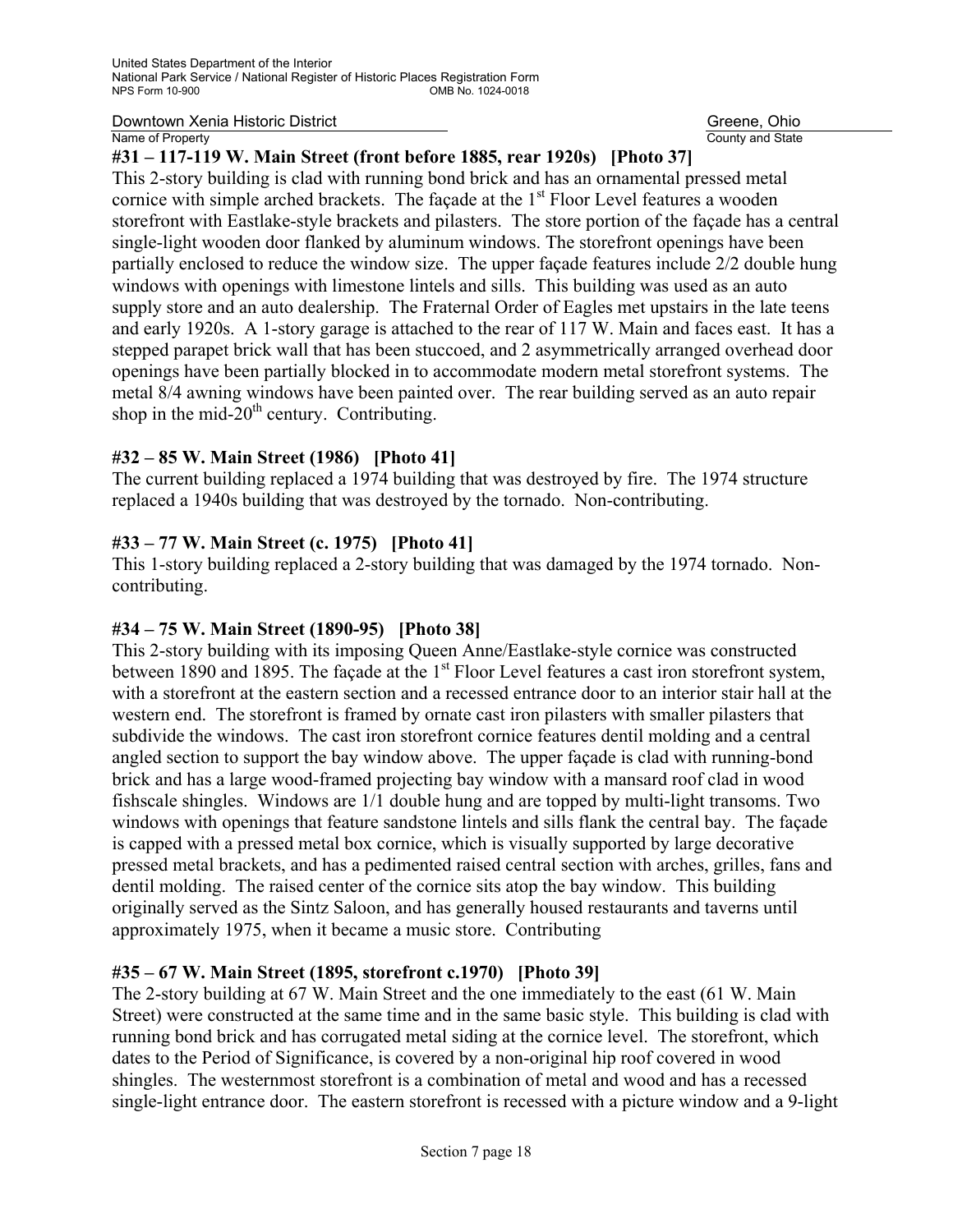County and State

wood door with 3-light sidelights. Decorative cast iron pilasters flank the storefronts. The windows have sandstone sills and cast iron window hoods with decorative medallions. Some of the apparently original 2/2 double hung wood window sashes remain. Some sashes appear to have been replaced with older wood sashes with different light configurations. A grocer, bicycle shop, bookstore and pawn shop have been located in this building. Contributing.

#### **#36 – 61 W. Main Street (1895) [Photo 39]**

The building at 61 W. Main Street and the one immediately to the west (67 W. Main Street) were constructed at the same time and in the same basic style. This 2-story building is clad with running bond brick and has wood shingles and cast iron-clad end blocks at the cornice level. The facade at the 1<sup>st</sup> Floor Level has a combination aluminum and wood storefront system with a recessed single-light wood entrance door and transom. The sign band is clad with vertical wood siding. A single-light wood door provides access to an interior stair hall that appears to be shared by this building and the one to the west, and is accessed by two steps up from the sidewalk. Decorative cast iron pilasters flank the storefront and stair door. The windows are replacement and the openings feature sandstone sills and cast iron window hoods with decorative medallions. This building has housed a number of businesses including grocery stores, dry cleaners, clothing stores, saloon, and a restaurant. Contributing.

#### **#37 – 57 W. Main Street (before 1885, façade after 1974) [Photo 42]**

This 2-story frame building appears to have originally been a residence. It has a side gable roof and a long gable-roofed extension attached to the center of the rear of the building. The peak of the rear gable projects slightly above the ridgeline of the side-gabled portion. The building is clad with board and batten wood siding with no fenestration on the  $2<sup>nd</sup>$  Floor Level. The 1<sup>st</sup> Floor Level features an aluminum storefront system with slightly angled windows and a single centrally-located entrance door. This building was heavily damaged by the 1974 tornado. Prior to the tornado, the  $2<sup>nd</sup>$  Level featured vertical wood siding and two 24-light casement windows flanked by shutters. The current wood siding was added after April 1974. This building served as a saloon and lunch room for many years. Band Box Music Center occupied this building from 1955 until 1974. This building has lost its historic integrity due to the covering of the 2nd Level windows and the overall lack of historic materials. Non-contributing.

#### **#38 – 53 W. Main Street (1975) [Photo 42]**

This building was constructed in 1975 to replace the previous building that was destroyed by the 1974 tornado. Non-contributing.

#### **#39 – 47 W. Main Street (2012) [Photo 42] Pocket Park**

This narrow city park is located on the site of a building destroyed by the 1974 tornado. It was dedicated in 2012 in honor of Samuel Engilman, who had a dry goods store on this site in the early  $20<sup>th</sup>$  century. Non-contributing.

#### **#40 – 39 W. Main Street (1975) [Photo 42]**

This concrete block building with large brick façade was constructed in 1975 to replace a building destroyed by the 1974 tornado. Non-contributing.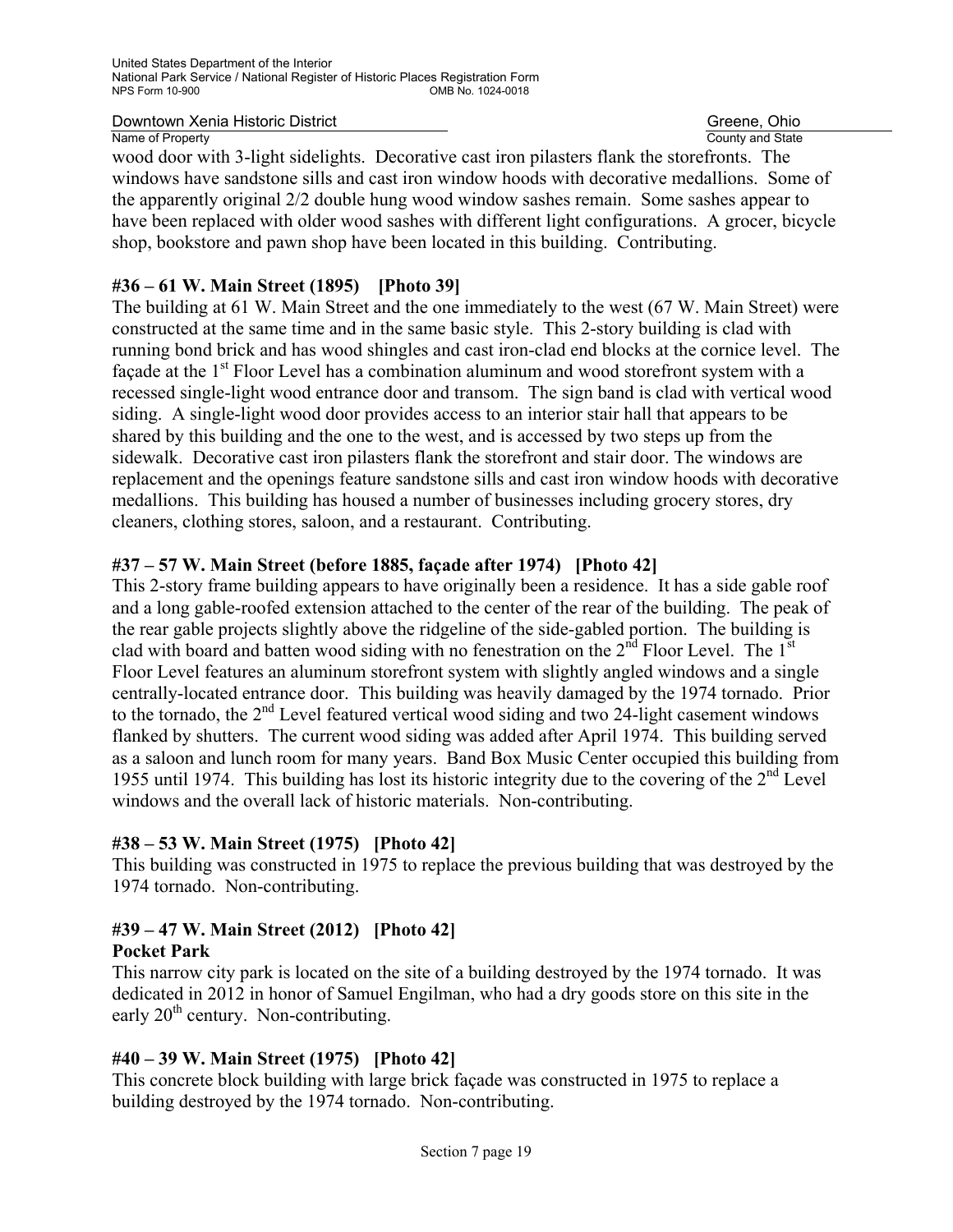County and State

#### **#41 – 25-31 W. Main Street / 10-24 S. Detroit Street (1892-95, 1935, post-1974) [Photo 40] Allen Building**

The Allen Building, the largest commercial building in Downtown Xenia, is a 3-story business block with Romanesque features that is located on the southwestern corner of the intersection of Main and Detroit Streets. The building was built 1892-95 and replaced several brick structures known as the Nunnemaker and Allen Block. The architect was Harley W. Owens of Xenia. Due to its location on a prominent corner of the most significant intersection in Xenia, the building has two primary façades. The northern façade (facing W. Main Street) has 13 bays and the eastern façade (facing S. Detroit Street) has 8 bays. The façades at the 1<sup>st</sup> Floor Level feature storefronts with cast iron columns with ornate fluted pilasters, some of which have been covered or removed. All the storefront glazing and entrance systems are aluminum, and some have recessed entrance doors. The northeast corner has a recessed angled storefront entrance that is set back under the corner of the upper levels, and the storefront in this area is covered with diagonal wood siding. Part of the sign band is finished with wood, and part is clad with Carrara glass with aluminum framing. The name "ALLEN" is spelled out in Art Deco style letters on a surface mounted metal system that is mounted onto a spandrel above a door on the W. Main Street façade that provides access to an elevator hall. Both upper level façades are symmetrical on the  $2<sup>nd</sup>$  and  $3<sup>rd</sup>$  Floor Levels, and are clad in running bond brick. American bond brick faces the rear elevations. Slightly projecting brick piers rise from the base of the upper level façades at the  $2<sup>nd</sup>$  Floor Level to rusticated sandstone blocks, then split into rowlock and soldier course arches that frame the windows at the 3<sup>rd</sup> Floor Level. Above the arches are courses of rusticated brick. Windows at the  $2<sup>nd</sup>$  Floor Level are  $1/1$  double hung with transoms, and the openings feature sandstone lintels and sills. The façades at the 3<sup>rd</sup> Floor Level feature wood windows that are 1/1 double hung with arches in the top sash, and the openings feature sandstone sills. The building is capped with an ornamental pressed metal cornice with decorative leaf frieze and egg and dart molding. The Carrara glass and Art Deco accents were added to the building in 1935. The diagonal wood siding was added sometime after the 1974 tornado. Early occupants of the Allen Building included Citizens National Bank, grocer, drug store, bookstore, jewelry store, tailor, and a number of professional offices. Contributing.

#### **#42 – 15 Greene Street (1868, 1931 current façade 1972) [Photo 45] Citizens National Bank/People's Building and Savings**

This building was originally two buildings that were joined together in 1972. The building on the corner of E. Main and Greene Streets was constructed in 1868 as the 2<sup>nd</sup> National Bank and was occupied by Citizens National Bank from 1915 to 1978. This building received a façade update in 1914 and another in 1938. The building immediately to the north was constructed in 1931 and was occupied by People's Buildings and Savings 1931-71. The northern building had a mid-century metal façade installed c. 1957. In 1972, Citizens purchased the northern building and began a remodeling and expansion program. Both buildings were covered by a continuous running bond red brick façade with accents of stacked bond and soldier courses. There are no windows on either the Greene or E. Main facades. Two modern metal entrance doors are located on Greene Street. The current façade reflects the modernization of the time period, but historic photos indicate that the earlier Art Moderne façade on the south building exists under the current cladding (Historic Image 23). Contributing.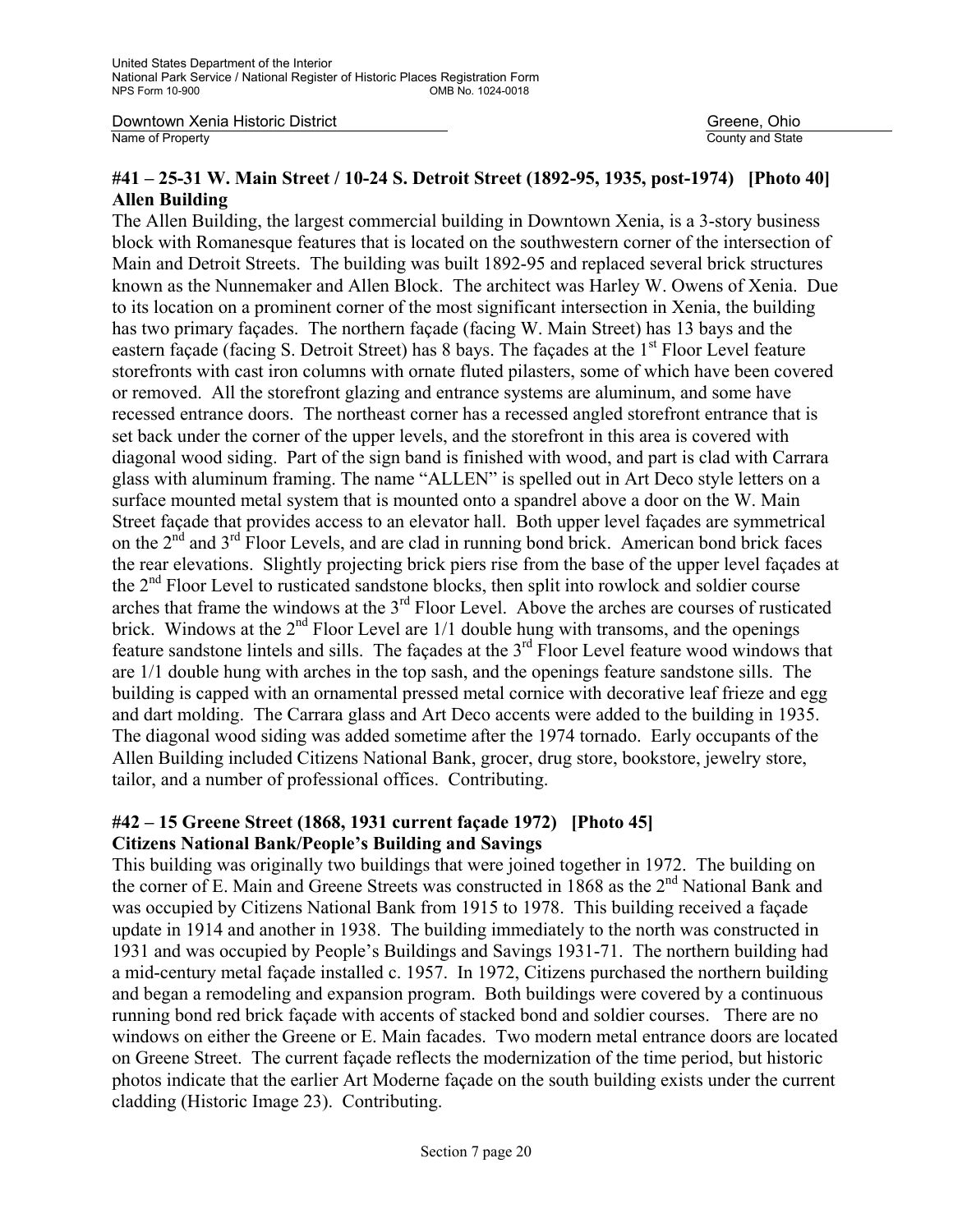Downtown Xenia Historic District Greene, Ohio Name of Property County and State

#### **#43 – 35 Greene Street (1895 and before 1885, façade post-1974, rear building 1980s) Bijou/Xenia Theater [Photo 44]**

This building complex is comprised of a narrow 1-story building at the southern end, and the southern 2/3 of the former 2-story building at the northern end. The 1-story building was constructed in approximately1890-95 and housed clothing and shoe stores. The 2-story portion was constructed prior to 1885 and housed restaurants and most significantly, the Bijou Theater from about 1911 to 1937 and the Xenia Theater from 1939 to 1986. An attached building to the east (constructed 1911, expanded by 1931) housed the actual theater auditorium, and the building facing Greene Street served as the entrance and lobby. The entrance building was damaged in the 1974 tornado. The cinema was rebuilt as a 2-screen theater after a fire in 1977, and operated until 1986. The current buff brick façade on the 2-story building on Greene Street was installed after the county purchased the building in 1989. A rear building at the eastern end of the site appears to have been constructed about 1989 and does not appear to be the former theater auditorium. The complex of buildings no longer visually conveys the historic appearance of the earlier structures. Non-contributing.

#### **#44 – 39 Greene Street (before 1885, façade c.1980) [Photo 44]**

This building was originally 2 stories and was part of the building to the south (now 35 Greene Street). It was damaged by the 1974 tornado. The 2<sup>nd</sup> story was removed and the current concrete façade with modern storefront was added in approximately 1980. Non-contributing.

#### **#45 – 43 Greene Street (before 1885) [Photo 44]**

This 2-story building with Italianate features was once part of a large 19<sup>th</sup> Century commercial block that extended approximately half a city block. It is faced with running bond brick with a stepped parapet wall on the north and south. The façade at the 1st Floor Level features a simple stone and wood storefront with single-light double doors and a pair of windows, both topped by wood framed transoms. At the upper level, arched windows are 1/1 double hung with sandstone sills and cast iron window hoods. The top of the façade, which was damaged in the 1974 tornado, has been repaired with non-matching textured brick. The cornice was torn off during the tornado and was not replaced. Except for these changes, the building retains its historic appearance. This building was the location of a lunchroom, music store, sewing machine store, and various professional offices. Contributing.

#### **#46 – 61 Greene Street (1980s) [Photo 46]**

This 3-story building that straddles a former alley was constructed in the 1980s and replaced two previous buildings. The building south of the former alley was the Citizens First National Auto Bank, and the building to the north was a 2-story brick building constructed prior to 1885. Both were severely damaged in the 1974 tornado. Non-contributing.

## **#47 – 69 Greene Street (1966) [Photo 46, 48]**

#### **Greene County Auditor**

This county office building was constructed in 1966 and replaced an 1883 3-story brick building that had housed printers, contractors, auto dealers, and the YMCA. It is a 3 story rectangular building clad in running bond buff brick with recessed spandrels of contrasting darker brick laid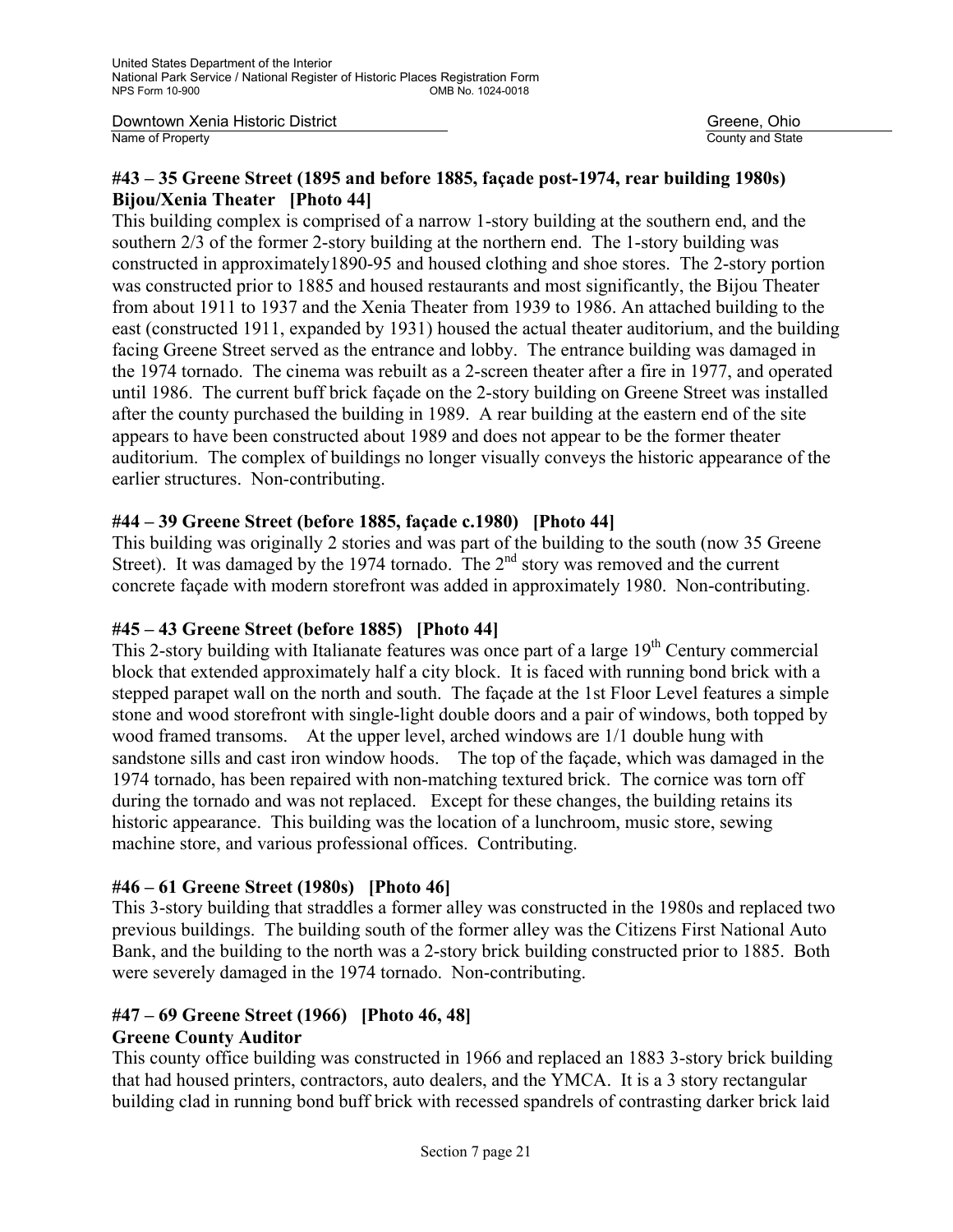County and State

in stacked bond. An aluminum storefront entrance system is surrounded by polished stone tiles and is topped by an aluminum canopy. The windows are aluminum 1/1 double hung with aluminum hopper storm windows. Contributing.

## **#48 – 77 E. Market Street (1969) [Photo 48]**

#### **Greene County Jail**

The Greene County Jail was constructed in 1969 on the site of the previous jail that was built in 1860. It is a 3 story rectangular building with a shallow ell at the rear. The structure is clad in running bond buff brick with spandrels of contrasting darker brick laid in stacked bond. Random coursed ashlar stone with a water table extends halfway up the  $1<sup>st</sup>$  level and flanks the main entrance door. The recessed entrance features an aluminum storefront system. The windows are aluminum 1/1 double hung with aluminum awning storm windows. Contributing.

#### **#49 – 105 E. Market Street (1929, rear buildings c 1955) [Photo 47] Bryant Auto Sales/Ellis Ford**

The former auto dealership and garage at 105 E. Market Street is an irregularly-shaped 1-story building complex that has elements that were constructed at various dates. The front section that faces E. Market Street was constructed in 1929 as an auto dealership and features Tudor/English Revival styling. The additions behind and to the side are estimated to have been constructed in the 1950s. The front building is clad in polychromatic Flemish-bond brick with half-timbering and a decorative brick pattern in the gable ends. Luxfer glass transoms are located above the storefront windows in the sign band, and some panels have awning windows. The 2-story front entrance has an aluminum storefront system topped by a pair of 8-light metal casement windows and a wrought iron balcony. Aluminum storefront systems flank the entrance and return along the western elevation. The former garage door openings on the east side of the front elevation have been partially enclosed with wood siding and concrete block. The building has a flat roof with gable-roofed sections at the edges. The gable roof continues on the western elevation to a parapet wall that divides this section from the garage area to the rear. The secondary elevations have overhead and regular doors and multi-light metal casement windows. Other than the partial enclosure of the garage doors and the non-original aluminum storefront systems, this building has had very little alteration. Bryant Motor Sales was the original occupant, and Ellis Ford was here from the mid-1940s to the mid 1960s. Contributing.

#### **#50 – 133 E. Market Street (c. 1860) [Photo 49] First Baptist Church Parsonage**

The building is a 2-story rectangular building capped with a hipped roof. A 1-story brick and frame addition with an asymmetrical gable roof is attached at the southern and eastern elevations. Walls are painted brick laid in American bond. The front (northern) façade has 3 bays with the entrance door in the westernmost bay. Windows are 1/1 double hung vinyl and 6/6 grilles, with sandstone lintels and sills and non-original shutters. The Greek-Revival entrance features a slightly recessed entrance door with pilasters that divide the sidelights from the transom. The L-shaped addition wraps around the eastern elevation to create a hipped roof side porch with decorative trim, and porch columns mimic the pilasters at the front entrance. This former residence was presented to the First Baptist Church for use as a parsonage in 1873. It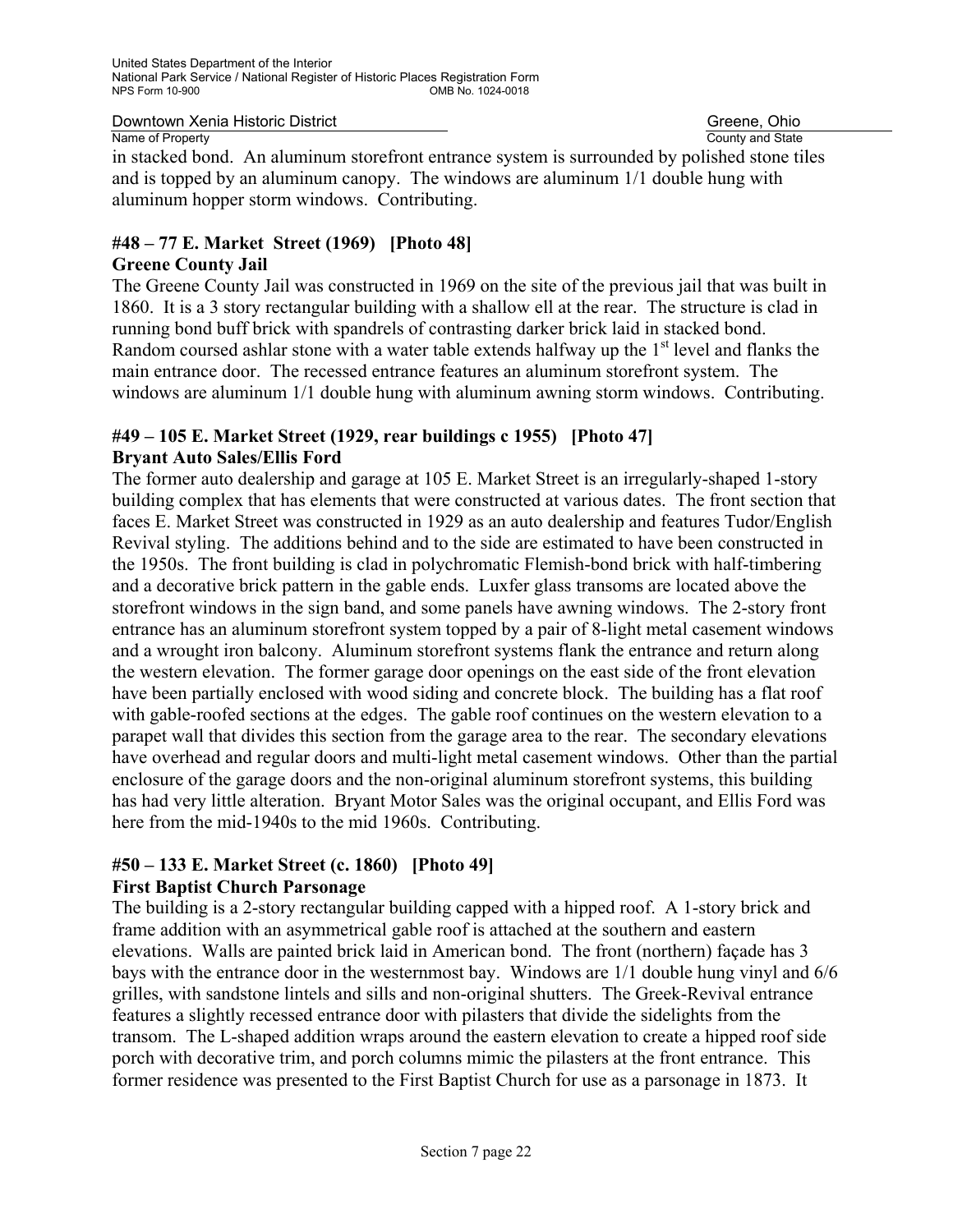County and State

remained the parsonage until 1951, when a new church residence was constructed. The building has since been used as a residence, beauty salon, and various professional offices. Contributing.

#### **#51 – 63 E. Church Street (1907) [Photo 50] Christ Episcopal Church**

Christ Episcopal Church, constructed in 1907, is located on Church Street at the northern end of the district. The Gothic Revival-style structure is 1½ stories in height with a full basement and has a steep pitch gable roof with ridge perpendicular to the primary (northern) façade which fronts Church Street. A crenellated bell tower is attached to the structure at its northwestern corner, and it has a painted wood door with Gothic arched top as the primary entrance to the church. The façades are generally organized in a tripartite manner with bays of three windows capped with Gothic arches flanked by buttresses. Other exterior features include a continuous rusticated stone base with smooth faced water table, rough stone cladding, corbelled frieze at the front façade, stone accent bands along the tops of the side elevations, and projecting gabled transepts at the rear of the church. Contributing.

#### **#52 – 63 E. Church Street, rear (1960) [Photo 50] Christ Episcopal Church Parish House**

The gable-roofed Parish House was constructed in 1960. It is clad in wire cut brick and has an enclosed shed-roofed porch. Windows are horizontal slider and tripartite with diamond mullions. Contributing.

## **#53 -- 45 W. Church Street (1956) [Photo 51]**

#### **Church Office**

This 1-story front gable Ranch-style house has a separate front gable attachment and a converted attached garage. The building is clad with running bond polychromatic brick and has paired and single 1/1 double hung vinyl windows. The original 3-light front door is accessed by an integral porch with decorative metal porch posts. This house was constructed in 1956 and originally served as the parsonage for Cornerstone Church (formerly the German Reformed Church, #3). The house was converted to church offices in the late 1960s. Contributing.

#### **#54 – 26 E. Second Street (c 1925) [Photo 52]**

This 1-story building is faced with running bond brick that has been painted and has a stepped parapet wall on the front façade. The primary (southern) façade is symmetrical, with 2 storefronts. Aluminum storefront windows feature angled windows adjacent recessed centrallylocated doors with transoms. Xenia Mercantile Co. was located here from 1927 to 1933. The building has also housed barber shops, a jewelry store, an infant clothing store, and a religious bookstore. Contributing.

#### **#55 – 32 E. Second Street (before 1885) [Photo 54]**

This 2-story frame structure was originally a dwelling. In the late 1880s, it was a 2-story building with a 1-story addition at the rear. Between 1890 and 1895, an entrance and corridor to the addition were added to the western elevation. The building appears to have been subdivided into residential and retail space between 1901 and 1910, but it subsequently functioned as two residences. The building is clad with vinyl siding, and aluminum soffit has been attached to the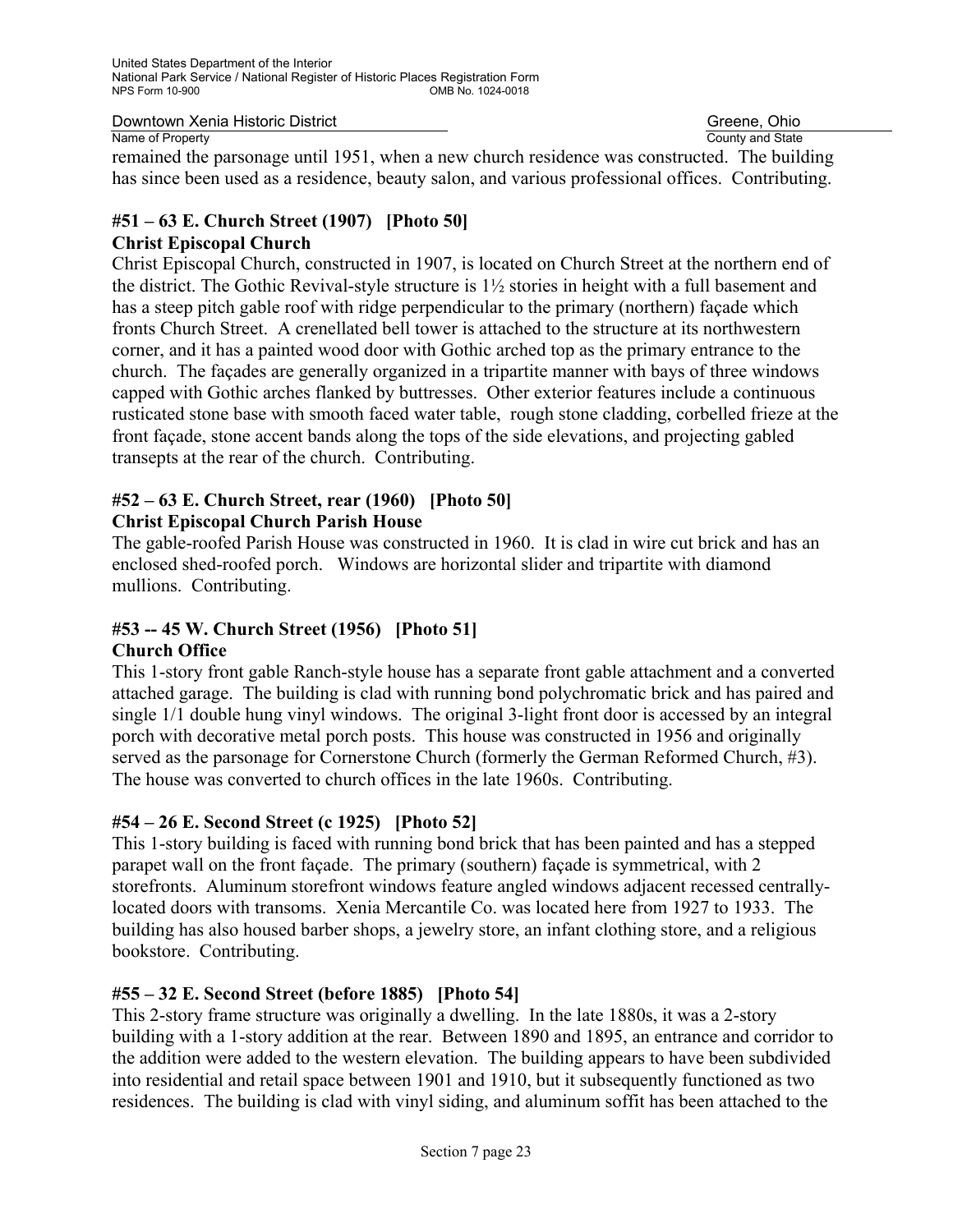County and State

front gable roof on the front façade. The front façade features two wooden entrance doors at the that share a common stoop and hood. An additional wooden door to the side corridor is located at the western end of the front façade. The windows are wooden 1/1 double hung with wood casings. The foundation appears to be rubble. Except for the vinyl siding and aluminum soffit, all materials appear to date to the Period of Significance. Businesses that have previously located here include a veterinarian, jewelry store, and dressmaker. Contributing.

### **#56 – 66 E. Second Street (c. 1920, 1963) [Photo 55]**

This 1-story brick building was constructed in approximately 1920. It has a stepped parapet wall with a long front-gabled roof section extending behind the parapet. The front façade is clad in painted running bond brick with sandstone quoining. An overhead door opening has been partially enclosed with board and batten siding. The opening has a single garage door with a shed-roofed hood. A 1½-story concrete block garage (built in 1963) is attached to the eastern elevation, and has a wooden entrance door and two oversized roll-up doors. Fifer Livery and Feed was at this site for over 40 years, until approximately 1918. The building has housed several auto repair garages, including the Montgomery Ward tire and auto department. It has also functioned as a saloon and billiard hall. Contributing.

### **#57 – 78 E Second Street (c. 1900, façade 1960s) [Photo 53]**

This complex features a brick-clad mid- $20<sup>th</sup>$  century style façade on the southern side that spans a 2-story brick building on the eastern end, and a 1-story brick building on the western end. The front façade features a continuous flat aluminum canopy and a modern metal storefront system with double entrance doors. The wall adjacent the entrance is covered with simulated masonry, and there is a decorative concrete block screen wall at the western end. The 2-story section was originally two gable-roofed buildings adjacent Whiteman, and evidence of the original fenestration pattern is still visible on the eastern elevation. Part of the southernmost 2-story building appears to have been removed to make room for a parking lot at the front. The buildings have housed a meat market, livery stable, barber, and warehouse. A garage and "auto laundry" were located here in the 1930s. The building served as a laundry/dry cleaners from 1946 to 2009. Contributing.

#### **#58 – 59 E. Second Street (c. 1957) [Photo 58]**

This symmetrical 1-story concrete block structure was constructed in approximately 1957 on the site of a former dwelling, and has a front gable roof with vertical wood siding in the gable end. The front (northern) façade features a stacked brick wall with sandstone cap that extends the width of the building, and has an aluminum storefront system with a recessed single entrance door. This building has served as an auto parts store. Contributing.

#### **#59 – 45 E. Second Street (1930) [Photo 56] Cussins & Fearn Hardware**

This symmetrical 1-story brick building was constructed in 1930 on the site of a former residence. It has a front gable roof and a stepped parapet wall with a central elevated peak at the northern elevation. The parapet wall returns at the eastern and western elevations and continues for a few feet. The front (northern) façade is clad with polychromatic running bond textured brick with rowlock courses that delineate the sign band. This façade has a metal storefront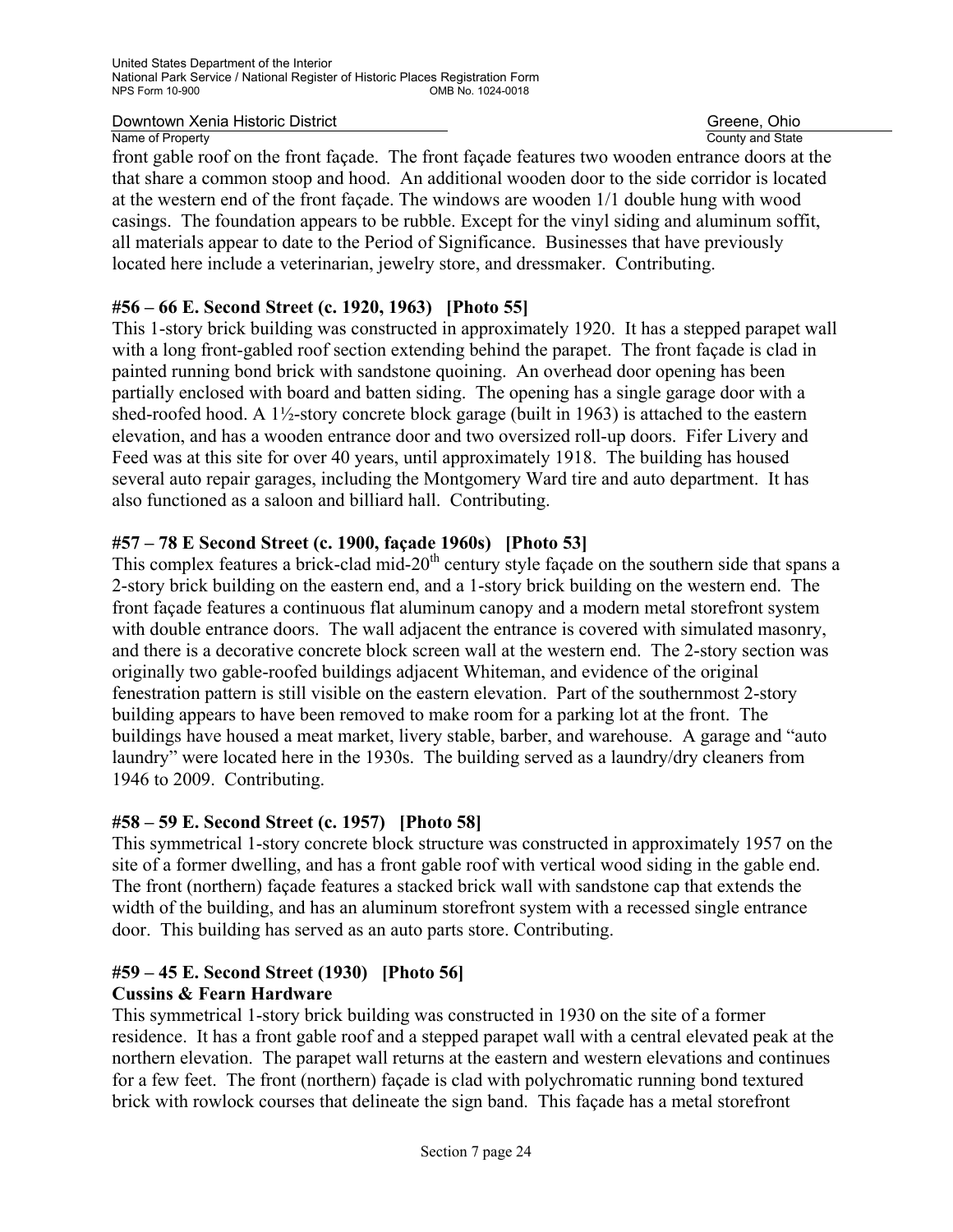County and State

system with angled windows and a recessed central double door. The transom has been enclosed. This building housed Cussins & Fearn Hardware from 1930 to 1962, and subsequently served as an auto body shop, a furniture store, and a Harley-Davidson dealership. Contributing.

#### **#60 – 21 E. Second Street (c. 1924) [Photo 57]**

This building was constructed in the mid-1920s after a 1921 fire consumed McClellan Hospital that was located on this site The building is a  $1\frac{1}{2}$  story frame structure topped by a hipped roof with garrets, is clad in vinyl siding, and has  $1/1$  vinyl windows. A recessed wooden entrance door with sidelights is located on the E. Second Street façade and is accessed by a small concrete porch with metal railings. Very little of the original materials remain. It served as a doctor/dentist office throughout the period of significance. Non-contributing.

## **#61 – 42 W. Second Street (c. 1850, 1938) [Photo 59]**

#### **(Waterstreet Historic District 1980)**

This building was a three-family residence until it was converted into a lodge hall for the Fraternal Order of Eagles in 1938. The 2-story brick building has a side gable roof and is clad with a running bond brick facade. The front facade has 8 bays with  $1/1$  double hung windows on sandstone sills and soldier course lintels. A deeply recessed entrance features double wood panel doors with short lights at the top, and a 6-light transom spans the opening. The entrance features a Colonial-revival style door treatment with a broken pediment and fluted pilasters. A 2-story brick addition with a flat roof is attached at the rear. The 1938 remodeling included the rear addition, new brick façade on the front, and the door treatment. The Eagles occupied the building as a lodge 1938-1962. Contributing. (previously listed in NR)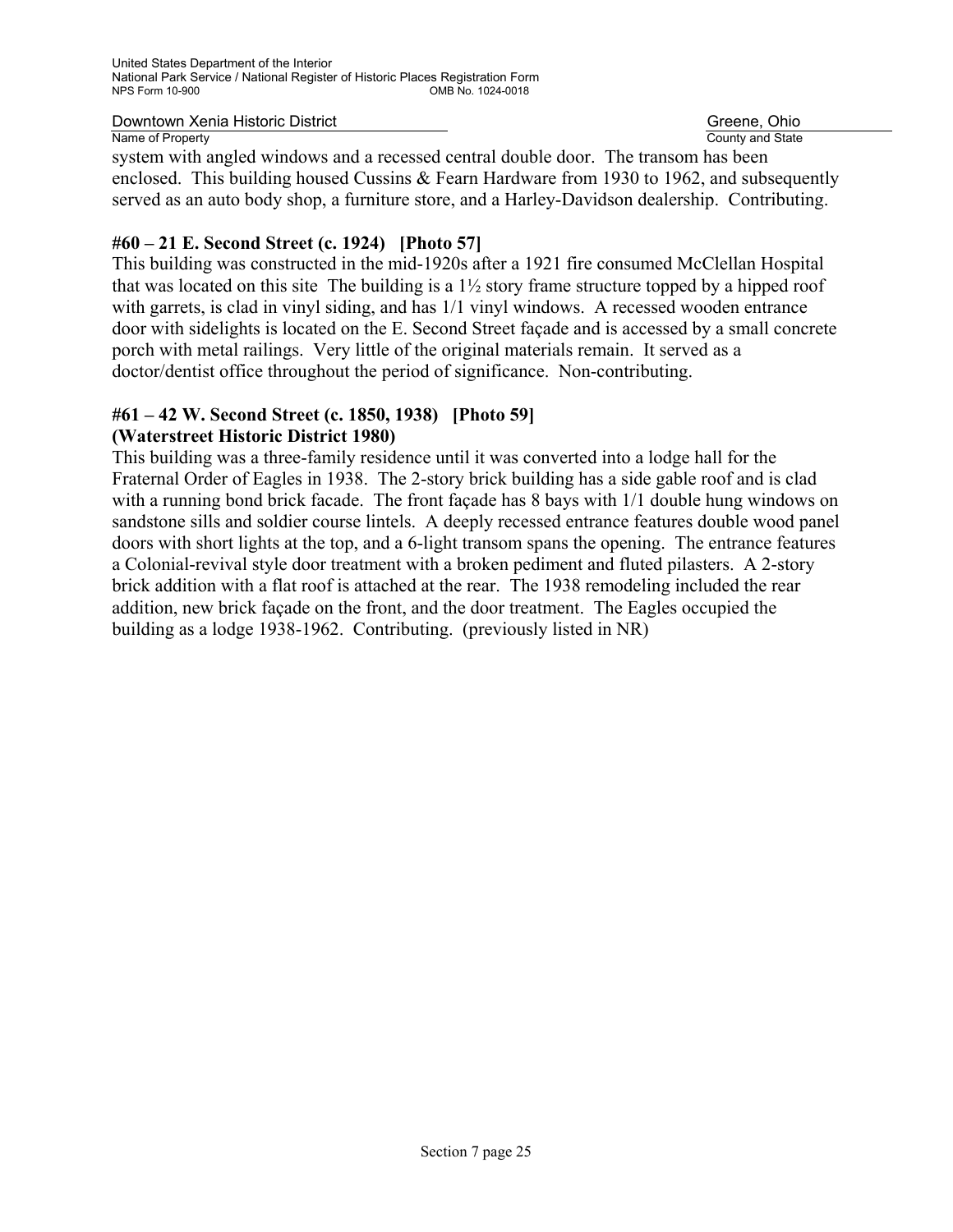Downtown Xenia Historic District<br>Name of Property

#### **List of Resources**

Of the 47 contributing resources, 3 have been previously listed.

- \* Individually listed, 1973
- \*\* Listed as part of the Waterstreet Historic District, 1980

|                |                                                   |                                     | Non-                  |
|----------------|---------------------------------------------------|-------------------------------------|-----------------------|
| No.            | <b>Address</b>                                    | Contributing                        | contributing          |
| $\mathbf{1}$   | 45 N. Detroit, Greene Co. Courthouse              | $\boldsymbol{\mathrm{X}}$           |                       |
| $\overline{2}$ | 101 N. Detroit, Xenia City Hall                   | $\overline{X}$                      |                       |
| $\overline{3}$ | 152 N. Detroit, German Reformed Church            | $\overline{X}$                      |                       |
| $\overline{4}$ | 30 S. Detroit, Kresge                             | $\frac{\overline{X}}{\overline{X}}$ |                       |
| $\overline{5}$ | 44-50 S. Detroit, F. W. Woolworth                 |                                     |                       |
| 6              | 54 S. Detroit, Criterion                          | $\overline{X}$                      |                       |
| $\overline{7}$ | 58 S. Detroit, Kroger/Donges Drugs                | $\overline{X}$                      |                       |
| 8              | 60 S. Detroit, Schmidt Grocery                    | $\overline{X}$                      |                       |
| 9              | 72 S. Detroit, McMillan Railroad Store **         | <b>NR</b>                           |                       |
| 10             | 153 S. Detroit                                    | $\mathbf X$                         |                       |
| 11             | 129 S. Detroit                                    | $\overline{X}$                      |                       |
| 12             | 113 S. Detroit, Albers Supermarket                |                                     | X                     |
| 13             | 73 S. Detroit, Xenia Branch, State Bank of Ohio * | <b>NR</b>                           |                       |
| 14             | 65 S. Detroit                                     | $\mathbf X$                         |                       |
| 15             | 37 S. Detroit, Hivling House/Commercial Hotel     | $\overline{X}$                      |                       |
| 16             | 25 S. Detroit                                     |                                     | X                     |
| 17             | 13-17 E. Main, Xenia National Bank                | X                                   |                       |
| 18             | 21-25 E. Main, Litt Bros.                         | $\overline{\text{X}}$               |                       |
| 19             | 29-33 E. Main, Leaman Block                       | $\overline{X}$                      |                       |
| 20             | 37-41 E. Main                                     | $\overline{X}$                      |                       |
| 21             | 45-47 E. Main, Jobe Bros./J. C. Penney            | $\overline{X}$                      |                       |
| 22             | 51-57 E. Main, Forsman's Block                    | $\overline{\mathbf{X}}$             |                       |
| 23             | 63-69 E. Main                                     | $\overline{\text{X}}$               |                       |
| 24             | 75 E. Main                                        |                                     | $\boldsymbol{X}$      |
| 25             | 81 E. Main, Montgomery Ward                       | $\mathbf X$                         |                       |
| 26             | 87 E. Main, Bee-Hive/Orphium Theater              | $\mathbf X$                         |                       |
| 27             | 78 E. Main                                        |                                     | $\boldsymbol{X}$      |
| 28             | 68 E. Main, Millen Building                       | $\mathbf X$                         |                       |
| 29             | 58-64 E. Main, Sanz Shoes/Donges Office Building  | $\overline{X}$                      |                       |
| 30             | 123 W. Main, Dodds Monuments                      | $\overline{X}$                      |                       |
| 31             | 117-119 W. Main                                   | $\overline{\mathrm{X}}$             |                       |
| 32             | 85 W. Main                                        |                                     | X                     |
| 33             | 77 W. Main                                        |                                     | $\overline{\text{X}}$ |
| 34             | 75 W. Main                                        | X                                   |                       |

Greene, Ohio<br>County and State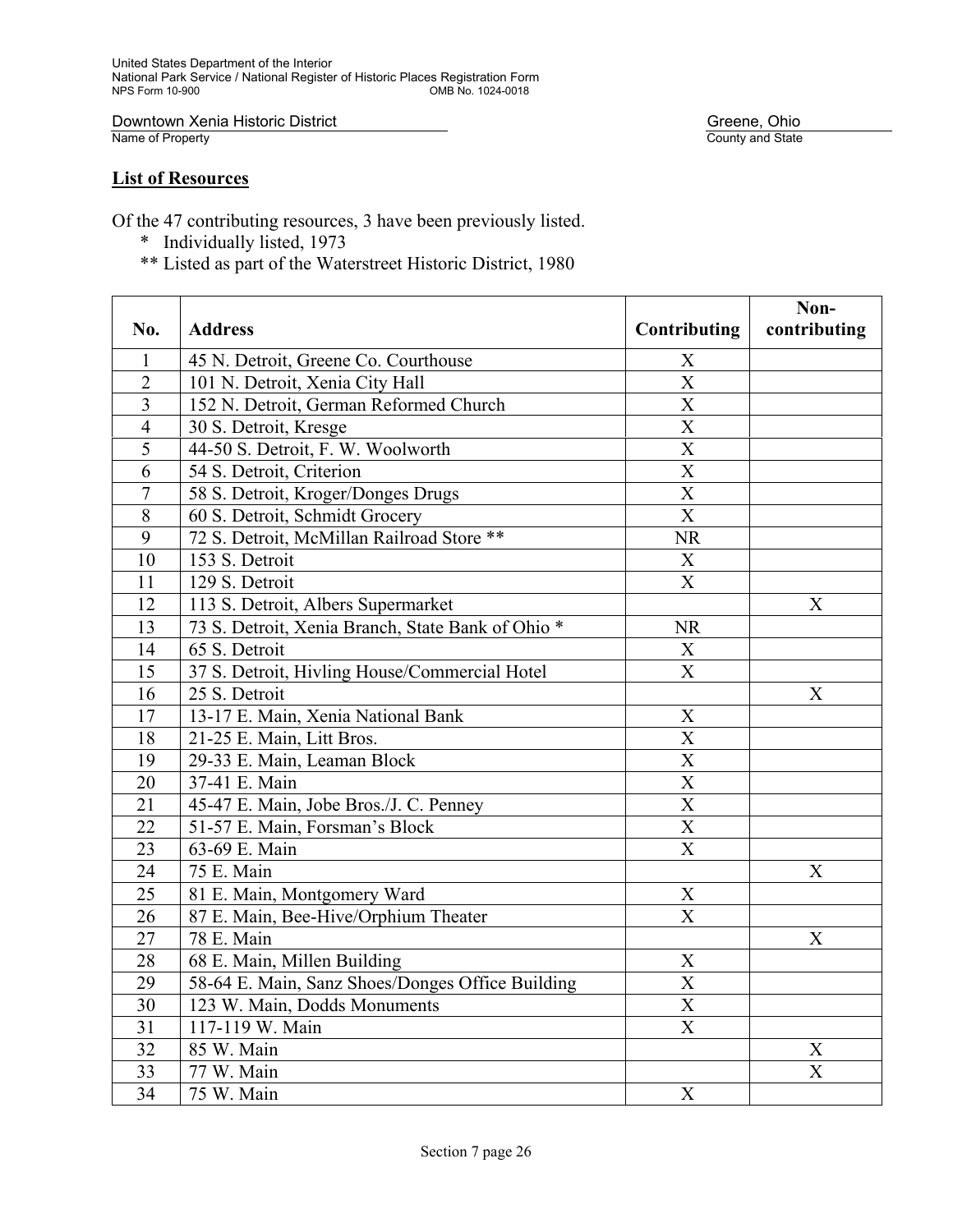| Downtown Xenia Historic District |                                                     | Greene, Ohio              |                           |
|----------------------------------|-----------------------------------------------------|---------------------------|---------------------------|
| Name of Property                 |                                                     |                           | County and State          |
| 35                               | 67 W. Main                                          | X                         |                           |
| 36                               | 61 W. Main                                          | $\mathbf{X}$              |                           |
| 37                               | 57 W. Main                                          |                           | X                         |
| 38                               | 53 W. Main                                          |                           | $\boldsymbol{X}$          |
| 39                               | 47 W. Main (city park site)                         |                           | $\boldsymbol{\mathrm{X}}$ |
| 40                               | 39 W. Main                                          |                           | X                         |
| 41                               | 25-31 W. Main / 10-24 S. Detroit, Allen Building    | X                         |                           |
| 42                               | 15 Greene, Citizens National Bank/People's Building | $\overline{\mathrm{X}}$   |                           |
|                                  | and Savings                                         |                           |                           |
| 43                               | 35 Greene, Bijou/Xenia Theater                      |                           | X                         |
| 44                               | 39 Greene                                           |                           | X                         |
| 45                               | 43 Greene                                           | X                         |                           |
| 46                               | 61 Greene                                           |                           | X                         |
| 47                               | 69 Greene                                           | X                         |                           |
| 48                               | 77 E. Market, Greene County Jail                    | $\overline{\text{X}}$     |                           |
| 49                               | 105 E. Market, Bryant Auto Sales/Ellis Ford         | X                         |                           |
| 50                               | 133 E. Market, First Baptist Church Parsonage       | $\boldsymbol{\mathrm{X}}$ |                           |
| 51                               | 63 E. Church, Christ Episcopal Church               | $\overline{\text{X}}$     |                           |
| 52                               | 63 E. Church, rear, Christ Episcopal Church Parish  | $\overline{\mathrm{X}}$   |                           |
|                                  | House                                               |                           |                           |
| 53                               | 45 W. Church, Church Office                         | X                         |                           |
| 54                               | 26 E. Second                                        | X                         |                           |
| 55                               | 32 E. Second                                        | X                         |                           |
| 56                               | 66 E. Second                                        | $\overline{\text{X}}$     |                           |
| 57                               | 78 E. Second                                        | X                         |                           |
| 58                               | 59 E. Second                                        | $\overline{X}$            |                           |
| 59                               | 45 E. Second, Cussins & Fearn Hardware              | X                         |                           |
| 60                               | 21 E. Second                                        |                           | X                         |
| 61                               | 42 W. Second **                                     | <b>NR</b>                 |                           |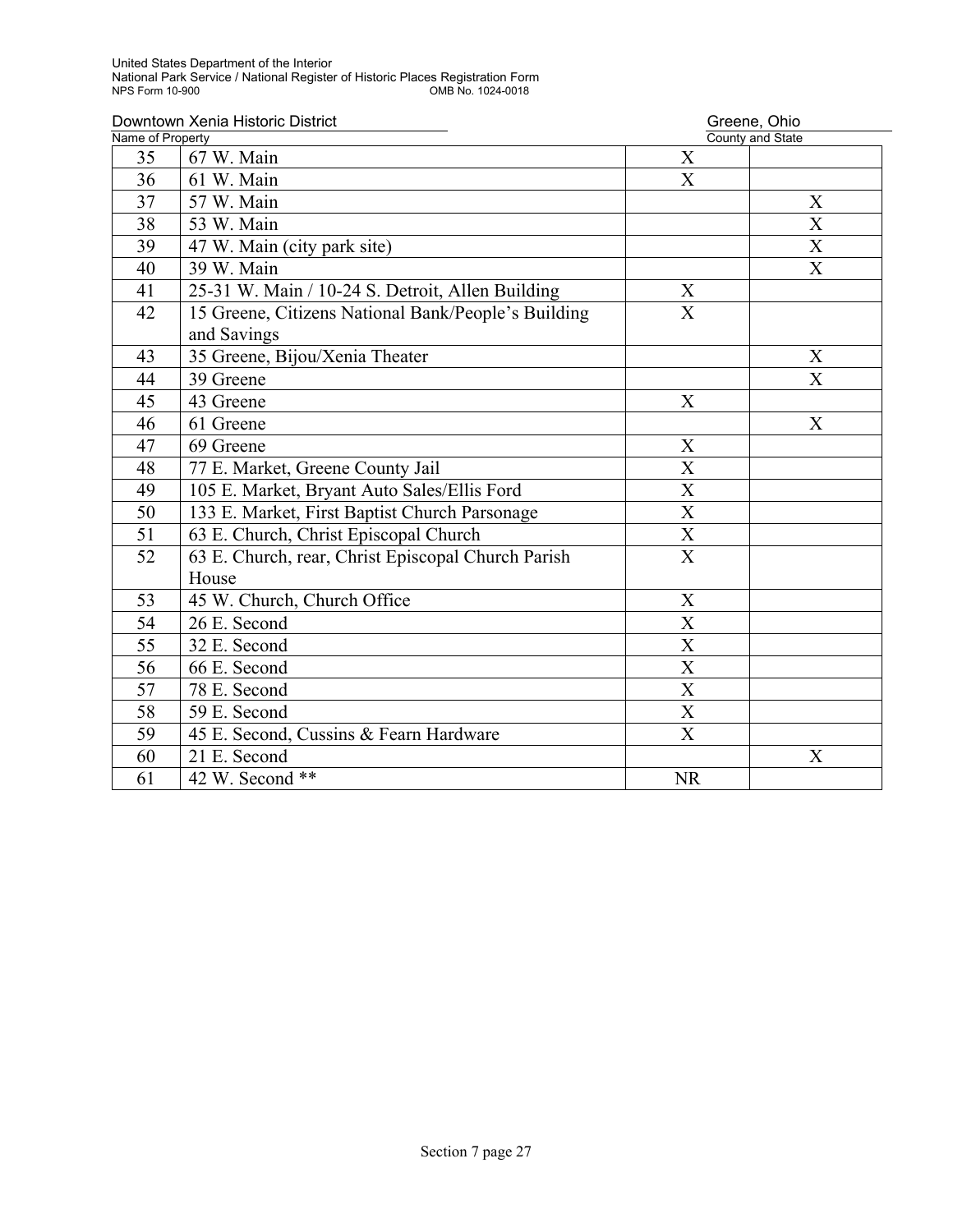County and State

#### **8. Statement of Significance**

#### **Applicable National Register Criteria**

(Mark "x" in one or more boxes for the criteria qualifying the property for National Register listing.)

 $\mathcal{L}_\text{max}$  , and the contribution of the contribution of the contribution of the contribution of the contribution of the contribution of the contribution of the contribution of the contribution of the contribution of t

A. Property is associated with events that have made a significant contribution to the broad patterns of our history. X



- B. Property is associated with the lives of persons significant in our past.
- C. Property embodies the distinctive characteristics of a type, period, or method of construction or represents the work of a master, or possesses high artistic values, or represents a significant and distinguishable entity whose components lack individual distinction.
- 
- D. Property has yielded, or is likely to yield, information important in prehistory or history.

#### **Criteria Considerations**

(Mark "x" in all the boxes that apply.)

- A. Owned by a religious institution or used for religious purposes
- 
- B. Removed from its original location
- 
- C. A birthplace or grave
- D. A cemetery
- E. A reconstructed building, object, or structure
- F. A commemorative property
- G. Less than 50 years old or achieving significance within the past 50 years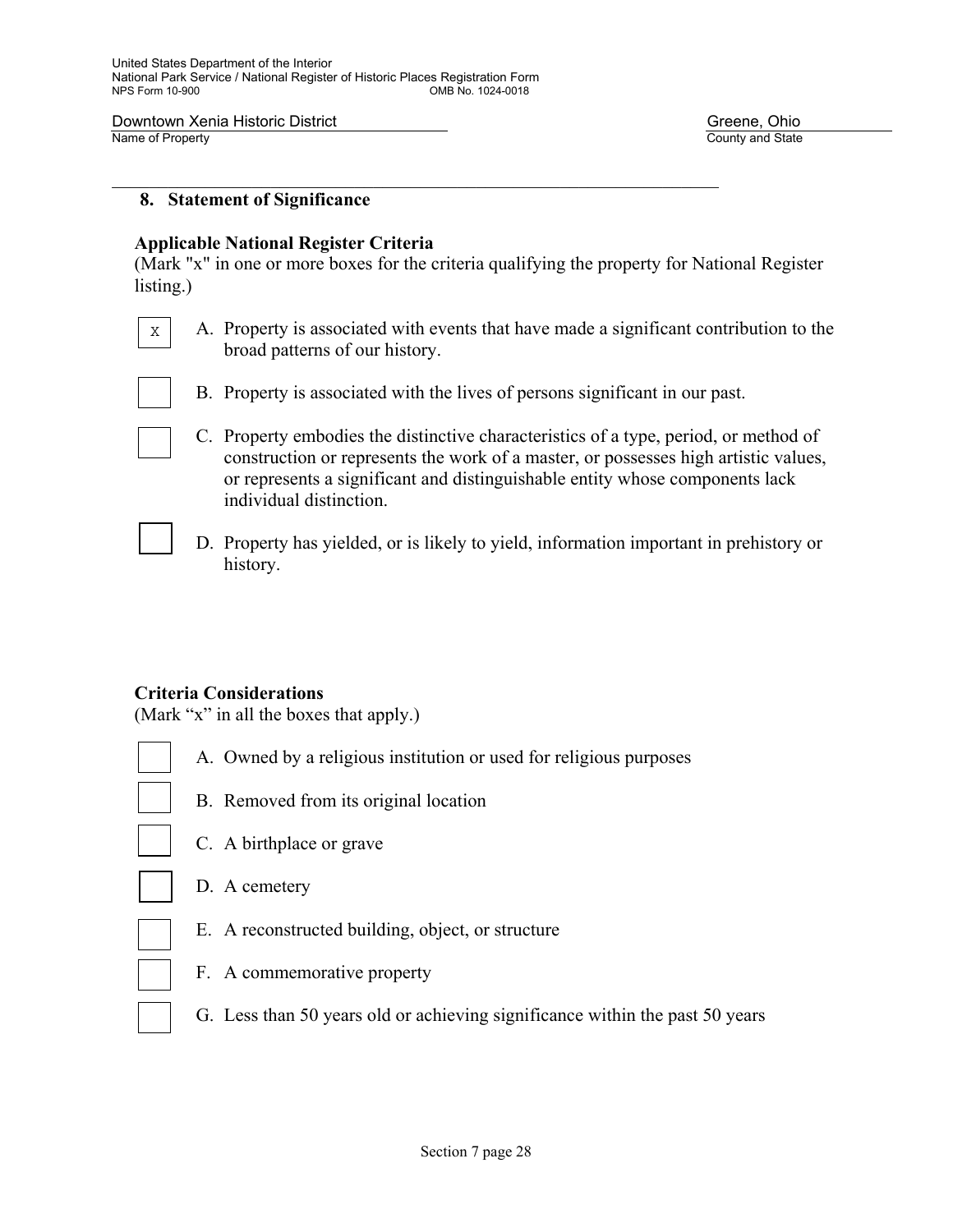United States Department of the Interior National Park Service / National Register of Historic Places Registration Form OMB No. 1024-0018

**Downtown Xenia Historic District** Controllering Community Community Community Community County and State County and State

County and State

**Areas of Significance**  (Enter categories from instructions.) COMMERCE\_\_\_\_\_\_\_\_ POLITICS/GOVERNMENT\_ OTHER: NATURAL DISASTER

**Period of Significance** 

 $\_$  $\overline{\phantom{a}}$  , where  $\overline{\phantom{a}}$  $\overline{\phantom{a}}$  , where  $\overline{\phantom{a}}$  $\overline{\phantom{a}}$  , where  $\overline{\phantom{a}}$ 

\_\_1837- 3 April 1974\_\_  $\overline{\phantom{a}}$  , where  $\overline{\phantom{a}}$ 

 $\mathcal{L}=\mathcal{L}^{\mathcal{L}}$ 

#### **Significant Dates**

\_\_1845\_\_\_\_\_\_\_\_\_\_\_\_\_ \_\_1960\_\_\_\_\_\_\_\_\_\_\_\_\_ \_\_3 April 1974\_\_\_\_\_\_\_

#### **Significant Person**

 $\overline{\phantom{a}}$  , where  $\overline{\phantom{a}}$  $\overline{\phantom{a}}$  , where  $\overline{\phantom{a}}$  $\mathcal{L}=\mathcal{L}^{\mathcal{L}}$ 

(Complete only if Criterion B is marked above.)

#### **Cultural Affiliation**

 $\overline{\phantom{a}}$  , where  $\overline{\phantom{a}}$  $\mathcal{L}=\underbrace{\mathcal{L}=\mathcal{L}=\mathcal{L}=\mathcal{L}=\mathcal{L}=\mathcal{L}=\mathcal{L}=\mathcal{L}=\mathcal{L}=\mathcal{L}=\mathcal{L}=\mathcal{L}=\mathcal{L}=\mathcal{L}=\mathcal{L}=\mathcal{L}=\mathcal{L}=\mathcal{L}=\mathcal{L}=\mathcal{L}=\mathcal{L}=\mathcal{L}=\mathcal{L}=\mathcal{L}=\mathcal{L}=\mathcal{L}=\mathcal{L}=\mathcal{L}=\mathcal{L}=\mathcal{L}=\mathcal{L}=\mathcal{L}=\mathcal{L}=\mathcal{L}=\mathcal{L}=\$  $\mathcal{L}=\frac{1}{2}$  , where  $\mathcal{L}=\frac{1}{2}$  , where  $\mathcal{L}=\frac{1}{2}$ 

#### **Architect/Builder**

 Samuel Hannaford & Sons Hennessey Brothers & Evans Co. Blackburn & Koehler Samuel N. Patterson Harley W. Owens Pretzinger & Musselman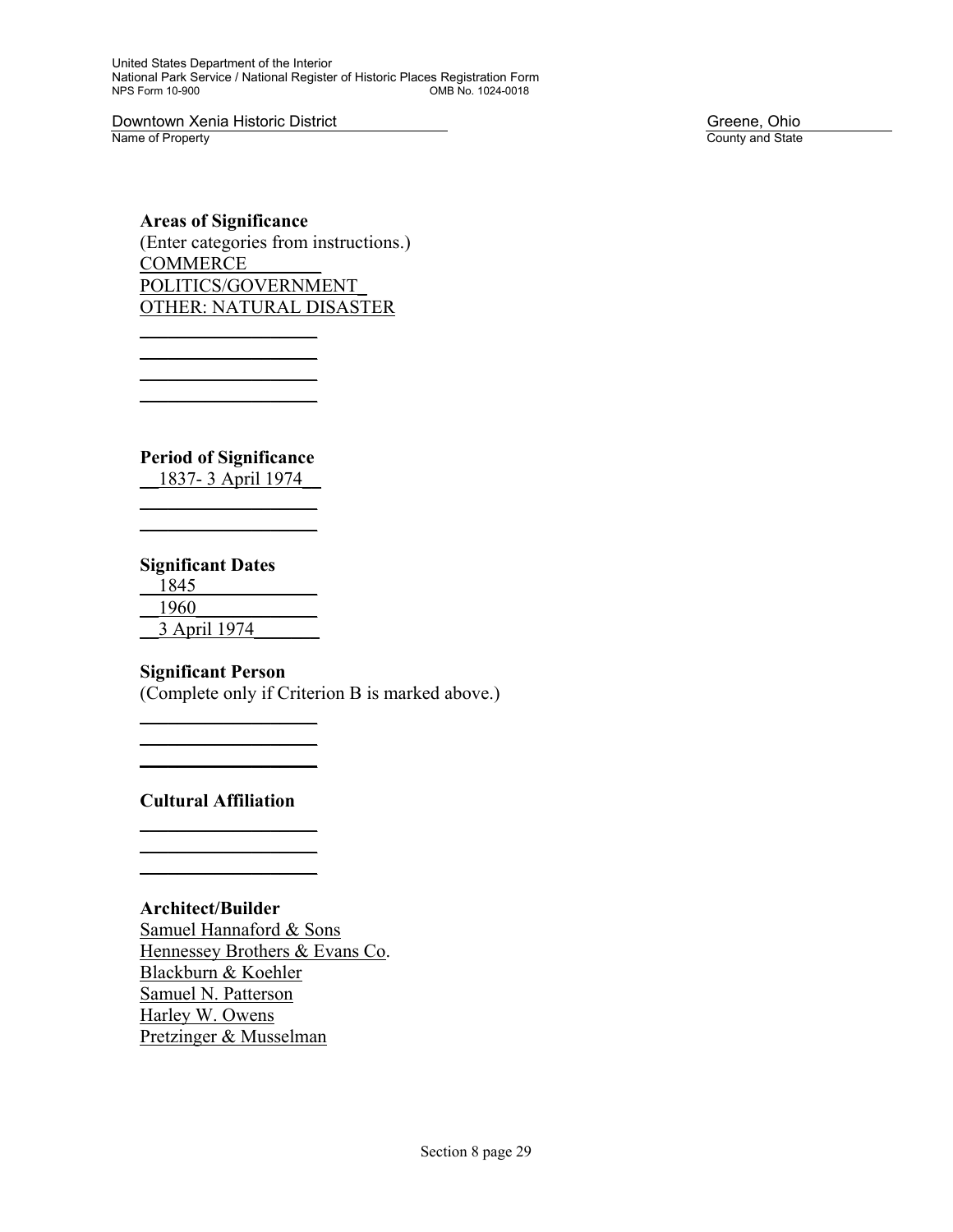**Downtown Xenia Historic District** Greene, Ohio **Greene, Ohio**<br>
Name of Property Greene, Ohio

County and State

**Statement of Significance Summary Paragraph** (Provide a summary paragraph that includes level of significance, applicable criteria, justification for the period of significance, and any applicable criteria considerations.)

The Downtown Xenia Historic District meets National Register Criteria A at the local level of significance. The district is significant under Criterion A as it represents the civic and commercial development of an inland county seat during the  $19<sup>th</sup>$  and early  $20<sup>th</sup>$  centuries. Additionally, the historic building fabric that survived the 1974 tornado reflects the impact of a major catastrophic natural disaster upon the built environment of an historic downtown area. Therefore, it meets Criterion A for its "association with events that have made a significant contribution to the broad patterns of our history."

The town of Xenia was founded expressly for the purpose of serving as the county seat of Greene County, and its early development was strongly influenced by governmental activities. Since residents traveled to the town to do business with the county, businesses sprang up around the courthouse to serve travelers as well as local residents. The construction of railroad lines through the city opened new markets for manufacturing and agricultural products. Increased transportation capabilities caused a boom in commercial activity and development in the city that lasted until the Great Depression. The mid-20<sup>th</sup> century auto-based culture led to an increased population in Xenia as improved vehicular access enabled the community to easily become incorporated into the post-World War II expanded Dayton metropolitan area. However, the ascendance of the automobile also softened the retail market of the downtown commercial core in the mid- $20<sup>th</sup>$  century and contributed to a reduction in downtown commercial development that continued through the end of the Period of Significance.

The civic and commercial development of Xenia is typical of a county seat in a rural setting in Ohio from the  $19<sup>th</sup>$  to the mid-20<sup>th</sup> century. What is atypical, however, is the effect of a catastrophic tornado that tore through Xenia in 1974. The tornado caused massive damage throughout the city and destroyed the northwestern quadrant of the historic downtown. The tornado and its aftermath had a profound effect on the built environment of the downtown area.

The Period of Significance for the Downtown Xenia Historic District reflects the growth of government and commerce in Xenia's downtown, from 1837, the date of its oldest extant building, to April 3, 1974, the date of the catastrophic tornado that tore through the city. Although the tornado occurred less than 50 years ago, the effect of the disaster on Xenia's built environment -- and especially upon the historic city center -- was profound. Nearly the entire northwestern quadrant of downtown, as well as many other historic buildings adjacent the downtown, were damaged or destroyed. Since the tornado markedly affected the appearance and boundaries of the historic district, it is an appropriate end date for the Period of Significance.

**Narrative Statement of Significance** (Provide at least **one** paragraph for each area of significance.)

 $\mathcal{L}_\mathcal{L} = \{ \mathcal{L}_\mathcal{L} = \{ \mathcal{L}_\mathcal{L} = \{ \mathcal{L}_\mathcal{L} = \{ \mathcal{L}_\mathcal{L} = \{ \mathcal{L}_\mathcal{L} = \{ \mathcal{L}_\mathcal{L} = \{ \mathcal{L}_\mathcal{L} = \{ \mathcal{L}_\mathcal{L} = \{ \mathcal{L}_\mathcal{L} = \{ \mathcal{L}_\mathcal{L} = \{ \mathcal{L}_\mathcal{L} = \{ \mathcal{L}_\mathcal{L} = \{ \mathcal{L}_\mathcal{L} = \{ \mathcal{L}_\mathcal{$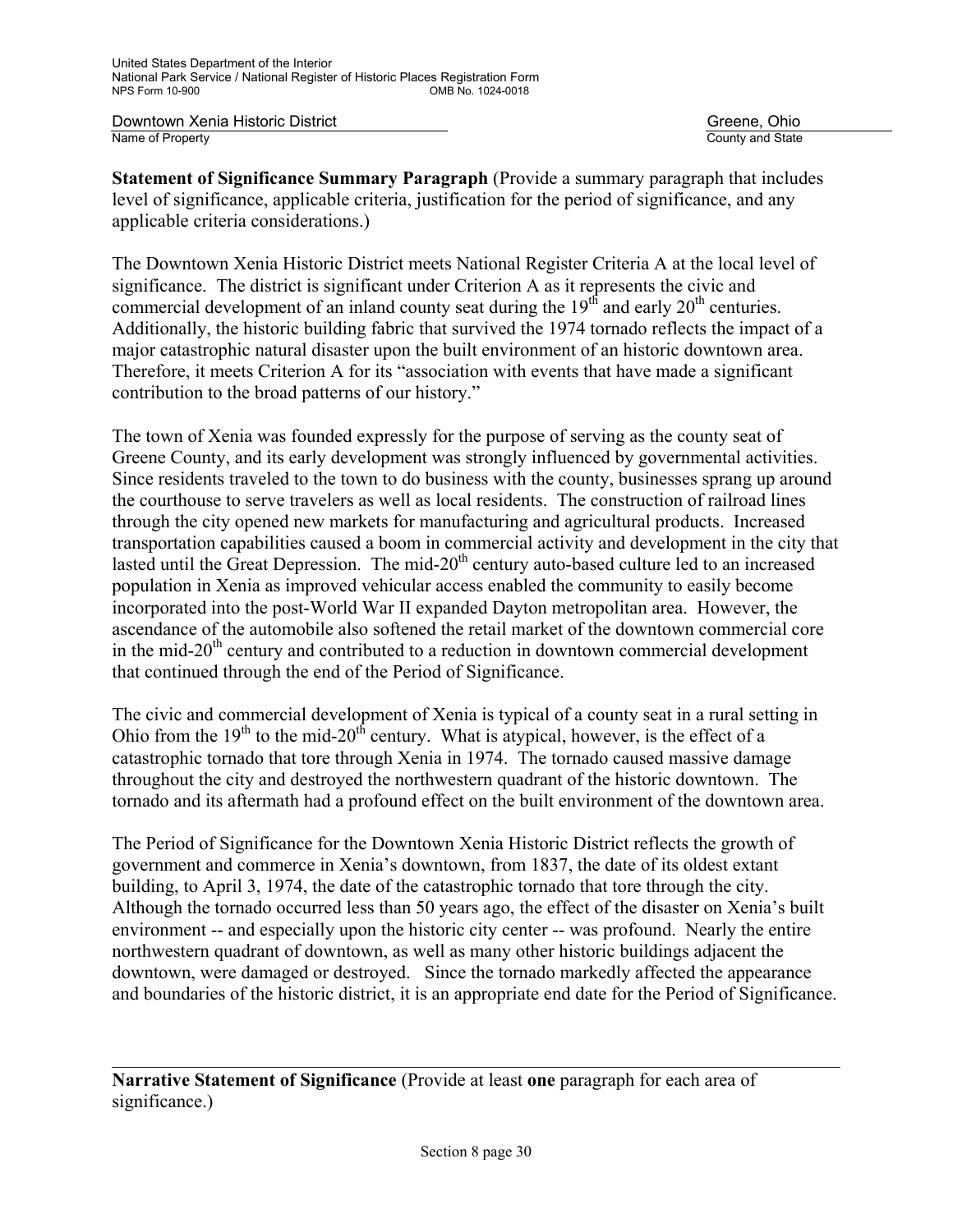County and State

Note: Xenia has undergone address numbering changes twice in its history. A partial renumbering occurred in 1887, and a complete renumbering occurred in 1962. Addresses are given as they were at the time being referenced, with current numbers (if the building is still extant) in parenthesis.

In 1803, a location near the geographic center of the newly formed Greene County, Ohio was chosen to erect a county seat. The new town was named "Xenia", which signifies hospitality in Greek. A public square was laid out between the current N. Detroit, E. Main, Greene, and Market Streets. This civic landscape feature became the center of the early town and the focal point of development in Xenia's first few decades of existence. The initial county buildings were located outside Xenia, but the courthouse and jail were relocated to the public square in 1804. A new courthouse was built in 1809, and in 1843, it was replaced with a 2-story Greek Revival temple front brick building with four Ionic columns and a tall cupola with clock. (Historic Image 1) New county offices and a new jail were constructed in the 1830s. The city built a market house and a firehouse on the square by 1840.

Businesses sprang up around the public square to serve not only residents of Xenia but citizens who traveled to Xenia to conduct business with the county. Commercial concerns that were established during Xenia's era of early development included hotels, taverns, and retail stores. Of 31 businesses listed in an 1839 directory, 15 were located adjacent the public square, and another 8 were located on Main Street to the east of the square. There were almost no businesses listed on Detroit Street south of the corner of Main and Detroit Streets. The first store in the downtown area was opened on E. Main Street in 1805 by James Gowdy. In 1813-14, James Galloway, Jr. constructed a 2-story brick building known as Galloway's Corner on the northwestern corner of Main and Detroit Streets. (Historic Image 2) This was the first corner to be developed commercially at the main intersection of town, and the building remained in use until the mid-1890s. John Hivling owned a group of commercial buildings on the southeastern corner of Main and Detroit Streets. He organized the Bank of Xenia, which was the first bank in Greene County, in 1835.

In 1856, Samuel Wright remembered the town as it appeared when he arrived in 1811. Xenia was described as "a little stumpy, struggling village" (Robinson 110) with dirt streets and two permanent ponds on Main Street. The town had two brick and six frame buildings, and all the other structures were of log construction. After the first few years, new commercial buildings were more likely to be brick or frame construction, as at Galloway's Corner. Log buildings were gradually replaced, and by the 1830s, commercial buildings were usually two-story brick or frame structures with a side gable roof, as seen in Forsman's Block (#22, Historic Image 12), built 1837 on E. Main Street.

Despite being an inland town with no access to a navigable waterway, the town grew slowly but steadily. Xenia was located on the Bullskin Trace (now Detroit Street), which led from the Ohio River north to Urbana. In 1807, the Trace became Ohio's first official highway, the Xenia State Road. Xenia was incorporated as a town by order of the state legislature in 1817. A gazetteer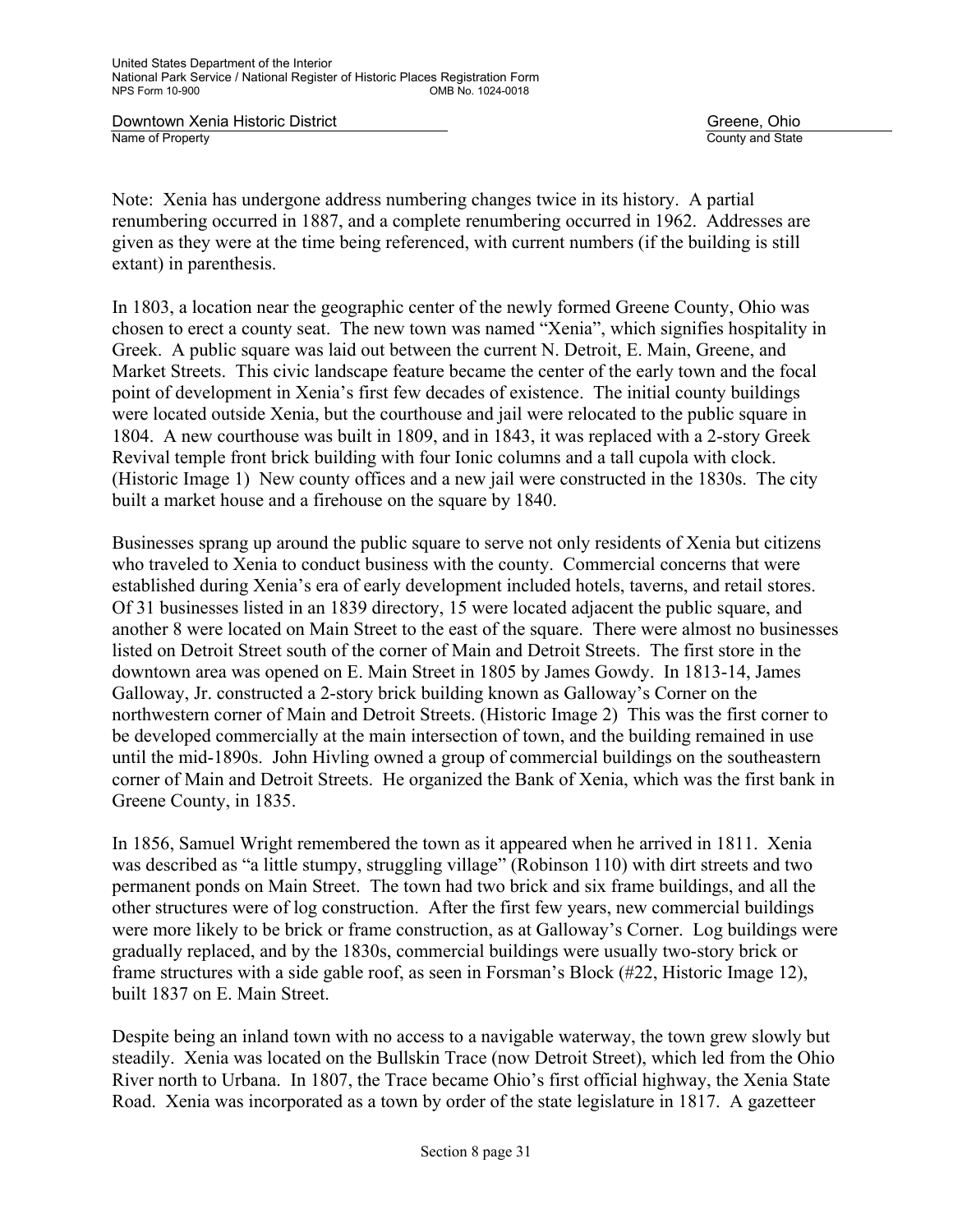Downtown Xenia Historic District Greene, Ohio Creene, Ohio

Name of Property County and State from 1819 describes Xenia as containing 11 stores, 3 churches and a school, with a population of about 600. (Kilbourne 162-3) By the 1830 census, Xenia had grown to about 919 residents. (Xenia Chronology) In 1834, it was incorporated as a city. By 1840, the population had grown to 1406. (Xenia Chronology) Xenia was reported as having 10 stores, 1 bank, 3 taverns and 4 churches in 1841. (Jenkins 485-6) However, Xenia would grow rapidly upon the arrival of the railroads.

The coming of the railroads, beginning in 1845, opened up markets for both manufacturers and farmers. The Little Miami Railroad opened a route between Cincinnati and Xenia in 1845, and the line was extended to Springfield the next year.

In 1850, the Columbus & Xenia  $(C&X)$  line connected Xenia with the state capitol. Since many other towns did not yet have railroad service, residents from other areas travelled to Xenia by stage, often staying overnight, in order to catch the train to Columbus or Cincinnati. The Dayton & Western (later Cincinnati, Hamilton & Dayton) and the Dayton, Xenia & Belpre also constructed lines through Xenia in the 1850s. By 1870, all the lines through the city were part of the Pittsburgh, Cincinnati & St Louis Railway system, which later became part of the Pennsylvania Railroad.

The location of the Little Miami line was a point of great contention in Xenia. John Hivling was able to persuade the railroad to run the line on Detroit Street, reportedly so that it would be close to his new hotel, the Hivling House. (#15) Ryan Gowdy deeded property at the southeastern corner of Detroit and Second Streets to be used for a station, with the condition that all trains must stop at that location. A combination hotel and station was also constructed south of town. In order to retain the former Gowdy property, the trains made stops at both stations in Xenia. This "in-town" depot benefitted local businesses, especially those in close proximity to the station.

Greene County profited from the railroads in other ways as well. The county purchased railroad bonds and was able to pay for many public improvements with the profits. The mail was carried by stagecoach prior to the railroads. In the early years, mail was received only once a week, but by 1845, there were daily mail stages stopping in Xenia. The railroads allowed Xenia to receive mail twice a day.

New stores and businesses were established to cater to traffic generated by the railroads. Other existing businesses were enlarged or moved closer to the rail lines. Commercial development shifted to Detroit Street from the Main Street corner south to the southern railroad depot. The Nunnemaker Block (later the Nunnemaker & Allen Building) was constructed c. 1846 on the southwestern corner of Main and Detroit Streets. Michael Nunnemaker operated a store and later was in a banking partnership with his son-in-law, John B. Allen, at this location. In 1845, J.C. McMillan established the McMillan Railroad Store at the northwestern corner of S. Detroit and E. Second Streets. (#9, Historic Image 7) In 1846, the Bank of Xenia was reorganized as the Xenia Branch of the State Bank of Ohio. At that time, the bank moved from its original location on W. Main Street to a Greek Revival temple-form building at the northeastern corner of Detroit and Second Streets. (#13, National Register 1973)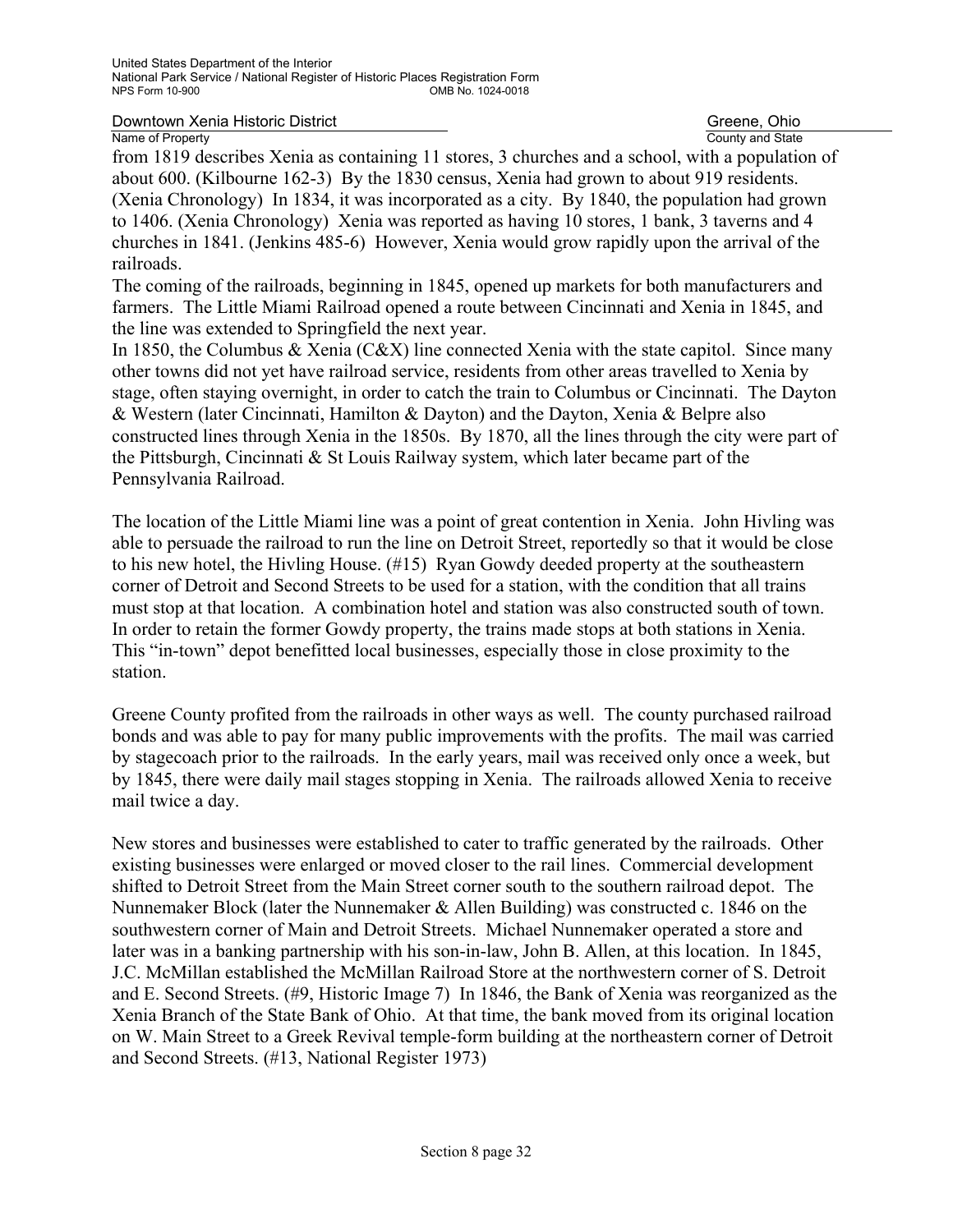County and State

Several other new brick commercial buildings were constructed on both Detroit and Main Streets, often replacing smaller shops with multi-story, multiple-occupant buildings. In 1856, David and Eli Millen built a new dry goods store with Italianate styling on the southwestern corner of E. Main and Whiteman Streets. (#26) The brothers also constructed a building at 68 W. Main Street  $(\#28)$  in approximately 1860. A flour mill  $(\#11)$  was constructed c. 1860 on the east side of S. Detroit Street, immediately south of the "in-town" railroad depot. Several businesses located near the railroad lines for ease in the loading and unloading of goods. By the late 1800s, S. Detroit Street businesses included lumber yards, a planning mill, a grist mill, a pottery manufacturer, and a shoe factory.

The increase in transportation capacity created a boom in Xenia. The population in 1850 was 3,021, more than double the count of 1,406 in 1840. (Xenia Chronology) By 1860, the population had grown by another 50% to 4,658. (Xenia Chronology) The town had 6,377 residents in 1870 and 7,026 people in 1880. (Xenia Chronology)

With the significant growth of the community that followed the completion of the railroads, new banks were established in the Xenia commercial district in mid-19<sup>th</sup> century. The Second National Bank was organized in 1864 and was located at the northeastern corner of Main and Greene Streets. (Historic Image 21) It closed in 1888. The Bank of Xenia was organized in 1869 and was located in the Nunnemaker and Allen Building on the southwestern corner of Main and Detroit Streets. It closed by 1875.

In the late 1860s, the southeastern corner of Main and Detroit Streets was the first corner to be redeveloped following the Civil War. In 1865, the property at the corner was sold from the estate of John Hivling, who had owned a store, hotel, and other commercial buildings at that location. The Xenia Branch of the State Bank of Ohio, which was reorganized as the First National Bank, constructed an imposing English Gothic Revival-style building at the southeastern corner of Main and Detroit Streets in 1868. (#17, Historic Image 4) Blackburn and Koehler of Cleveland were the architects. The new owners of the Hivling House (#15) purchased the lot south of the bank and constructed an addition to the hotel that was located on the lot immediately to the south. (Historic Image 5) The two buildings served as the Hivling House until about 1880, when they were split into two separate hotels. The original Hivling House building served as the Commercial Hotel until it closed in 1909, and the addition operated as a hotel under various names until its demolition in 1963.

As the county and city grew, there was an increased need for governmental facilities. In the 1850s, the market house and firehouse on the public square were removed by the city. An iron fence was installed around the courthouse in 1856 and was later expanded to include the entire public square. A 2-story brick addition was added to the rear of the courthouse in 1875. (Historic Image 1) In 1860, the location of the county jail was moved from the public square to the south side of Market Street between Greene and Whiteman Streets. In 1867, the city of Xenia constructed a City Hall and Opera House on the east side of N. Detroit Street. (Historic Image 19)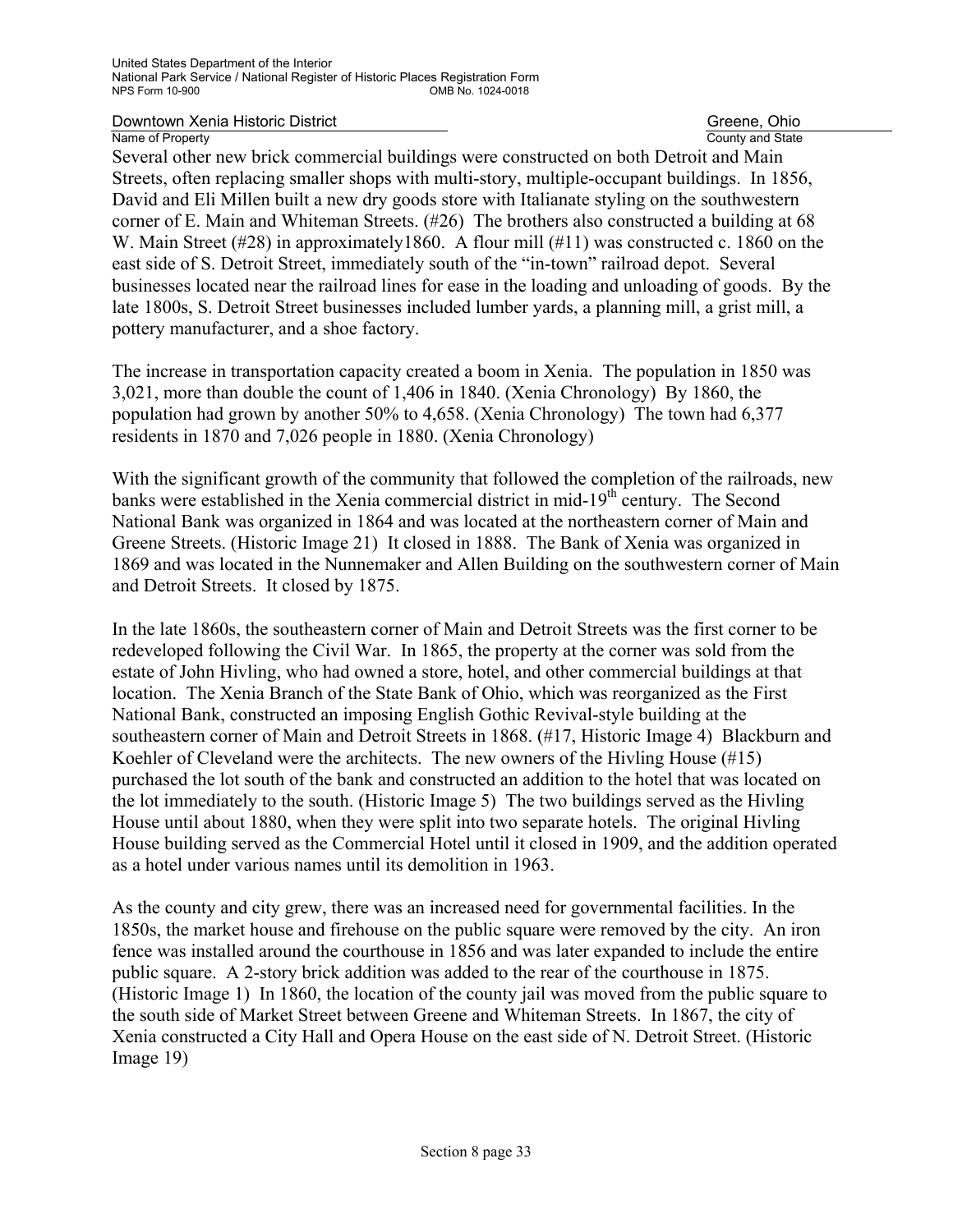County and State

Additionally, the railroads contributed to the development of industry and commerce in Xenia, especially after the end of the Civil War. Xenia became known as a center for the twine and cordage industry. The Hooven & Allison Cordage Company was formed in 1869. Initially, twine was produced by hand, but the process was mechanized in 1876 on the recommendation of R. A. Kelly. In 1859, brothers George and Andrew Dodds, natives of Scotland, established A & G Dodds marble company in Yellow Springs. The brothers moved the business to Xenia in 1864. They dissolved their partnership in 1867, but George continued the business. The company is the oldest continually operating business in Xenia, and Greene County, and it is located on W. Main Street, where it is currently operated as Dodds Monuments. Allison, Eavey & Carson was a wholesale grocery business in the 1870s, and Henry Eavey continued in the business as Eavey and Co. until his death in 1918. John Ewing had a dry goods business from 1838-1861. Hutchinson & Gibney founded a dry goods business on N. Detroit Street in the 1860s. McDowell & Torrence Lumber was established on S. Detroit Street in 1869. James Allison initiated the production of artificial gas in Xenia, which was manufactured in the city from the mid-1840s until approximately 1906.

The effort to establish a home for Civil War orphans in Xenia began in the summer of 1869. During the fall of 1869, several orphans were being cared for in the Millen Building (#28) on E. Main Street in Xenia. By January 1870, there were 81 children in the care of the Home. In 1870, the state assumed the responsibility for the orphans' care and established the Ohio Soldiers and Sailors Orphans Home at a large facility south of the Xenia city limits. The Home operated until 1995.

Population growth in Xenia varied greatly from decade to decade in the years between 1880 and 1930. In the 1880s, the count grew by a mere 275, but in the 1890s, the population increased by more than 19% as 1,395 residents moved into town. Growth during the first decade of the  $20<sup>th</sup>$ century was again very slow, with an increase of only 10 people from the 8,696 counted in the 1900 census. Between 1910 and 1920, the population increased 404 persons to a total of 9,110 residents. Another large increase occurred during the 1920s, when the population of Xenia grew over 15% to 10,507. (Xenia Chronology)

During the late  $19<sup>th</sup>$  and early  $20<sup>th</sup>$  centuries, significant public and infrastructure improvements were completed in Xenia. The city began a sewage system in 1900 and initiated construction of a sewage disposal plant in 1915. Street paving began in the early  $20<sup>th</sup>$  century. By approximately 1908, Main, Detroit and Market Streets had been paved with brick, and Second Street was paved with asphalt. In 1879, Lewis H. Whiteman brought the first telephone system to Xenia. The switchboard was located on the  $3<sup>rd</sup>$  floor at 22 (now 44) S. Detroit Street. (#5) By 1915, the Central Union Telephone Company (Bell system) was located on the northwestern corner of Main and Whiteman Streets. The Springfield-Xenia Telephone Company was located on the southwestern corner of the same intersection. Until the early 1920s, most businesses had phones with both phone companies. By 1924, Ohio Bell was the only telephone company in Xenia. The Dayton Power and Light Company received a franchise from the city and installed the first electric lights in 1890. Natural gas was brought to Xenia by the Ohio Fuel Supply Company in 1905.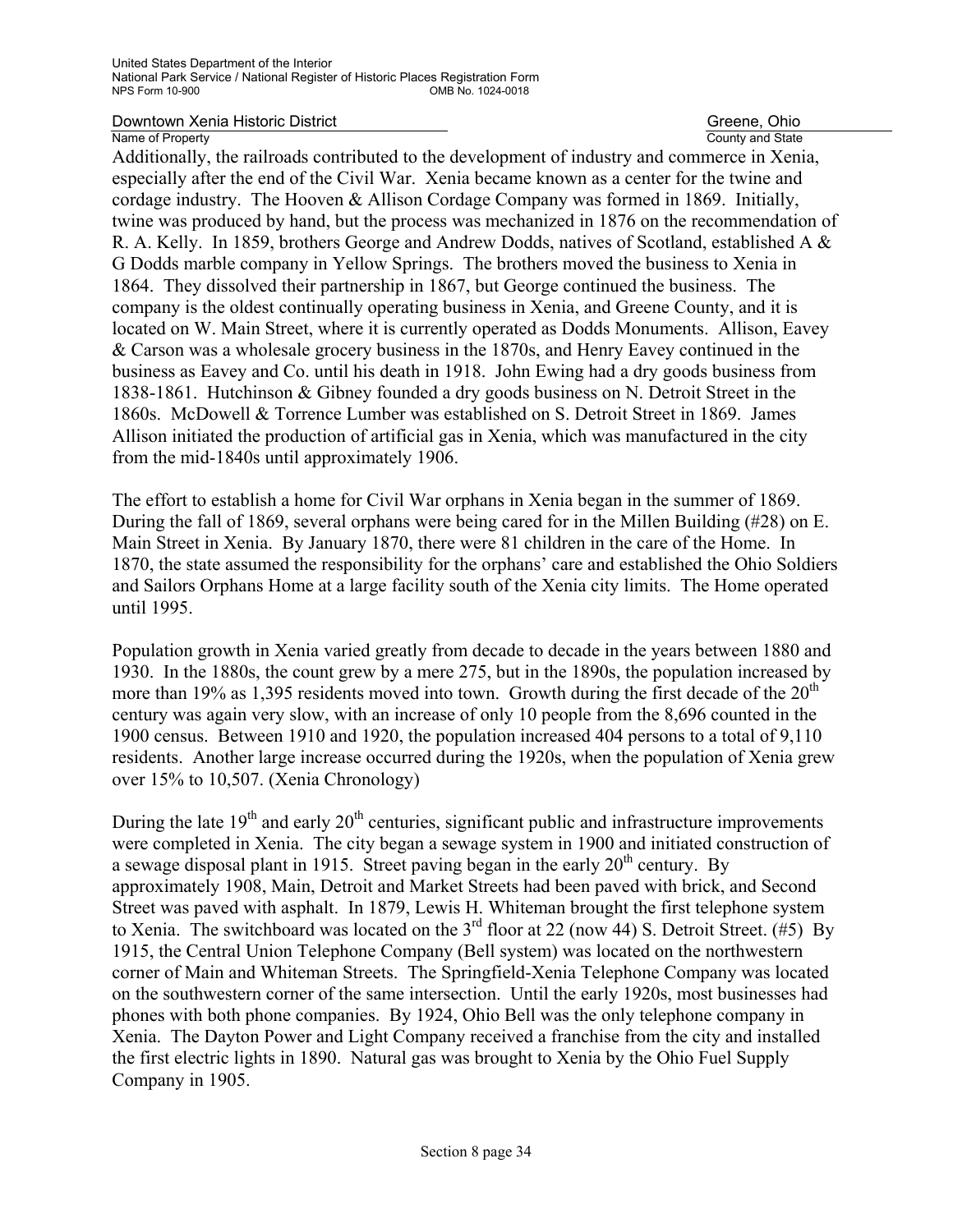# **Downtown Xenia Historic District Canadian Control Control County and State** Greene, Ohio County and State

Name of Property<br>In the early 20<sup>th</sup> century, transportation service expanded to provide more numerous travel options between downtown Xenia and surrounding communities. Interurban railway lines were operating between Dayton and Xenia by 1900, and a line from Xenia to Springfield was opened in 1902. The Dayton, Springfield & Xenia Southern Railway and the Springfield & Xenia Railway both had their passenger stations at 28 N. Detroit Street. Interurban service continued until 1937. A local electric trolley line known as the "Dinky" by residents first transported passengers in 1897. The route started at the Ohio Soldiers & Sailors Orphans Home south of town and ran on S. Detroit Street to Market Street, where it turned west and continued to Dayton Avenue and made a stop at the county infirmary. Eventually, the line was extended along Dayton Avenue (Dayton-Xenia Road) to Lucas Grove. The "Dinky" made its last run in 1926. Regional bus lines began service to Xenia by the mid-1920s, and by 1930, two bus lines were serving the community. The Dayton & Xenia Motor Bus Line had its station on N. Detroit Street, and the Dayton, Xenia & Wilmington Motor Line was located on W. Main Street.

In the late  $19<sup>th</sup>$  century, the courthouse suffered from deterioration, and in 1900, a state inspector condemned the structure. The old courthouse was torn down, and rooms were rented throughout the downtown to house county offices during the construction of a new courthouse. The columns from the old courthouse were salvaged and relocated to the entrance of Woodlawn Cemetery. The architect for the new courthouse was Samuel Hannaford & Sons of Cincinnati, and the contractor was Hennessey Brothers & Evans Co. of Chicago. The cornerstone for the courthouse was laid in March 1901. Construction was complete and the courthouse was in use by August of 1902. (#1) The Xenia city building was remodeled to add an additional story in 1880. (Historic Image 20)

During the period between 1875 and 1930, downtown Xenia began to take on its modern appearance. Three of the four corners at the primary intersection of Main and Detroit Streets experienced new construction at this time. The 3-story Romanesque-style Allen Building (#41, Historic Image 9, 10), on the southwestern corner, was completed in 1897 at the behest of banker John B. Allen. It replaced the former Nunnemaker and Allen building that was constructed in the 1840s. The Chateauesque Steele Building was completed in 1897 by J. B. Steele, an investor in Hooven & Allison, on the northwestern corner. (Historic Image 11) As noted above, the new  $3\frac{1}{2}$  story Romanesque courthouse with clock tower (#1) on the northeastern corner replaced the 1843 structure. (Historic Image 1) During this time, many pre-Civil War buildings were replaced with 3-story brick structures, and others were remodeled and updated with new façades. Styling was primarily Italianate, with arched windows and large box cornices. Other buildings featured Eastlake, Renaissance, Romanesque, Neo-classical and Art Deco elements. The Litt Bros. building (c. 1875), at 21-25 E. Main Street (#18), features Italianate styling. Eastlake styling is evident on the building at 75 W. Main Street (#34), constructed 1890-95. Several buildings were updated with new façades, including the Neo-classical façade (1924) on the Jobe Bros. / J. C. Penney building at 45-47 E. Main Street (#21) and the Second Renaissance Revival façade (1910) on the former Commercial Hotel building at 37 S. Detroit Street (#15). With its ornate façade clad primarily with Indiana limestone, the imposing Dodds Monuments building at 123 W. Main Street (#30, Historic Image 17) was built not only to house the company but also to serve as an advertisement for the Dodds' masonry business.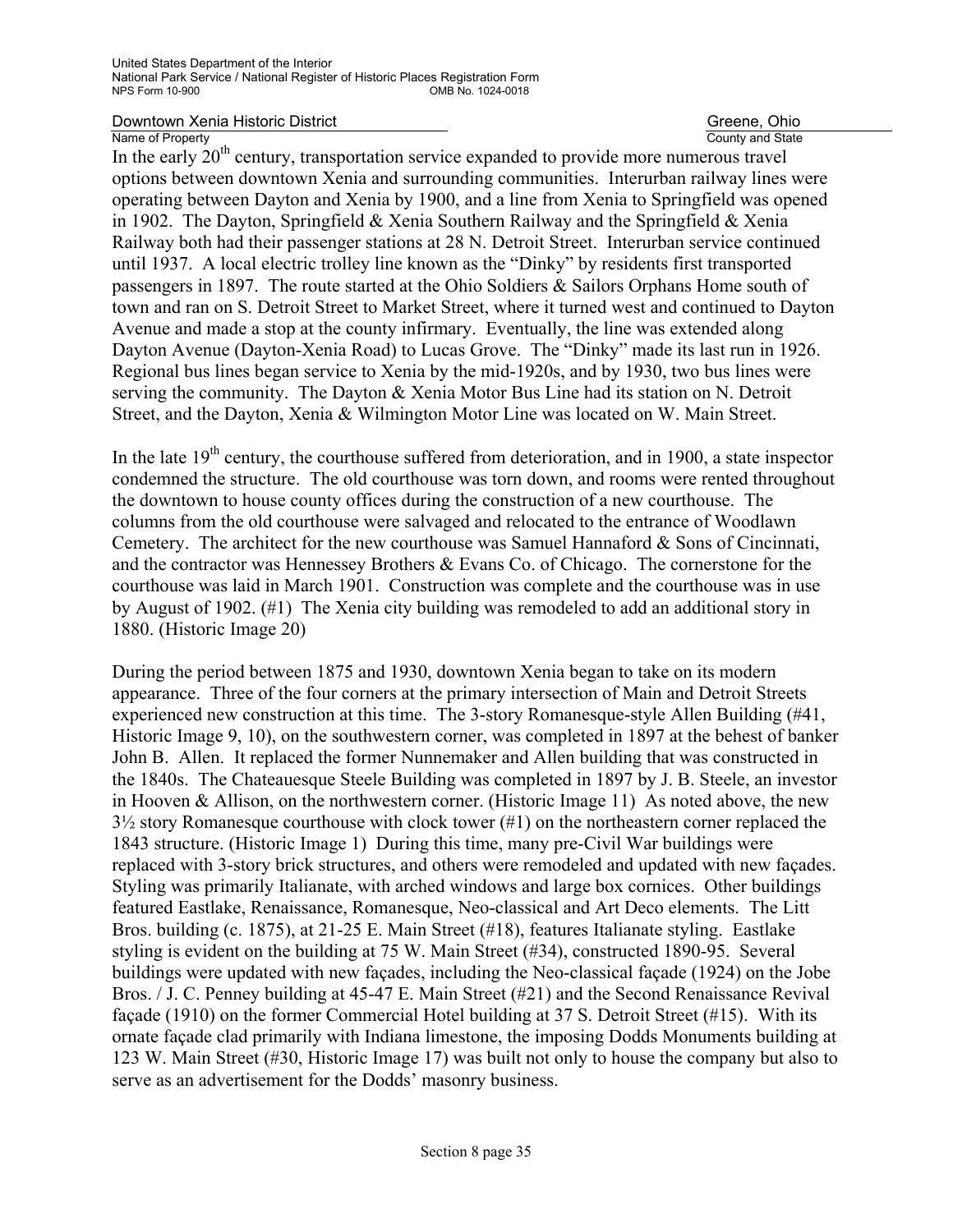**Downtown Xenia Historic District** Community Community Community Community Community Community Country and State Country and State

County and State

The new construction in downtown Xenia during this era reflected the evolution of needs and desires of residents. Changes in technology and transportation prompted new businesses to appear and old ones to die out. Increased leisure time fed the desire for entertainment and recreation. Two older buildings were converted into motion picture theaters – the Orphium at 51 (now 87) E. Main Street (#26) in 1909 and the Bijou at 19 (now 35) Greene Street (#43) in 1911. Though there were still many businesses serving the horse and buggy trade, new automobile showrooms and repair facilities began to appear in the early  $20<sup>th</sup>$  century. The Tudor-styled Bryant Auto Sales building (#49) was constructed on E. Market Street in 1929, and the garage building at 66 E. Second Street (#56) was constructed in the 1920s. Electrical contractors and businesses selling and servicing electric appliances and lighting also appeared during this time period.

With the increased population of the community, mercantile businesses increased their presence in downtown Xenia during the late  $19<sup>th</sup>$  and early  $20<sup>th</sup>$  centuries. Several five-and dime stores and department stores opened in downtown Xenia in this era. The larger dry goods stores were Hutchinson & Gibney, founded in the 1860s, on N. Detroit Street (Historic Image 3), and Jobe Brothers, operated 1891-1928, at 23-25 (now 45-47) E. Main Street. (#21, Historic Image 15) Most of the businesses were still locally owned and operated during this period, but several national enterprises had established stores in Xenia by 1930. F. W. Woolworth opened a 5 and 10 Cent store in Xenia in 1911 at 22-26 (now 44-50) S. Detroit Street. (#5) By 1930, Kresge had constructed and opened a store in a building at 10-20 (now 30) S. Detroit Street. (#4) J.C. Penney opened at 37-39 (now 67-69) E. Main Street (#23) by 1927 and moved into the old Jobe Brothers building at 23 (now 45) E. Main Street in the early 1930s. (#21, Historic Image 16) The Kroger Company was located at 30 (now 58) S. Detroit Street in 1915 but had three locations in Xenia by 1922.

With the strong growth of Xenia during the late  $19<sup>th</sup>$  and  $20<sup>th</sup>$  centuries, banking expanded its presence in the heart of downtown Xenia. The Xenia Branch of the State Bank of Ohio was reorganized at the end of its charter in 1882 and became the Xenia National Bank. It remained in its location at the southeastern corner of Main and Detroit Streets. The Citizens National Bank was organized in 1881 and was originally located in the Nunnemaker and Allen Building at the southwestern corner of Main and Detroit Streets. In 1914, Citizens National moved to the northeastern corner of Main and Greene Streets. That building, which had formerly housed the Second National Bank, was remodeled with a new façade in 1914. The Commercial and Savings Bank was founded in 1906 and was located in the new Allen Building at the southwestern corner of Main and Detroit Streets (#28). Peoples Building and Savings was founded in 1885 and located on the north side of E. Market Street, near Detroit. Home Building and Savings was established in 1894 and was located on N. Detroit Street.

Many manufacturing industries were founded and operated in Xenia between 1875 and 1930. Products that were produced included rope and twine, paper, shoes, hardware, machinery, cabinets and tables, cigars, food, explosives, and advertising specialties. Cordage and rope manufacturer Hooven & Allison became Xenia's largest company, with the operation of three large mills and employment of 550 in the early 1900s. Their offices were located in the Steele Building, at the northwestern corner of Main and Detroit Streets, in 1918. R. A. Kelly Company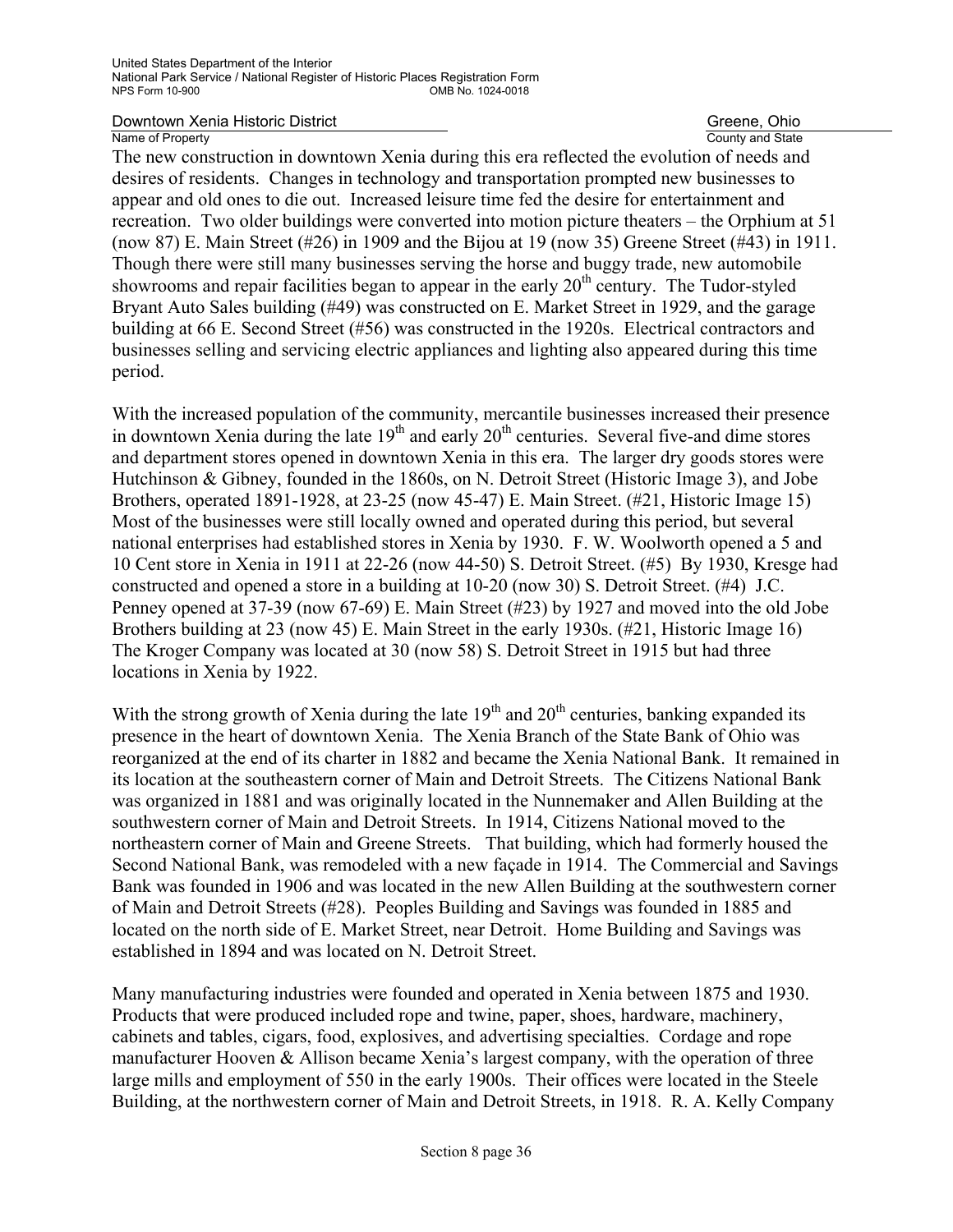County and State

produced cordage at a facility at the northeastern corner of W. Market Street and Dayton Avenue and also had a machinery division on W. Main Street, east of Dayton Avenue. The Xenia Paper Mill was built in 1882 but had fires in 1893 and 1909 and closed after the second fire. The Xenia Shoe Manufacturing Company produced women's shoes 1880-1927 at S. Detroit and Leaman Streets, in a former plow factory. At full capacity, the company employed 300 people and produced 1,500 pairs of shoes a day. The Xenia Shoe Manufacturing Company was succeeded by Krippendorf-Dittman Shoes, which operated from 1927 through 1934. Hardware and machinery manufacturers included the Xenia Handle Factory (c. 1902-1910) and Xenia Foundry & Machine Co, (1920-present) on N. West Street. Jake and Fred Baldner manufactured nine cars in an old carriage factory at the corner of Church and Whiteman Streets in 1900-3 and were also auto dealers. Hawkins Cycle Car operated from 1914 through 1915 and produced 10 cars. Thornhill Furniture manufactured cabinets and library tables from 1900 through 1922 on a facility on W. Third Street. The American Tobacco stripping plant/stemmery operated at W. Second and Allison Streets from 1913 through 1931. Food products produced in Xenia included ice, flour, ice cream, pickles and beer. Various powder mills were located north of the city and claimed Xenia as home. Aetna Powder Company produced blasting caps from the 1860s to 1915. The Xenia Fuse Factory was located on Home Avenue and produced fuses used in the construction of the Panama Canal. Smith Advertising opened in 1912 to produce "advertising specialties", and was located in a brick building outside the historic district on E. Main Street. The company produced calendars, yardsticks and souvenir items and did business in many parts of the world.

Many of Xenia's churches constructed new buildings in the early  $20<sup>th</sup>$  century. Christ Episcopal constructed a new building at 25-27 (now 63) E. Church Street in 1907. (#51) The German Reformed Church constructed a new building at the southwestern corner of Church and Detroit Streets in 1909. (#3) Educational buildings were constructed within or immediately adjacent downtown Xenia in the late  $19<sup>th</sup>$  and early  $20<sup>th</sup>$  centuries. Central High was located in a building constructed in 1881 on E. Market Street between Whiteman and Collier Streets. A new high school building was constructed on E. Church Street between Whiteman and Collier/Edison Streets in 1923.

With the Great Depression, new development in downtown Xenia was significantly reduced, as it was in most of the country. The population in the community grew by only 126 during the 1930s. The 1940s saw the population increase to 12,877 from 10,633 at the beginning of the decade. (Wilson) This increase in population during the 1940s is likely due to the increased wartime and post-war activity at Wright-Patterson Air Force Base, located about 15 miles to the northwest of Xenia.

Few new buildings were constructed in the area of the downtown historic district between 1930 and 1974, but several buildings were remodeled and/or experienced a change in use. The Xenia City Hall/Opera House was closed as a fire hazard in 1936. The building was razed in 1938, and a new city building was constructed on the same site on the northeastern corner of Detroit and Market Streets in 1939. (#2) The Citizens National Bank at the northeastern corner of Greene and Main Streets received a new Art Moderne façade in 1938. People's Savings and Loan constructed a new building adjacent Citizens in 1931, and the two buildings were later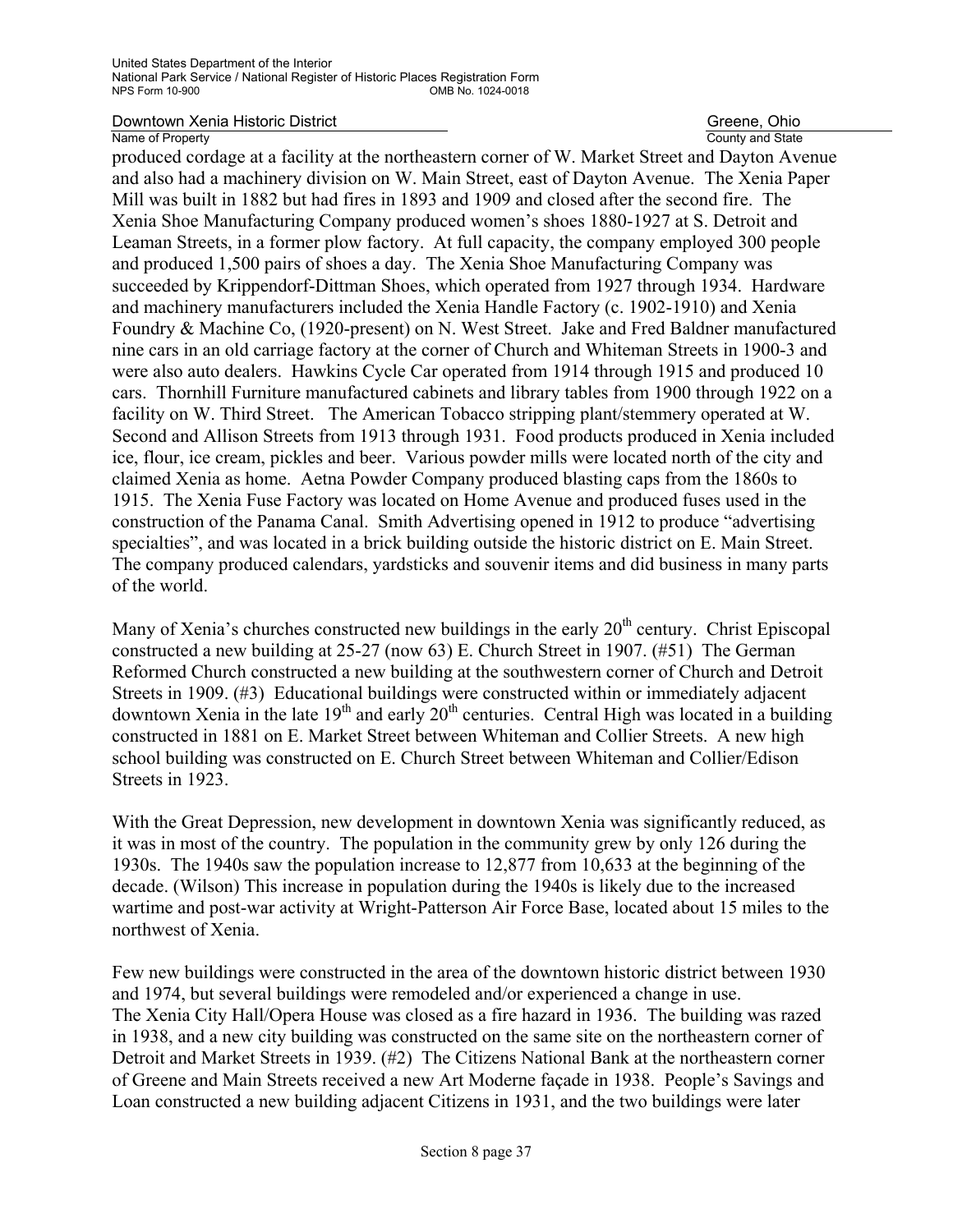County and State

covered by a mid-century modern brick façade. (#42, Historic Image 23) The 3-story building at 16 S. Detroit Street was demolished and a new 2-story building with Art Deco features was constructed in its place in 1930-31.  $(\#4)$  Also in 1931, the building at 72 S. Detroit  $(\#9)$ received a new Art Deco façade and was renamed the Trebein-Flynn Building. In 1937, a fire demolished the Famous Cheap Store at 41 (now 81) E. Main Street, and a new building with an Art Deco façade was constructed for new tenant Montgomery Ward. (#25) The 2-story building directly east of the Xenia National Bank on E. Main Street (Historic Image 4) was demolished in 1941, and the bank was expanded with a complimentary addition. (#17) In 1950, the former Hutchinson and Gibney building on the west side of N. Detroit Street was converted into the Ohio Theater, and the Orphium Theater at 51 (now 87) E. Main Street closed in 1952. (#26) A sympathetic addition was built south of the Chew Publishing/Xenia Gazette (former Hivling House/Commercial Hotel) building at 19 (now 37) S. Detroit Street in 1960. (#15, Historic Image 6) In 1963, the former addition to the Hivling House at 25 S. Detroit Street (Historic Image 6) was demolished and a 2-story office building was constructed in its place. (#16)

By 1950, the commercial district radiated out from the central intersection of Main and Detroit Streets. The commercial district on E. Main Street extended to Collier Street, with mixed use between Collier and Monroe Streets. To the west, Main Street was primarily commercial to King Street and mixed use from King to West Streets. The other streets between Church and Second were primarily commercial only between King Street to the west of Detroit Street and Whiteman Street to the east of Detroit Street.

In the mid-20<sup>th</sup> century, transportation continued to impact the evolution of the development of Xenia. The ascendance of the automobile, combined with the development of limited access roads, allowed people to live farther away from their places of employment. Construction on U.S. Route 35 between Xenia and Dayton began in 1954, and the 4-lane highway opened in 1960. By 1960, the population of the city had increased to 20,445, a 59% increase within the decade of the 1950s. By 1970, the population had grown another 24% to 25,373. (Xenia Chronology) The arterial highway U.S Route 35 connection with Dayton facilitated the expansion of the area and increase in the population of Xenia.

The mid-century auto-based culture led to further changes in the character of downtown. Although the automobile contributed to an increased population in Xenia in the mid-century, it also contributed to the softening of the retail market in the downtown commercial core. Stripmall shopping areas were developed along the perimeter of town, especially along the U.S. 35 corridor (W. Main Street) between Xenia and Dayton. Regional malls in Dayton were easily accessible via automobile, which led to the larger retail stores leaving downtown Xenia. Several buildings in the downtown were demolished or modified to accommodate the automobile. By 1950, there were several filling stations in the downtown area. Some buildings were demolished and replaced with parking lots. In 1957, the building at 25 Greene Street was modified to create a drive-through bank. (Historic Images 22, 24)

During the mid- $20<sup>th</sup>$  century, the need for governmental services grew. The areas near the courthouse, especially on Greene Street, experienced new construction to create additional municipal office space. The county demolished the 1883 YMCA building at the southeastern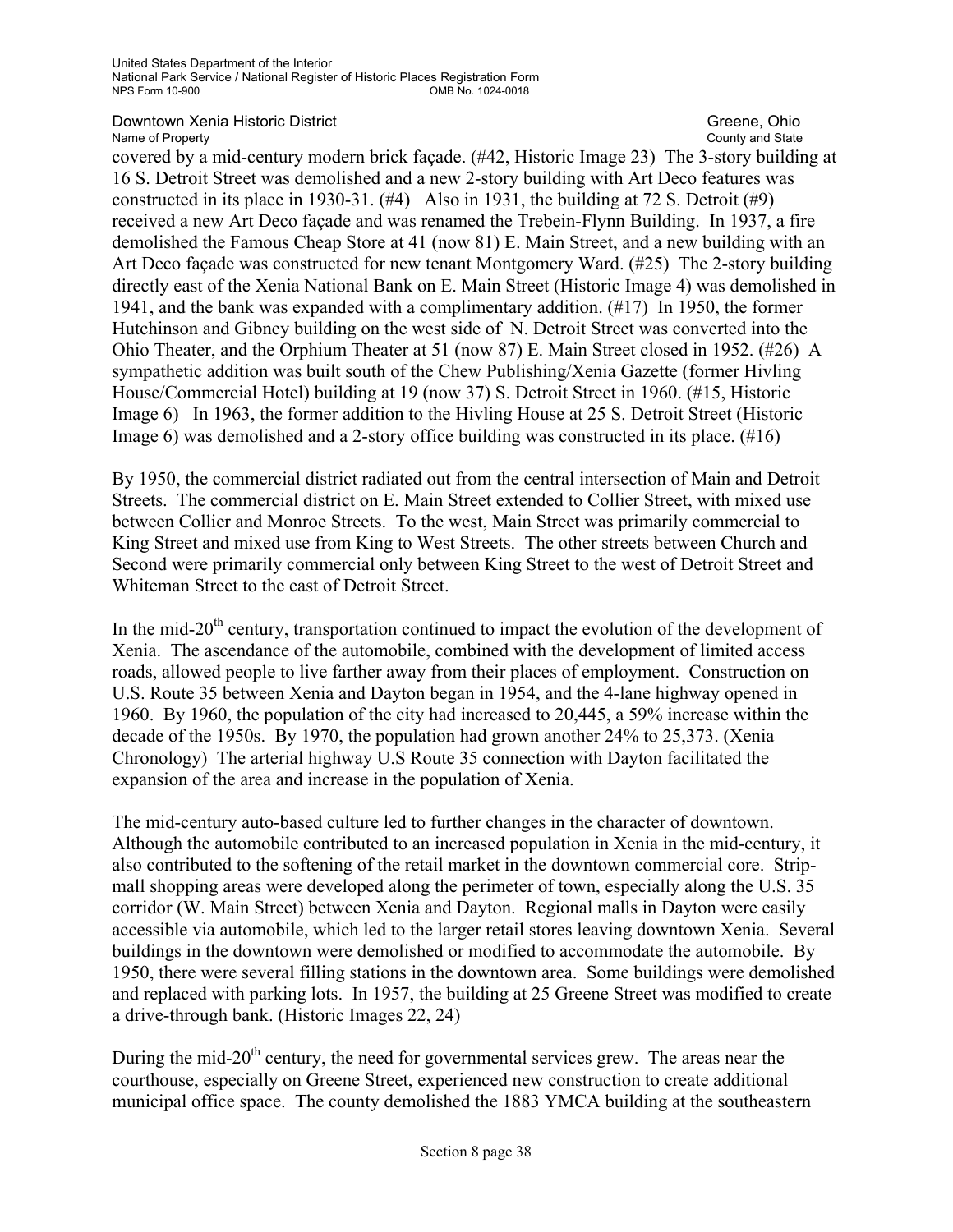County and State

corner of Greene and Market Streets and constructed a new county office building (#47) in 1966. A new jail building (#48) was constructed on E. Market Street in 1969.

The Historic District's Period of Significance ends with the most significant and catastrophic event in Xenia's history. Not only did it forever change the lives of the residents of Xenia, it profoundly affected the built environment of the historic downtown and of the entire city. In the late afternoon of Wednesday, April 3, 1974, a devastating F5 tornado tore through Xenia. The tornado was part of the Super Outbreak of April 3-4, which was, up to that time, the most destructive tornado activity in any 24-hour period in history. A total of 148 tornadoes were reported in 13 states and 1 Canadian province, with 30 of them rated at F4 (winds 207-260 mph) or F5 (winds 260-318 mph). Over 300 deaths were reported in total.

The Xenia tornado first touched down southwest of downtown in the Windsor Park neighborhood and then tore through the Arrowhead subdivision. The storm roughly followed Bellbrook Road from southwest to northeast, passed through the northwestern quadrant of downtown, and continued northeast over Xenia High School and through the Pinecrest neighborhood northeast of the central business district. (Figure 4)

Greene Memorial Hospital, which fortunately had not been touched by the tornado, treated approximately 1,300 people and admitted 85 for injuries associated with the tornado in the hours and days immediately following the storm. Approximately 200 more people with storm-related injuries were treated at other area hospitals. The dead numbered 32, with 12 of these casualties under 16 years of age. Additionally, two Ohio National Guardsmen were killed in a fire three days after the storm, and a 98 year old woman died from "tornado related causes" on April 9. Governor John Gilligan visited a shelter at the YMCA a few hours after the storm struck, and President Richard Nixon visited Xenia the following week and promised expedited aid.

The tornado destroyed 1,097 houses and damaged another 1,400 homes. About 185 businesses and industries in 121 buildings were heavily damaged or destroyed. (Aerial Photo 3) At least 2,150 workers were temporarily laid off due to business interruption. As of 1976, 135 businesses and 680 homes had been rebuilt, and 197 new homes had been constructed. (Wilson) A total of 9 churches were destroyed. Some merged with other churches while others rebuilt, either on the original site or elsewhere. A total of 6 schools were completely destroyed and others were damaged. Five schools were repaired or rebuilt at the same location and 3 new schools were constructed. Insured losses in 1974 totaled \$75 million. Building permits as of 1975 were valued at more than \$38 million. As of 1976, the city had received \$9 million in Federal and state aid, with \$4.6 million designated for downtown. (Wilson)

Although the tornado did not strike the very center of downtown – the intersection of Main and Detroit Streets – the historic business district suffered a tremendous amount of damage. Commercial structures along Main Street west of Detroit were heavily damaged (Historic Image 18), including the Steele Building at the northwestern corner of Main and Detroit Streets. Every building on the western side of N. Detroit Street from Main to Church Streets was heavily damaged with the exception of Cornerstone Bible (former German Reformed) Church (#3) and an adjacent church-owned house (#53), both located at the southwestern corner of Church and N.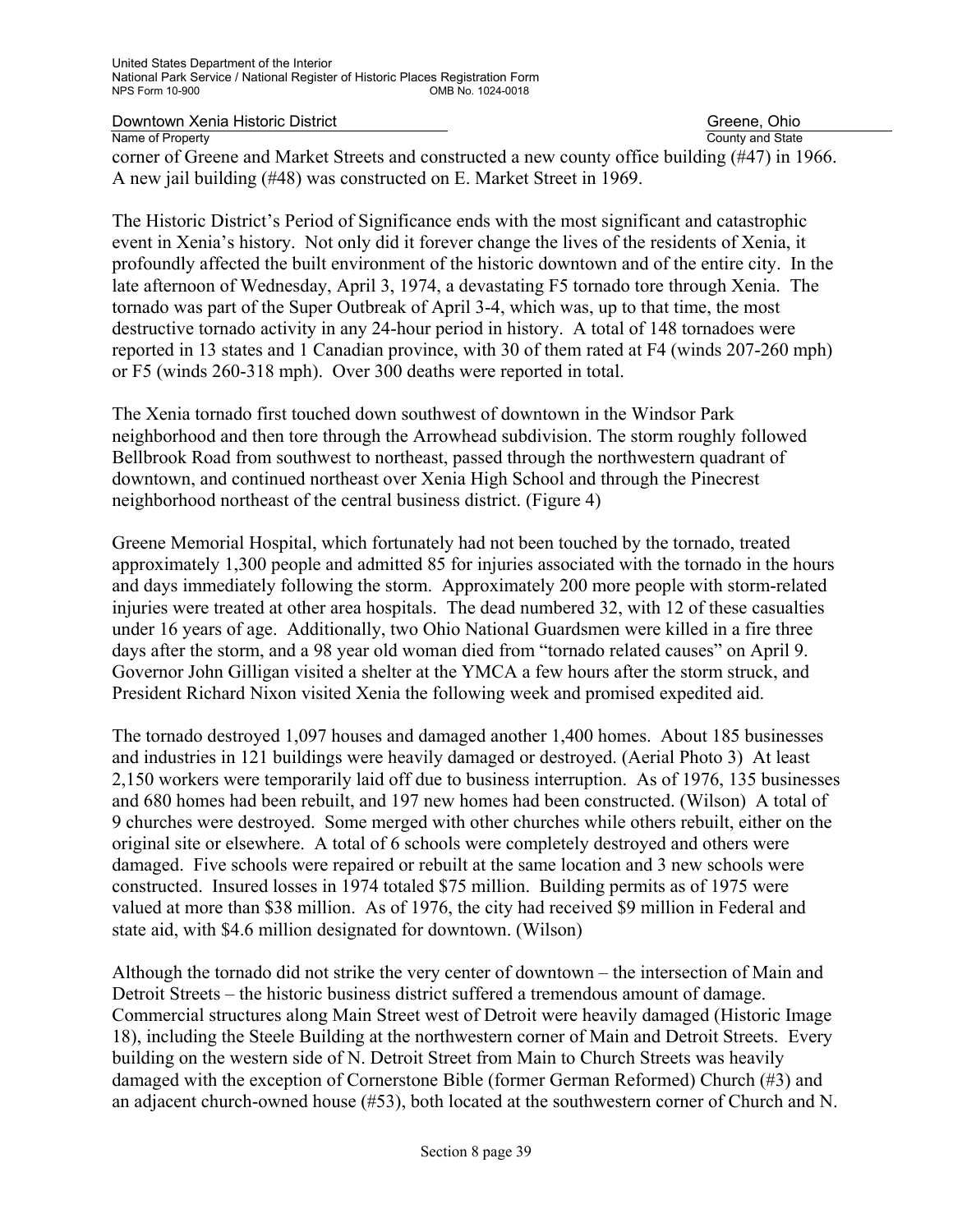**Downtown Xenia Historic District** Community Community Community Community Community Community Country and State Country and State

County and State

Detroit Streets. Structures along E. Main Street also suffered damage, although less than those along W. Main Street. Structures along Greene Street were also heavily damaged. (Historic Image 24) Some of the buildings were repaired, but others were not salvageable. New construction was undertaken on many of the sites that were damaged beyond repair, although some were converted to parking lots.

The northwestern quadrant of the downtown area, with the exception of the Cornerstone Church properties, was demolished after the tornado. Xenia Town Square was constructed on W. Main Street with expansive parking fronting the street. This construction changed the urban fabric by bringing auto-based strip commercial development into the historic downtown. This recent, nonsympathetic development reinforces the value of the remaining historic fabric of the downtown commercial district in Xenia.

#### **Summary**

The town of Xenia was founded expressly for the purpose of serving as the county seat of Greene County, and its early development was strongly influenced by governmental activities. In the first few years after its founding in 1803, a courthouse, jail, and county offices were established on the public square in Xenia. The public square became the center of the early town and the focal point of development in Xenia's first few decades of existence. Since residents traveled to the town to do business with the county, businesses sprang up around the public square to serve not only residents of Xenia but travelers as well. The earliest buildings were primarily of log construction with a few examples of brick and frame structures. By the 1830s, the commercial buildings were typically two story brick structures with a side gable roof. Greek Revival styling was seen on prominent buildings constructed in the 1840s, such as the 1843 courthouse and the 1846 Xenia Branch of the State Bank of Ohio.

Xenia was an inland town with no access to navigable waterways. Therefore, it grew slowly until 1845, when the first railroad reached the town. The railroads opened up markets for farmers and manufacturers. Xenia businesses that catered to travelers also benefited, as the trains were required to stop at the station on S. Detroit Street, just south of Second Street. Eventually, four railroad lines served Xenia.

After 1845, the town grew steadily, with more businesses locating in the downtown, more people establishing residency, and an increase in manufacturing. South Detroit Street became more prominent as a commercial corridor due to its proximity to the railroad stations. The population of Xenia in 1880 was five times the 1840 count. Prominent industries included rope and cordage, shoes, paper, hardware, machinery, furniture, explosives, and advertising specialties.

Beginning in approximately 1875, downtown Xenia began to take on its modern appearance. The Allen and Steele Buildings were constructed respectively on the southwestern and northwestern corners of the intersection of Main and Detroit Streets in the late 1890s, and a new courthouse was erected in 1902 on the public square at the northeastern corner of this intersection. Other new commercial buildings were constructed, and some older buildings were remodeled with new façades. Styles included Chateauesque, Italianate, Eastlake, Renaissance,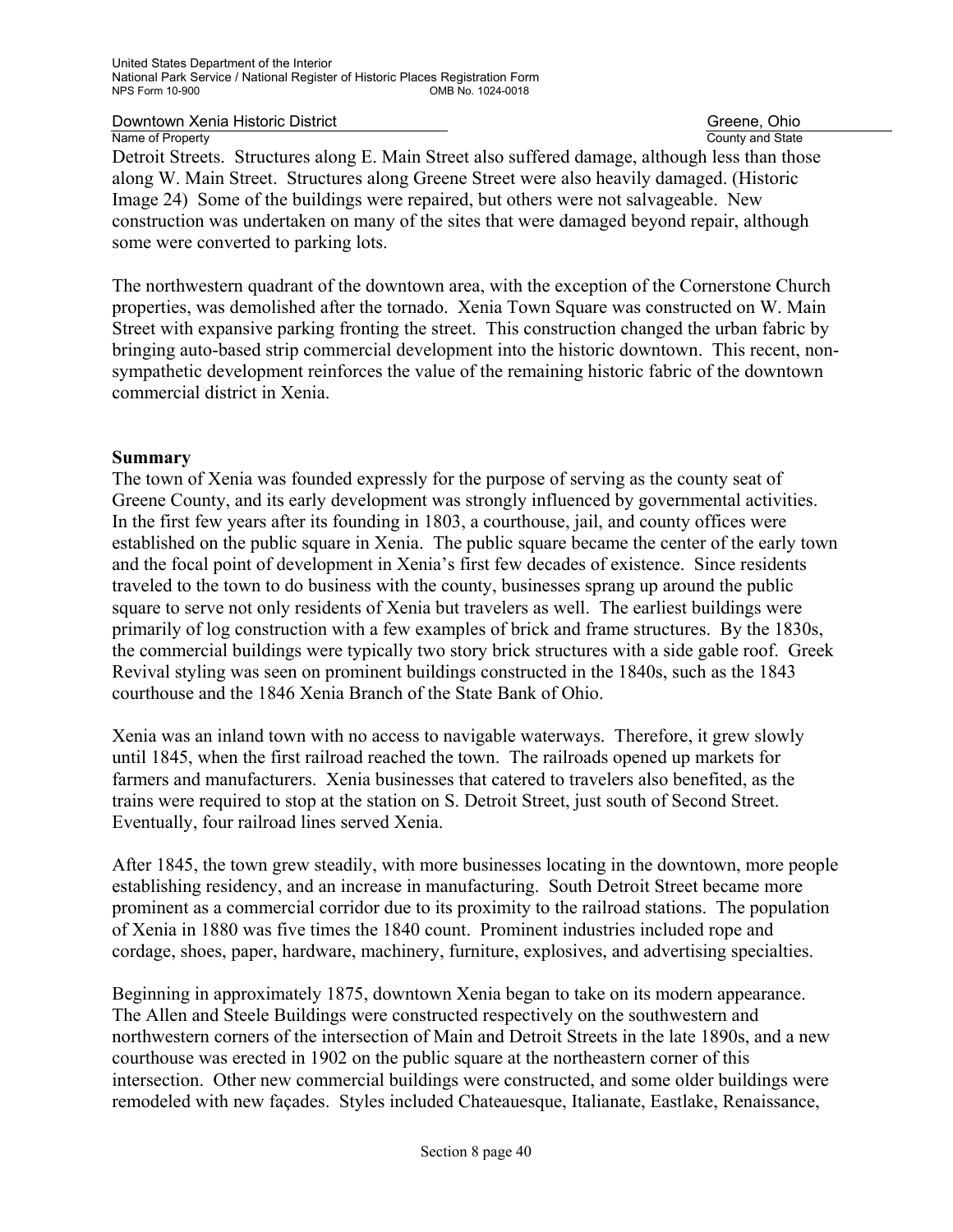**Downtown Xenia Historic District** Community Community Community Community Community Community Country and State Country and State

County and State

Romanesque, Neo-classical and Art Deco. The Great Depression severely slowed development in downtown, and only a few buildings were constructed downtown between 1930 and 1974.

As the automobile became the primary mode of transportation in the post-World War II era, the downtown business core began to lose its prominence. U.S. 35 between Xenia and Dayton was opened in 1960, and commercial enterprises began to move westward along this highway corridor. In addition, easier access to the regional shopping areas in Dayton caused a loss of revenue to the downtown businesses. Chain stores began to move out of the downtown area. Downtown buildings were demolished and replaced with facilities to accommodate vehicles, such as filling stations, parking lots, and drive-through banks.

The Category F5 tornado that tore through Xenia on April 3, 1974 demolished the northwestern quadrant of the downtown area, in addition to damaging many other downtown buildings. This devastation contributed to the further weakening of the downtown commercial core, which had already been affected by the automobile culture that ascended in the mid- $20<sup>th</sup>$  century. Rebuilding efforts following the tornado included the construction of an auto-based strip commercial development adjacent the remaining historic downtown. This newer construction imparts additional value to the remaining historic fabric in central Xenia. Currently, the City of Xenia is actively pursuing revitalization of its historic downtown.

Samuel Wright described the Xenia of 1811 as a "stumpy, struggling little village." In the aftermath of the tornado, Xenia could have been described as a "stumpy, struggling little city." But the citizens of Xenia persevered and rebuilt their city, and they are looking to recognize and preserve the remaining historic fabric of downtown and not only to survive, but to thrive.

The Downtown Xenia Historic District is locally significant as it represents the  $19<sup>th</sup>$  and  $20<sup>th</sup>$ century growth and development of an inland county seat in Ohio that was affected by a catastrophic natural disaster. It is an example of "association with events that have made a significant contribution to the broad patterns of our history."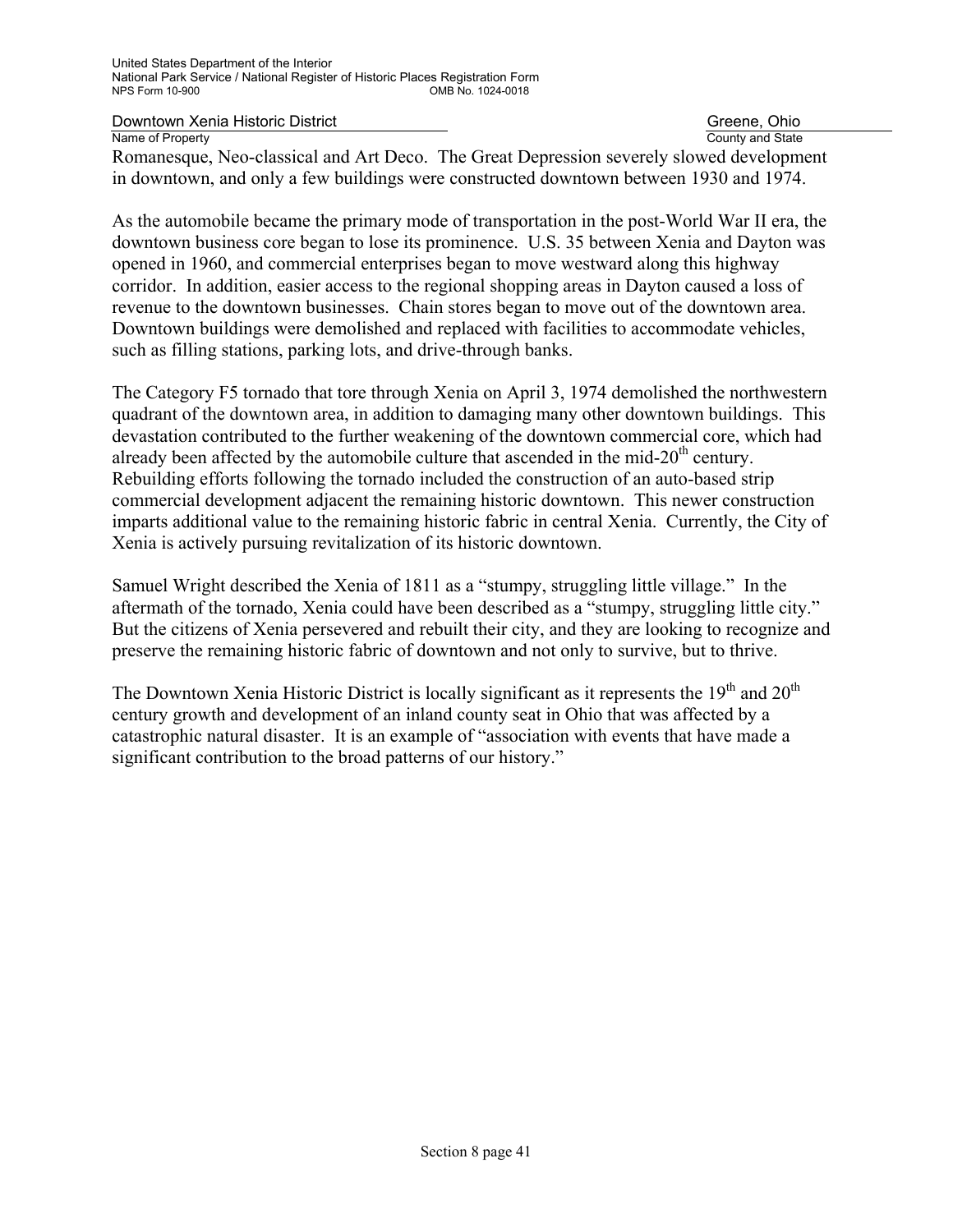Downtown Xenia Historic District Greene, Ohio Creene, Ohio Name of Property **County and State** 

#### **9. Major Bibliographical References**

**Bibliography** (Cite the books, articles, and other sources used in preparing this form.)

 $\mathcal{L}_\mathcal{L} = \mathcal{L}_\mathcal{L} = \mathcal{L}_\mathcal{L} = \mathcal{L}_\mathcal{L} = \mathcal{L}_\mathcal{L} = \mathcal{L}_\mathcal{L} = \mathcal{L}_\mathcal{L} = \mathcal{L}_\mathcal{L} = \mathcal{L}_\mathcal{L} = \mathcal{L}_\mathcal{L} = \mathcal{L}_\mathcal{L} = \mathcal{L}_\mathcal{L} = \mathcal{L}_\mathcal{L} = \mathcal{L}_\mathcal{L} = \mathcal{L}_\mathcal{L} = \mathcal{L}_\mathcal{L} = \mathcal{L}_\mathcal{L}$ 

Books

Broadstone, M. A., ed. *History of Greene County, Ohio, Its Peoples, Industries and Institutions, Volumes 1 and 2.* Indianapolis: B. F. Bowen & Company, Inc., 1918. *Google Book Search.* Web. 3 Aug. 2013.

Caron Directory Company. *Caron's Directory of the City of Xenia, Ohio for 1915-1916*. Louisville, KY: Caron Directory Co., 1915. *Ancestry.com*. Web. 1 Oct. 2013.

Caron Directory Company. *Caron's Directory of the City of Xenia, Ohio for 1918-1919*. Louisville, KY: Caron Directory Co., 1916. *Ancestry.com*. Web. 1 Oct. 2013.

Caron Directory Company. *Caron's Directory of the City of Xenia, Ohio for 1922-1923*. Louisville, KY: Caron Directory Co., 1922. *Ancestry.com*. Web. 1 Oct. 2013.

Caron Directory Company. *Caron's Directory of the City of Xenia, Ohio for 1924-1925*. Louisville, KY: Caron Directory Co., 1924. *Ancestry.com*. Web. 1 Oct. 2013.

Caron Directory Company. *Caron's Directory of the City of Xenia, Ohio for 1922-1923*. Louisville, KY: Caron Directory Co., 1922. *Ancestry.com*. Web. 1 Oct. 2013.

Caron Directory Company. *Caron's Directory of the City of Xenia, Ohio for 1927-1928*. Louisville, KY: Caron Directory Co., 1927. *Ancestry.com*. Web. 1 Oct. 2013.

Caron Directory Company. *Caron's Directory of the City of Xenia, Ohio for 1930-1931*. Louisville, KY: Caron Directory Co., 1930. *Ancestry.com*. Web. 1 Oct. 2013.

Committee of the Home Coming Association, ed. *Greene County, 1803-1908.* Xenia, OH: Aldine Publishing House, 1908. *Google Book Search.* Web. 3 Aug. 2013.

Dills, R.S. *History of Greene County: Together with Historic Notes on the Northwest and the State of Ohio.* Dayton, OH: Odell & Mayer, 1881. *Google Book Search.* Web. 3 Aug. 2013.

Howe, Henry. *Historical collections of Ohio: In three volumes ; an encyclopedia of the state ...: With notes of a tour over it in 1886 ... contrasting the Ohio of 1846 with 1886-90*. Vol. 1. Columbus, OH: Henry Howe & Son, 1891.

Jenkins, Warren. *The Ohio Gazetteer and Traveller's Guide.* Columbus: Isaac N. Whiting, 1841. *Internet Archive*. Web. 30 Sept. 2013.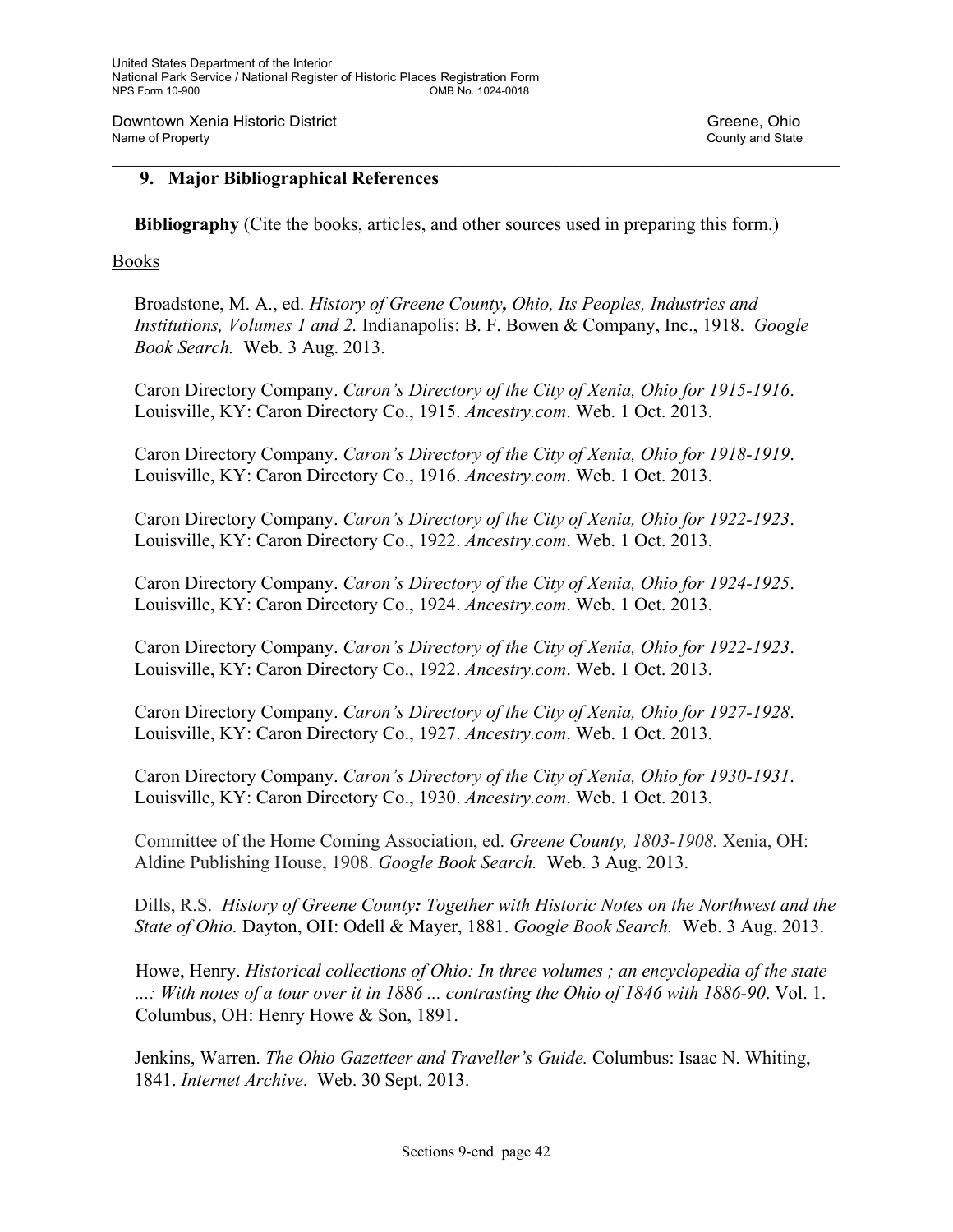Downtown Xenia Historic District Greene, Ohio

Name of Property County and State Kilbourn, John. *The Ohio Gazetteer.* Columbus: J. Kilbourn, 1819. *Internet Archive*. Web. 30 Sept. 2013.

Laffoon, Polk IV. *Tornado.* New York: Harper & Row, 1975. Print.

Robinson, George F. *History of Greene Co, Ohio*. Chicago: S. J. Clarke Publishing Company, 1902. *Internet Archive*. Web. 22 Aug. 2013.

Rogerson, A. E. and E. J. Murphy, surveyors. *1855 atlas from the map of Greene County, Ohio*. Philadelphia: Anthony D. Byles, 1855. Reprinted by The Bookmark, Knightstown IN, 1979. Print.

Santmyer, Helen Hooven. *Ohio Town*. New York: Harper & Row, 1962. Print.

Wilson, Catherine Kidd. *Historic Greene County: An Illustrated History*. San Antonio, TX: Historical Publishing Network, 2010. Print.

#### Brochures

*Xenia Historical and Architectural Tour by Foot or Bicycle*. Xenia: City of Xenia, 2009. Print.

#### Articles

"Xenia Digging Out from Day of Horror", *Xenia Daily Gazette.* Chew Publishing Company, 4 April 1974. *Ancestry.com.* Web. 26 Nov 2013

#### Interviews

Fogarty, Neil. "Dodds Monuments." Telephone interview. 08 May 2014

#### Historic Photographs

Greene County Historical Society, Xenia, Ohio

#### Unpublished Sources

Wilson, Catherine Kidd. "Unpublished Notes on Xenia History", 2013-14

#### Maps

*Xenia City Central Section – Map 133* [map]. 1931. Scale not stated. Engineers Map Search (1870-1970), Greene County Archives. http://www.co.greene.oh.us/index.aspx?NID=717 (November 2013-Jan 2014)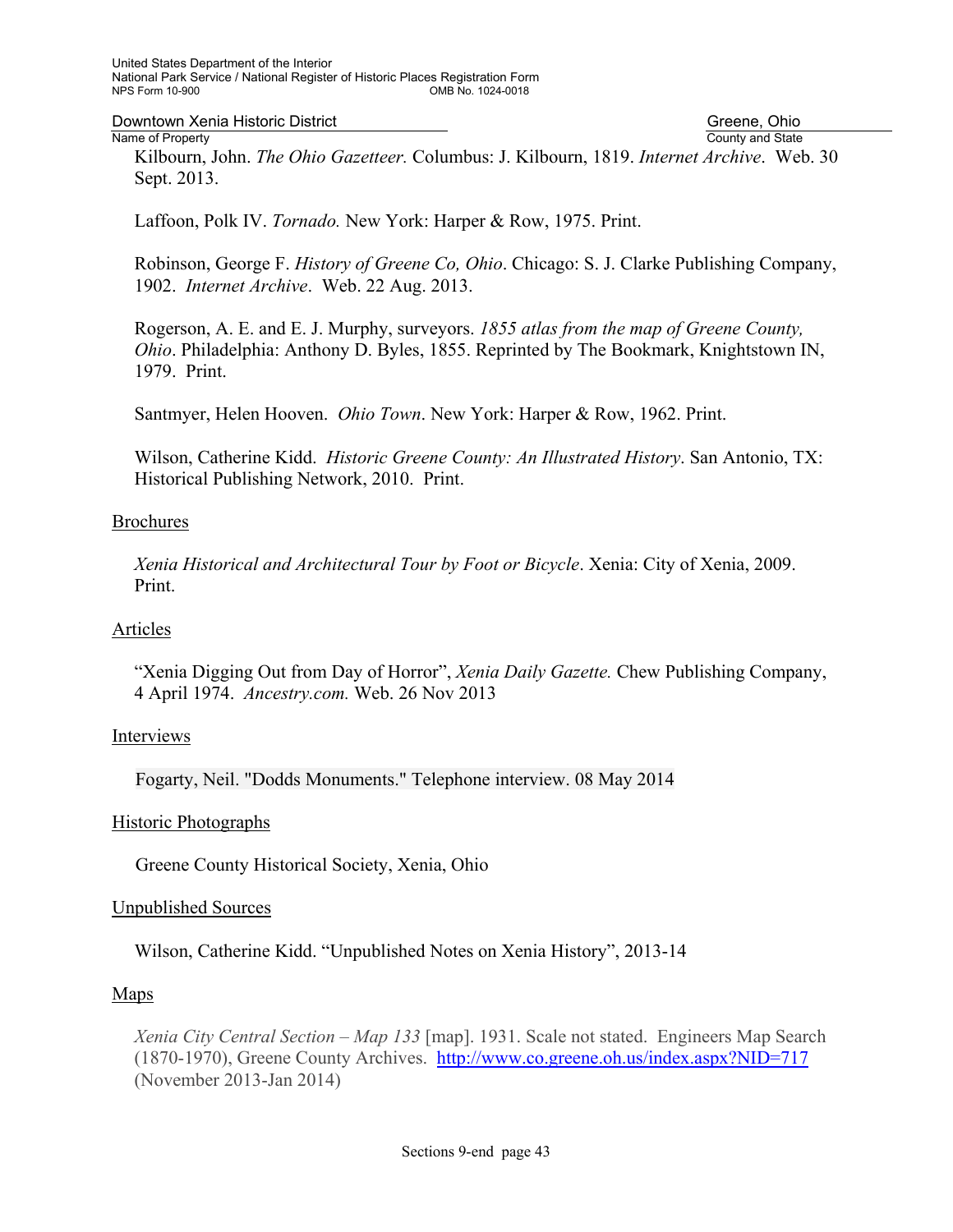**Downtown Xenia Historic District** Community Community Community Community Community Community Country and State Country and State

# County and State

*Xenia, Ohio* [map]. 1885. Scale 50 feet to 1 inch. "Sanborn Fire Insurance Maps, 1847-1970 – Ohio". Ohio Public Library Information Network.

http://sanborn.ohioweblibrary.org.oh0205.oplin.org/ (July 2013-Jan 2014)

*Xenia, Ohio* [map]. 1890. Scale 50 feet to 1 inch. "Sanborn Fire Insurance Maps, 1847-1970 – Ohio". Ohio Public Library Information Network. http://sanborn.ohioweblibrary.org.oh0205.oplin.org/ (July 2013-Jan 2014)

*Xenia, Ohio* [map]. 1895. Scale 50 feet to 1 inch. "Sanborn Fire Insurance Maps, 1847-1970 – Ohio". Ohio Public Library Information Network. http://sanborn.ohioweblibrary.org.oh0205.oplin.org/ (July 2013-Jan 2014)

*Xenia, Ohio* [map]. 1901. Scale 50 feet to 1 inch. "Sanborn Fire Insurance Maps, 1847-1970 – Ohio". Ohio Public Library Information Network. http://sanborn.ohioweblibrary.org.oh0205.oplin.org/ (July 2013-Jan 2014)

*Xenia, Ohio* [map]. 1910. Scale 50 feet to 1 inch. "Sanborn Fire Insurance Maps, 1847-1970 – Ohio". Ohio Public Library Information Network. http://sanborn.ohioweblibrary.org.oh0205.oplin.org/ (July 2013-Jan 2014)

*Xenia, Ohio* [map]. 1919. Scale 50 feet to 1 inch. "Sanborn Fire Insurance Maps, 1847-1970 – Ohio". Ohio Public Library Information Network. http://sanborn.ohioweblibrary.org.oh0205.oplin.org/ (July 2013-Jan 2014)

*Xenia, Ohio* [map]. 1931. Scale 50 feet to 1 inch. "Sanborn Fire Insurance Maps, 1847-1970 – Ohio". Ohio Public Library Information Network. http://sanborn.ohioweblibrary.org.oh0205.oplin.org/ (July 2013-Jan 2014)

*Xenia, Ohio* [map]. 1931-1950. Scale 50 feet to 1 inch. "Sanborn Fire Insurance Maps, 1847- 1970 – Ohio". Ohio Public Library Information Network. http://sanborn.ohioweblibrary.org.oh0205.oplin.org/ (July 2013-Jan 2014)

#### Websites

Fujita scale: http://en.wikipedia.org/wiki/Fujita\_scale

Historic Photos http://www.shopxenia.com/OldXenia&GreeneCo/index.html

Tornado super outbreak: http://en.wikipedia.org/wiki/Super\_Outbreak

Xenia Chronology: http://fussichen.com/oftheday/otdx.htm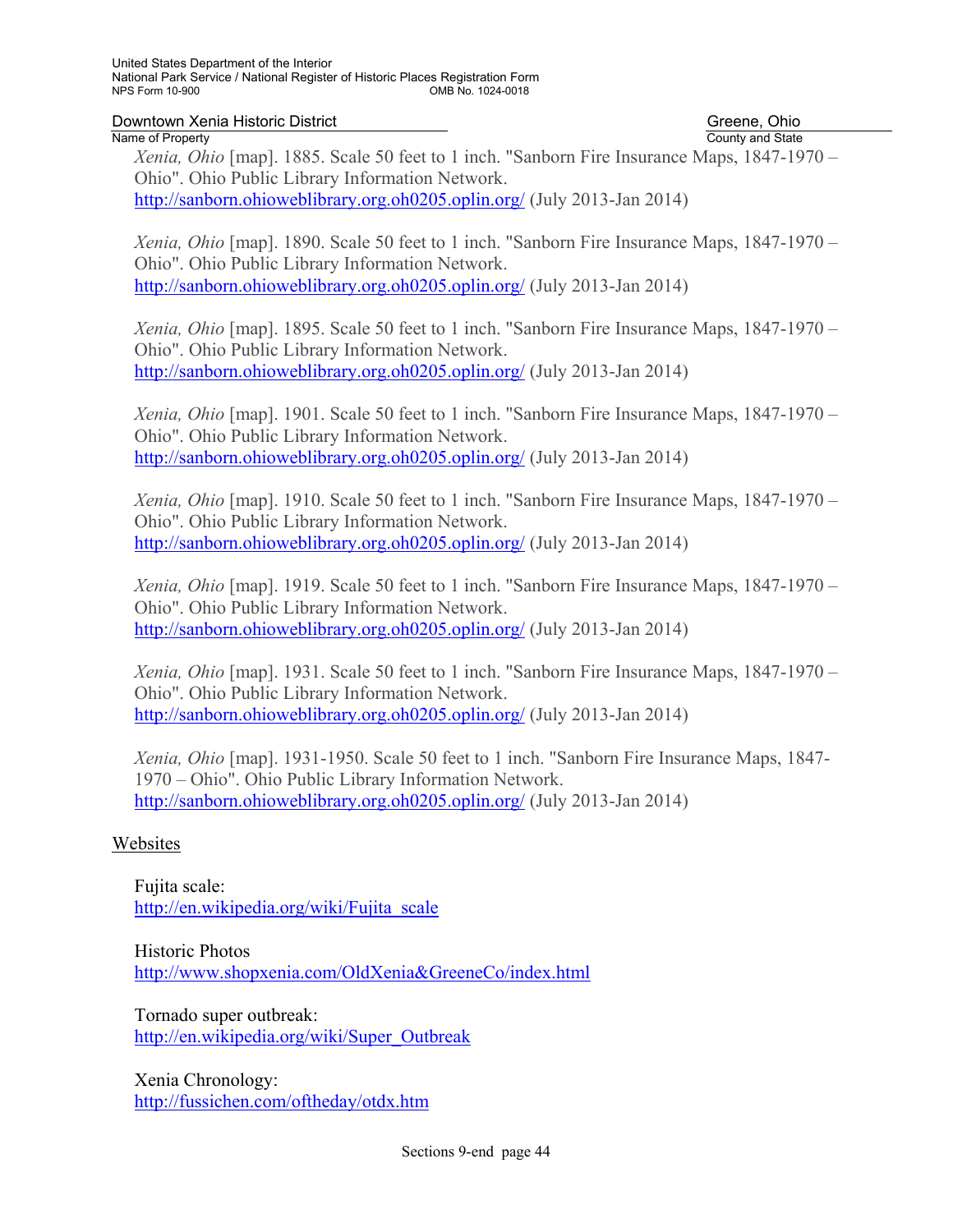Downtown Xenia Historic District Greene, Ohio<br>
Name of Property Greene, Ohio

County and State

Xenia History – trivia: http://www.ci.xenia.oh.us/about-xenia/history/trivia.html

#### **Previous documentation on file (NPS):**

\_\_\_\_ preliminary determination of individual listing (36 CFR 67) has been requested

 $\mathcal{L}_\mathcal{L} = \{ \mathcal{L}_\mathcal{L} = \{ \mathcal{L}_\mathcal{L} = \{ \mathcal{L}_\mathcal{L} = \{ \mathcal{L}_\mathcal{L} = \{ \mathcal{L}_\mathcal{L} = \{ \mathcal{L}_\mathcal{L} = \{ \mathcal{L}_\mathcal{L} = \{ \mathcal{L}_\mathcal{L} = \{ \mathcal{L}_\mathcal{L} = \{ \mathcal{L}_\mathcal{L} = \{ \mathcal{L}_\mathcal{L} = \{ \mathcal{L}_\mathcal{L} = \{ \mathcal{L}_\mathcal{L} = \{ \mathcal{L}_\mathcal{$ 

- \_\_X\_ previously listed in the National Register
- \_\_\_\_ previously determined eligible by the National Register
- \_\_\_\_ designated a National Historic Landmark
- recorded by Historic American Buildings Survey  $#$
- $\overline{\phantom{a}}$  recorded by Historic American Engineering Record #  $\overline{\phantom{a}}$
- recorded by Historic American Landscape Survey #

#### **Primary location of additional data:**

- \_\_\_\_ State Historic Preservation Office
- \_\_\_\_\_ Other State agency
- Federal agency
- \_\_\_\_ Local government
- \_\_\_\_ University
- \_\_\_\_ Other
- Name of repository: \_\_\_\_\_\_\_\_\_\_\_\_\_\_\_\_\_\_\_\_\_\_\_\_\_\_\_\_\_\_\_\_\_\_\_\_\_

**Historic Resources Survey Number (if assigned):** \_\_\_\_\_\_\_\_\_\_\_\_\_\_\_**\_** 

**10. Geographical Data** 

**Acreage of Property** <u>\_apx\_17.6</u>

Use either the UTM system or latitude/longitude coordinates

#### **Latitude/Longitude Coordinates**

Datum if other than WGS84: (enter coordinates to 6 decimal places) 1. Latitude: Longitude:

2. Latitude: Longitude:

 $\mathcal{L}_\mathcal{L} = \mathcal{L}_\mathcal{L} = \mathcal{L}_\mathcal{L} = \mathcal{L}_\mathcal{L} = \mathcal{L}_\mathcal{L} = \mathcal{L}_\mathcal{L} = \mathcal{L}_\mathcal{L} = \mathcal{L}_\mathcal{L} = \mathcal{L}_\mathcal{L} = \mathcal{L}_\mathcal{L} = \mathcal{L}_\mathcal{L} = \mathcal{L}_\mathcal{L} = \mathcal{L}_\mathcal{L} = \mathcal{L}_\mathcal{L} = \mathcal{L}_\mathcal{L} = \mathcal{L}_\mathcal{L} = \mathcal{L}_\mathcal{L}$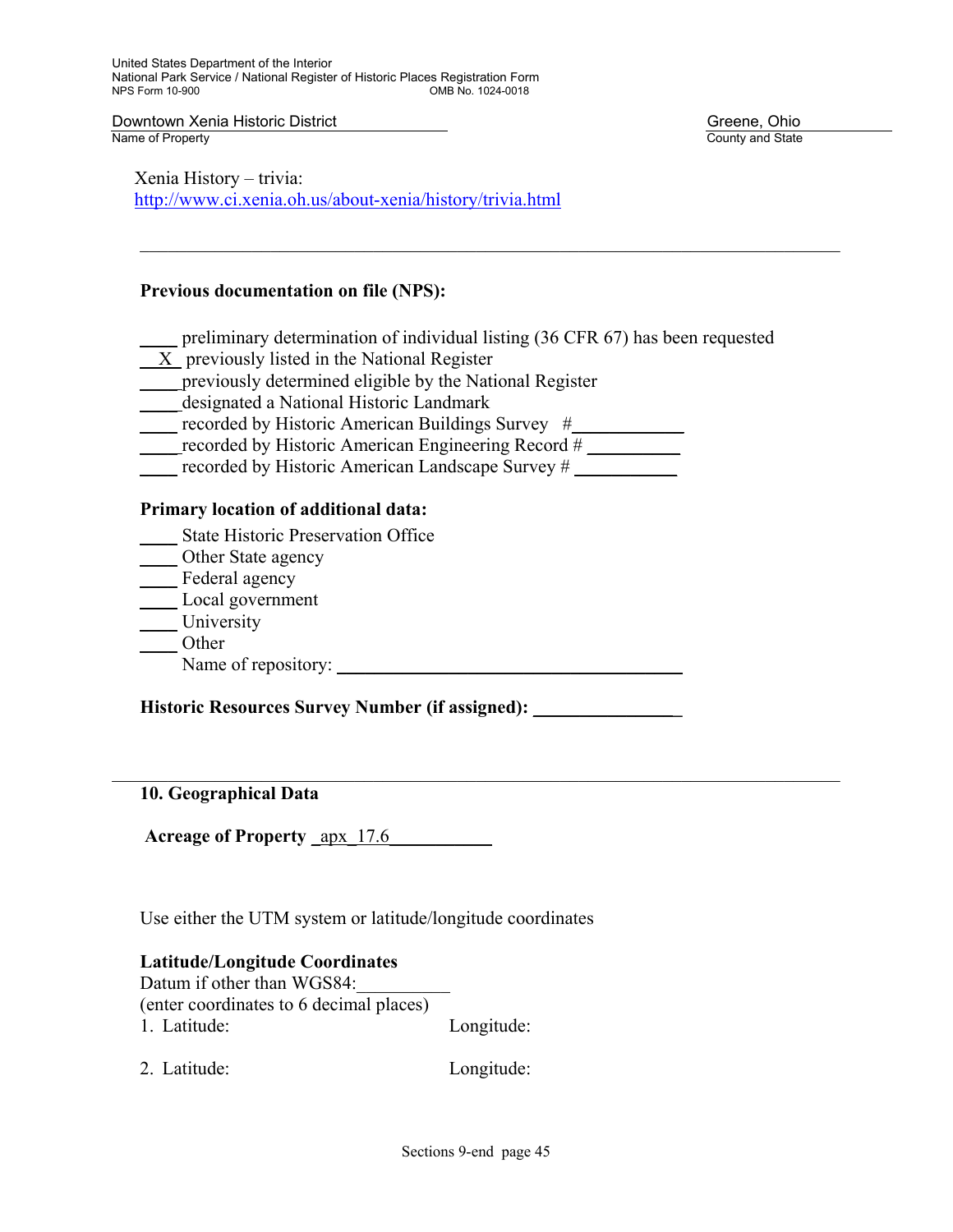United States Department of the Interior National Park Service / National Register of Historic Places Registration Form OMB No. 1024-0018

| Downtown Xenia Historic District |            | Greene, Ohio     |
|----------------------------------|------------|------------------|
| Name of Property                 |            | County and State |
| 3. Latitude:                     | Longitude: |                  |
| 4. Latitude:                     | Longitude: |                  |

## **Or UTM References**

Datum (indicated on USGS map):

| NAD 1927 or<br>X | <b>NAD 1983</b> |        |           |         |  |
|------------------|-----------------|--------|-----------|---------|--|
| 1. Zone: 17      | Easting:        | 248520 | Northing: | 4396895 |  |
| 2. Zone: 17      | Easting:        | 248930 | Northing: | 4396934 |  |
| 3. Zone: 17      | Easting:        | 248982 | Northing: | 4396455 |  |
| 4. Zone: 17      | Easting:        | 248566 | Northing: | 4396415 |  |

**Verbal Boundary Description** (Describe the boundaries of the property.) Note: all numbers beginning with "M" are Greene County Auditor's parcel numbers.

Starting on N. Detroit Street at the southwestern corner of M40000200052000600, proceed north along the eastern side of N. Detroit to the southeastern corner of Detroit and Church Streets. Proceed west along the southern side of Church to the northwestern corner of M40000100070011900. Proceed south along the western boundary of M40000100070011900 and then east along the southern boundaries of M40000100070011900 and M40000100070012100 to the start point.

Proceed east along the southern boundary of M40000200052000600 to the point where the line intersects with M40000200052000500. Turn north and follow the western boundary of M40000200052000500 to the northwest corner of the parcel. Turn east and follow the northern boundaries of M40000200052000500 and M40000200052000400 along Church Street. Turn south at the northeast corner of M40000200052000400 and follow the boundary to the southeast corner of the parcel. Turn west and follow the boundaries of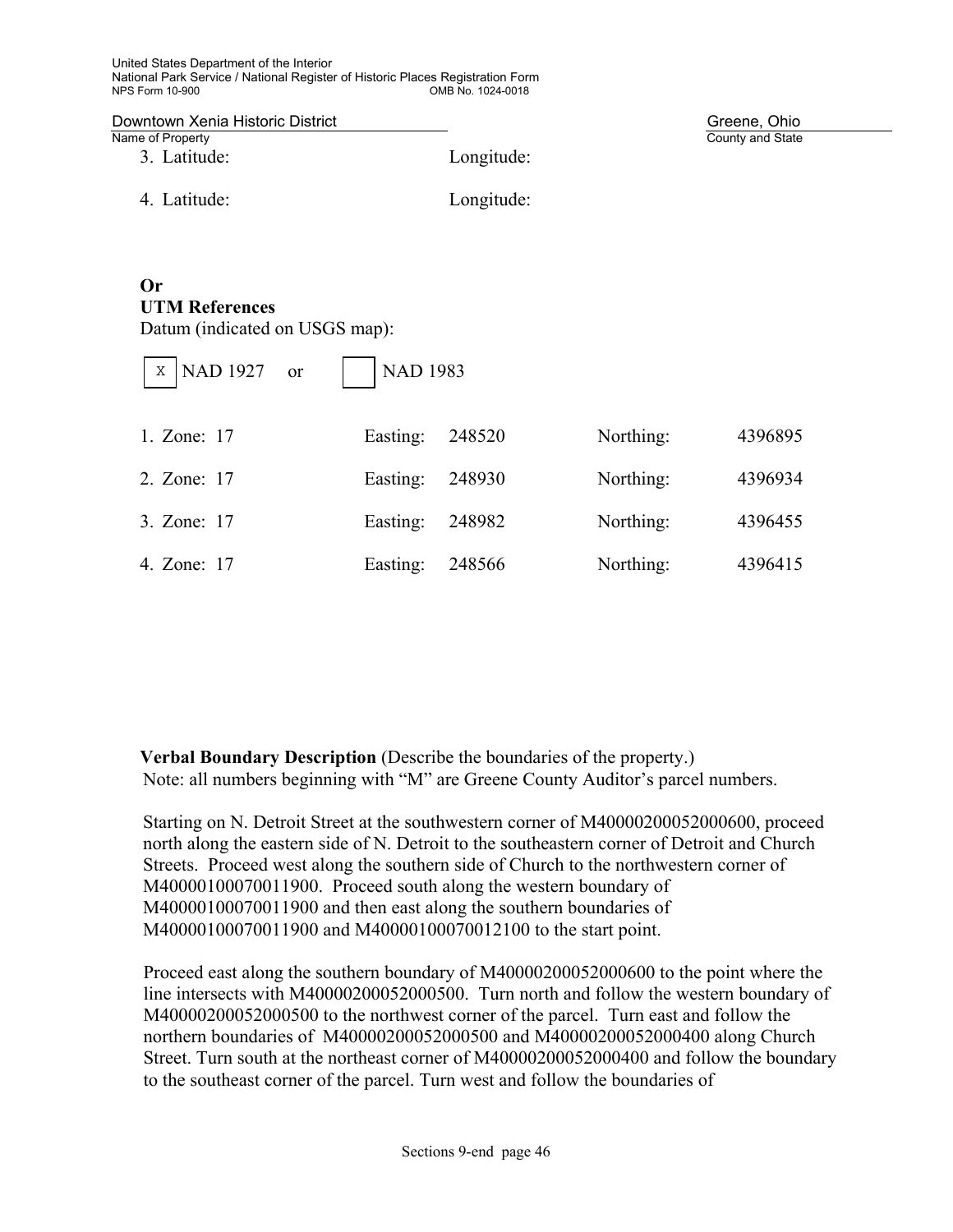County and State

M40000200052000500 and M40000200052000400 to the junction with M40000200052000100.

Proceed west then south along the eastern boundary of M40000200052000100 to E. Market Street. Continue to the southern side of E. Market, then turn east and follow E. Market to the northeast corner of M40000200051004000. Proceed along the eastern boundaries of M40000200051004000 and M40000200051004400. At the southeastern corner of M40000200051004400, turn west and proceed along the southern boundaries of M40000200051004400, M40000200051004300 and M40000200051004200 to N. Whiteman Street. Continue west across Whiteman and follow the southern boundary of M40000200051001200 to the northeastern corner of 40000200051001500. Proceed south along the eastern boundaries of M40000200051001500, M40000200051006200 and M40000200051002300 to E. Main Street.

Proceed east along the north side of E. Main Street to the northwestern corner of S. Whiteman Street. Proceed south along the west side of Whiteman to the south side of E. Second Street. Turn west on Second and proceed to the northeastern corner of M40000200120016800. Proceed south along the eastern boundary of M40000200120016800. Turn west and proceed along the southern boundaries of M40000200120016800 and M40000200120016700 to the northeastern corner of M40000200120019300. Proceed south along the eastern boundary and west along the southern boundary of M40000200120019300 to the northeastern corner of M40000200120019000. Follow the eastern boundaries of M40000200120019000 and M40000200120019200 to E. Third Street.

Proceed west along the north side of Third Street to the northeastern corner of Third and Detroit Streets. Turn north and proceed along the east side of Detroit to the northeastern corner of Detroit and Second Streets. Turn west and proceed across Detroit and along the northern side of W. Second to the southwestern corner of M40000100090001900. Turn north and follow the western boundary of M40000100090001900 for approximately 75 feet. Turn east and proceed to the western boundary of M40000100090038100. Turn north and follow the western boundaries of M40000100090038100, M40000100090037900, M40000100090037500, and M40000100090037400 to the alley at the northern boundary of M40000100090001900. Turn west and follow the alley to King Street. Cross King and continue west along the alley to the southwestern corner of M40000100090003800. Turn north and follow the western boundary of M40000100090003800 to the southern side of W. Main Street. Turn east and follow Main to the southeastern corner of Main and Detroit Streets. Turn north on Detroit and proceed north along the east side of Detroit to the starting point.

**Boundary Justification** (Explain why the boundaries were selected.)

The boundaries comprising the Downtown Xenia Historic District include the buildings that represent the commercial, civic, and religious activity of Xenia in the period of significance,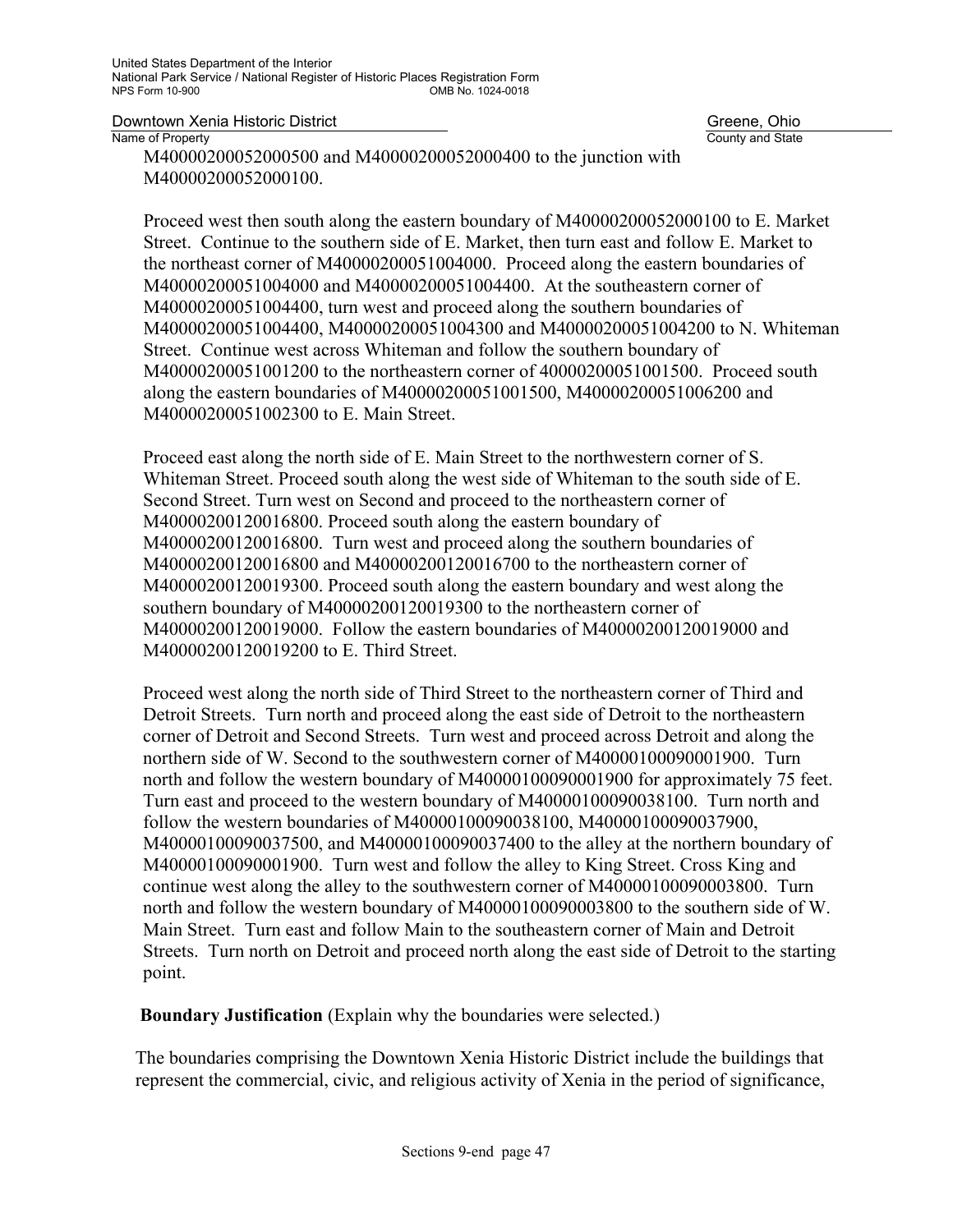Downtown Xenia Historic District<br>Name of Property

Greene, Ohio<br>County and State

1837-April 3, 1974. Large areas of downtown Xenia, including the northwest quadrant, were destroyed by the 1974 tornado and are thus are omitted from the historic district.

 $\mathcal{L}_\mathcal{L} = \mathcal{L}_\mathcal{L} = \mathcal{L}_\mathcal{L} = \mathcal{L}_\mathcal{L} = \mathcal{L}_\mathcal{L} = \mathcal{L}_\mathcal{L} = \mathcal{L}_\mathcal{L} = \mathcal{L}_\mathcal{L} = \mathcal{L}_\mathcal{L} = \mathcal{L}_\mathcal{L} = \mathcal{L}_\mathcal{L} = \mathcal{L}_\mathcal{L} = \mathcal{L}_\mathcal{L} = \mathcal{L}_\mathcal{L} = \mathcal{L}_\mathcal{L} = \mathcal{L}_\mathcal{L} = \mathcal{L}_\mathcal{L}$ 

#### **11. Form Prepared By**

| name/title: Steven Avdakov, R.A., NCARB and Deborah Griffin |  |           |                   |  |  |  |  |  |
|-------------------------------------------------------------|--|-----------|-------------------|--|--|--|--|--|
| organization: Heritage Architectural Associates             |  |           |                   |  |  |  |  |  |
| street & number: 2307 Chapline Street                       |  |           |                   |  |  |  |  |  |
| city or town: Wheeling                                      |  | state: WV | zip code: $26003$ |  |  |  |  |  |
| e-mail savdakov@heritagearchitectural.com                   |  |           |                   |  |  |  |  |  |
| telephone: 305-761-3642                                     |  |           |                   |  |  |  |  |  |
| date: May 12, 2014                                          |  |           |                   |  |  |  |  |  |
|                                                             |  |           |                   |  |  |  |  |  |

 $\_$  , and the contribution of the contribution of the contribution of the contribution of  $\mathcal{L}_\mathcal{A}$ 

#### **Additional Documentation**

Submit the following items with the completed form:

- **Maps:** A **USGS map** or equivalent (7.5 or 15 minute series) indicating the property's location.
- **Sketch map** for historic districts and properties having large acreage or numerous resources. Key all photographs to this map.
- **Additional items:** (Check with the SHPO, TPO, or FPO for any additional items.)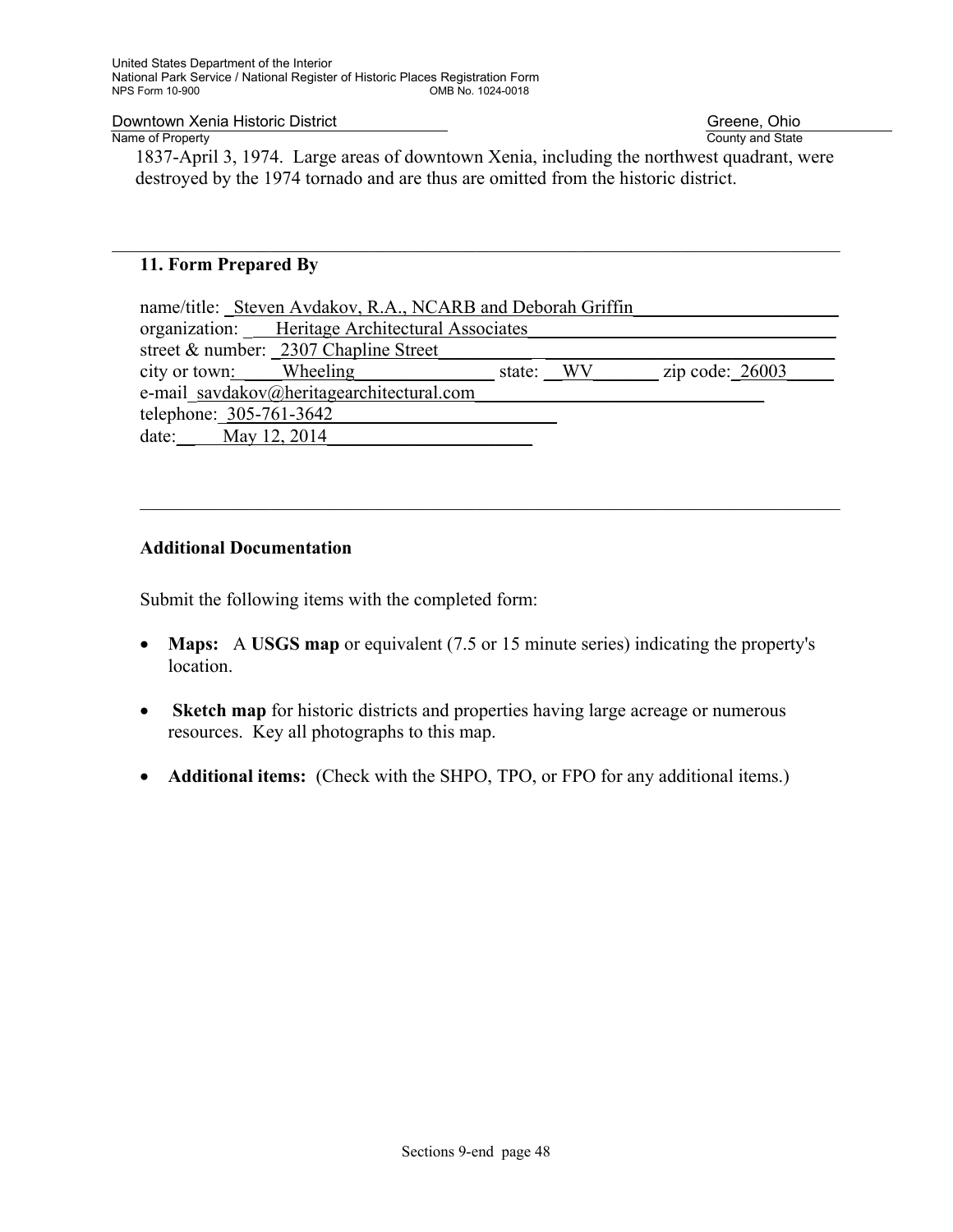#### **Photographs**

County and State

Submit clear and descriptive photographs. The size of each image must be  $1600x1200$  pixels (minimum), 3000x2000 preferred, at 300 ppi (pixels per inch) or larger. Key all photographs to the sketch map. Each photograph must be numbered and that number must correspond to the photograph number on the photo log. For simplicity, the name of the photographer, photo date, etc. may be listed once on the photograph log and doesn't need to be labeled on every photograph.

#### **Photo Log**

Name of Property: Downtown Xenia Historic District

City or Vicinity: Xenia

County: Greene State: Ohio

Photographer: Steven Avdakov

Date Photographed: July 11, July 20, July 31, Aug. 1, Sept. 20, Sept. 23, 2013; April 24, May 8, 2014

Description of Photograph(s) and number, include description of view indicating direction of camera:

1 of 60. View of Courthouse exterior and Square from corner of Main and Detroit Streets, looking northeast.

2 of 60. View of Courthouse exterior and Square from corner of Market and Greene Streets, looking southwest.

3 of 60. View of main hall at Courthouse interior, 1<sup>st</sup> floor level.

4 of 60. View of vaulted ceiling at Courthouse interior,  $2<sup>nd</sup>$  floor level.

5 of 60. View of 101 N. Detroit Street, City Hall, looking northeast.

6 of 60. View of east side of North Detroit Street, looking northeast from intersection of Main and Detroit Streets.

7 of 60. View of east side of North Detroit Street, looking southeast from intersection of Church and Detroit Streets.

8 of 60. View of 152 N. Detroit Street, German Reformed Church, looking northwest.

9 of 60. View of west side of North Detroit Street, looking southwest from intersection of Church and Detroit Streets.

10 of 60. View of west side of North Detroit Street, looking northwest from intersection of Main and Detroit Streets.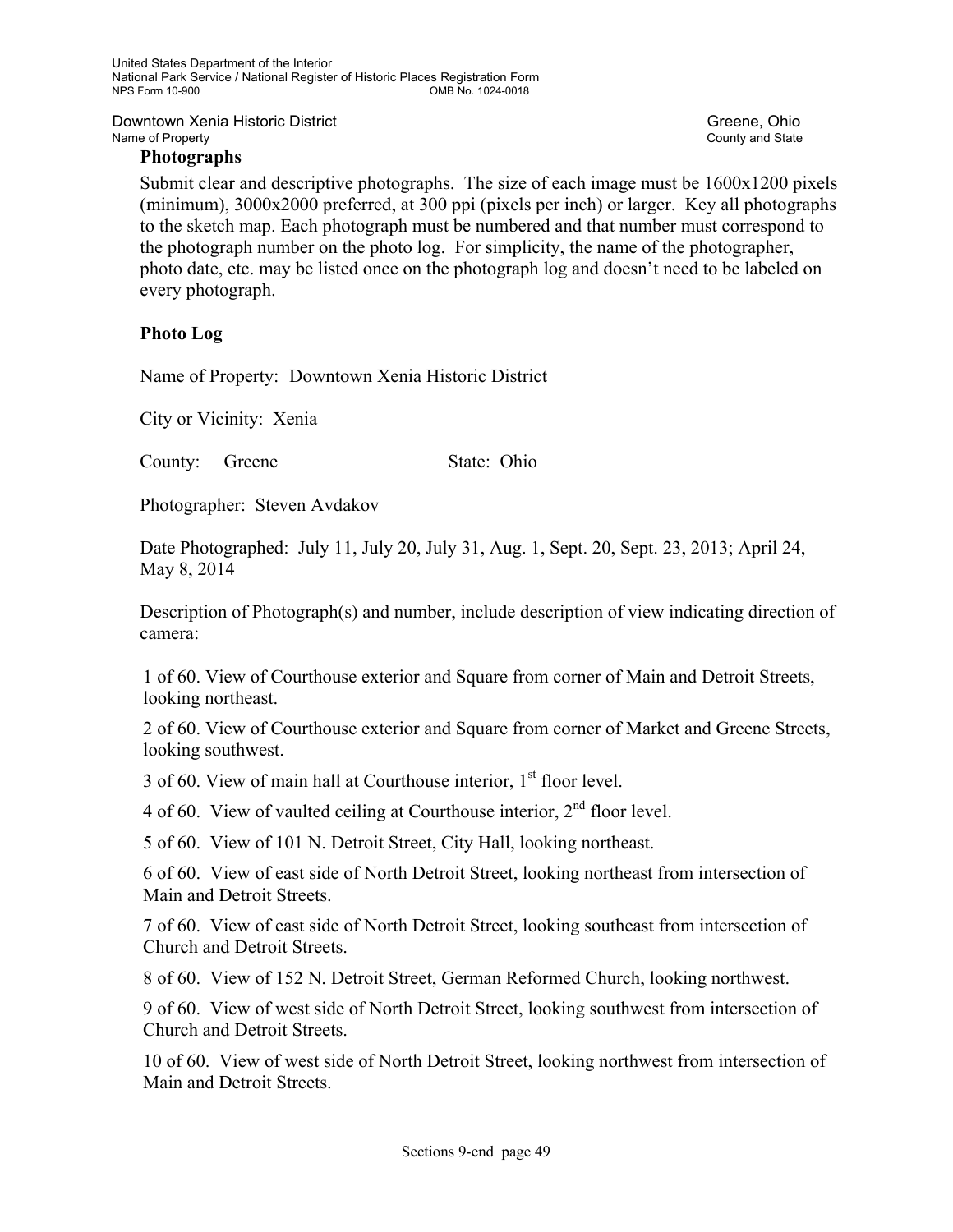11 of 60. View of 30 S. Detroit Street, Kresge, looking west.

12 of 60. View of 44-50 S. Detroit Street, F.W. Woolworth, looking west.

13 of 60. View of 60 (left), 58 (center) and 54 (right) S. Detroit Street, looking west.

14 of 60. View of 72 S. Detroit Street, looking northwest.

15 of 60. View of west side of South Detroit Street, looking southwest from intersection of Main and Detroit Streets.

16 of 60. View of west side of South Detroit Street, looking northwest from intersection of Second and Detroit Streets.

17 of 60. View of east side of South Detroit Street, looking northeast from intersection of Third and Detroit Streets.

18 of 60. View of east side of South Detroit Street, looking southeast from intersection of Second and Detroit Streets.

19 of 60. View of 73 S. Detroit Street, Xenia Branch of the State Bank of Ohio, looking northeast.

20 of 60. View of 37 S. Detroit Street, looking east.

21 of 60. View of east side of South Detroit Street, looking northeast from intersection of Second and Detroit Streets.

22 of 60. View of east side of South Detroit Street, looking southeast from intersection of Main and Detroit Streets.

23 of 60. View of 13-17 E. Main Street, Xenia National Bank, looking southeast.

24 of 60. View of 21 E. Main Street, Litt Bros., looking south.

25 of 60. View of 29 E. Main Street, Leaman Block, looking south.

26 of 60. View of 45 E. Main Street, Jobe Bros. / J. C. Penney, looking south.

27 of 60. View of 51 E. Main Street, Forsman's Block, looking south.

28 of 60. View of 69 E. Main Street, looking south.

29 of 60. View of 87 (left) and 81 (right) E. Main Street, looking southwest.

30 of 60. View of south side of East Main Street, looking southeast from intersection of Detroit and Main Streets.

31 of 60. View of south side of East Main Street, looking southwest from intersection of Whiteman and Main Streets.

32 of 60. View of 68 E. Main Street, Millen Building, looking northwest.

33 of 60. View of north side of East Main Street, looking northwest from intersection of Whiteman and Main Streets.

34 of 60. View of north side of East Main Street, looking northeast from intersection of Detroit and Main Streets.

County and State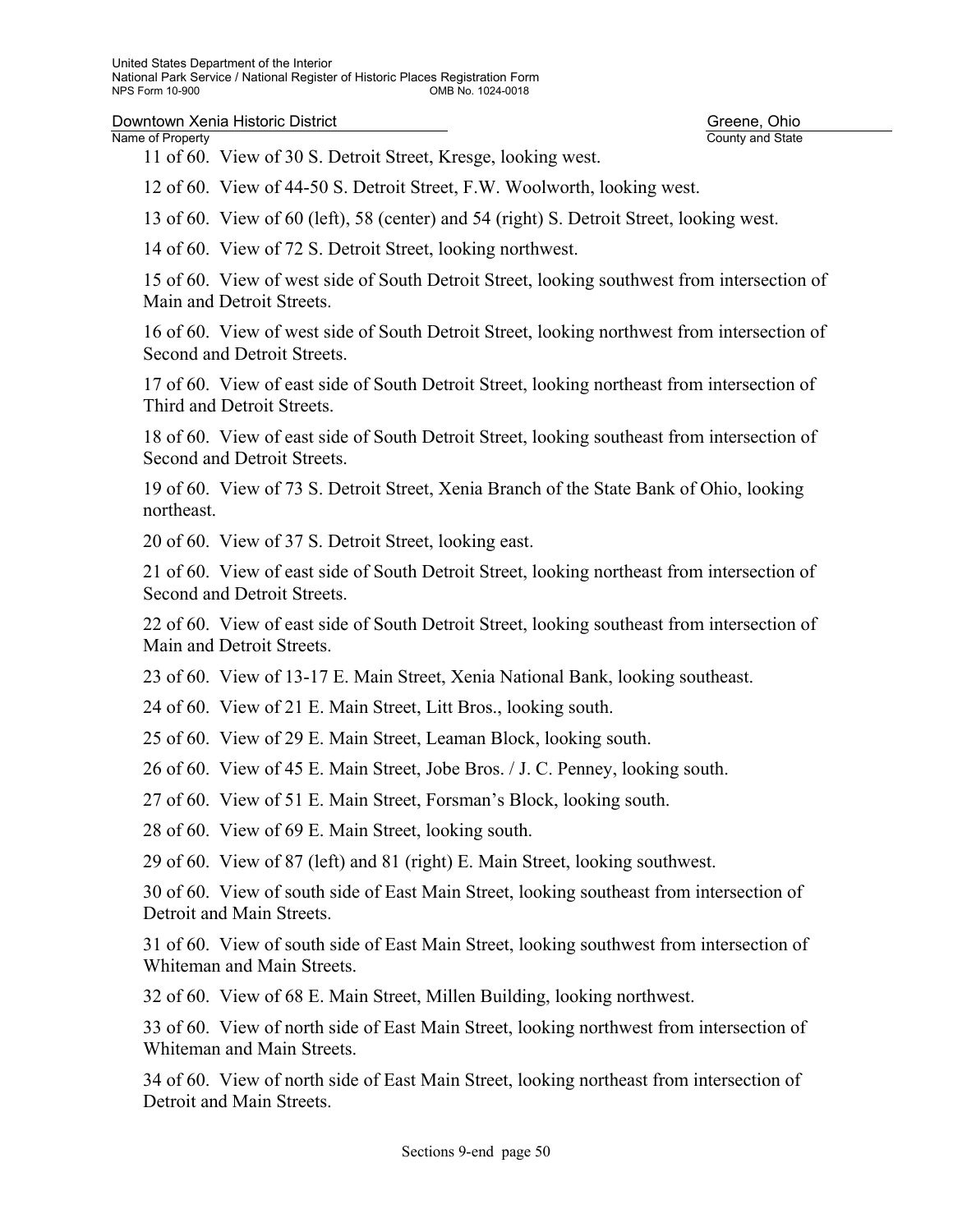**Downtown Xenia Historic District** Communication Communication Communication County and State County and State County and State County and State County and State County and State County and State County and State County an

# County and State

35 of 60. View of north side of West Main Street, looking northwest from intersection of Detroit and Main Streets.

36 of 60. View of 123 W. Main Street, Dodds Monuments, looking southeast.

37 of 60. View of south side of West Main Street, looking southwest from intersection of King and Main Streets.

38 of 60. View of 75 W. Main Street, looking south.

39 of 60. View of 61 (left) and 67 (right) W. Main Street, looking south.

40 of 60. View of 25-31 W. Main Street / 10-24 S. Detroit Street, Allen Building, looking southwest.

41 of 60. View of south side of West Main Street, looking southeast from intersection of King and Main Streets.

42 of 60. View of south side of West Main Street, looking southeast.

43 of 60. View of south side of West Main Street, looking southwest from intersection of Detroit and Main Streets.

44 of 60. View of 43, 39 and 35 N. Greene Street, looking southeast.

45 of 60. View of east side of Greene Street, looking northeast from the intersection of Main and Greene Streets.

46 of 60. View of east side of Greene Street, looking southeast from the intersection of Market and Greene Streets.

47 of 60. View of 105 E. Market Street, Bryant Motor Sales/Ellis Ford, looking southeast.

48 of 60. View of south side of West Market Street, looking southeast from the intersection of Greene and West Market Streets.

49 of 60. View of south side of West Market Street, looking southwest.

50 of 60. View of 63 E. Church Street, Christ Episcopal Church, looking southeast.

51 of 60. View of south side of West Church Street, looking southwest from the intersection of Detroit and Church Streets.

52 of 60. View of 26 E. Second Street, looking north.

53 of 60. View of 78 E. Second Street, looking north.

54 of 60. View of north side of East Second Street, looking northeast from the intersection of Detroit and Second Streets.

55 of 60. View of north side of East Second Street, looking northeast from the intersection of Whiteman and Second Streets.

56 of 60. View of 45 E. Second Street, Cussins & Fearn Hardware, looking southeast.

57 of 60. View of south side of East Second Street, looking southeast from the intersection of Detroit and Second Streets.